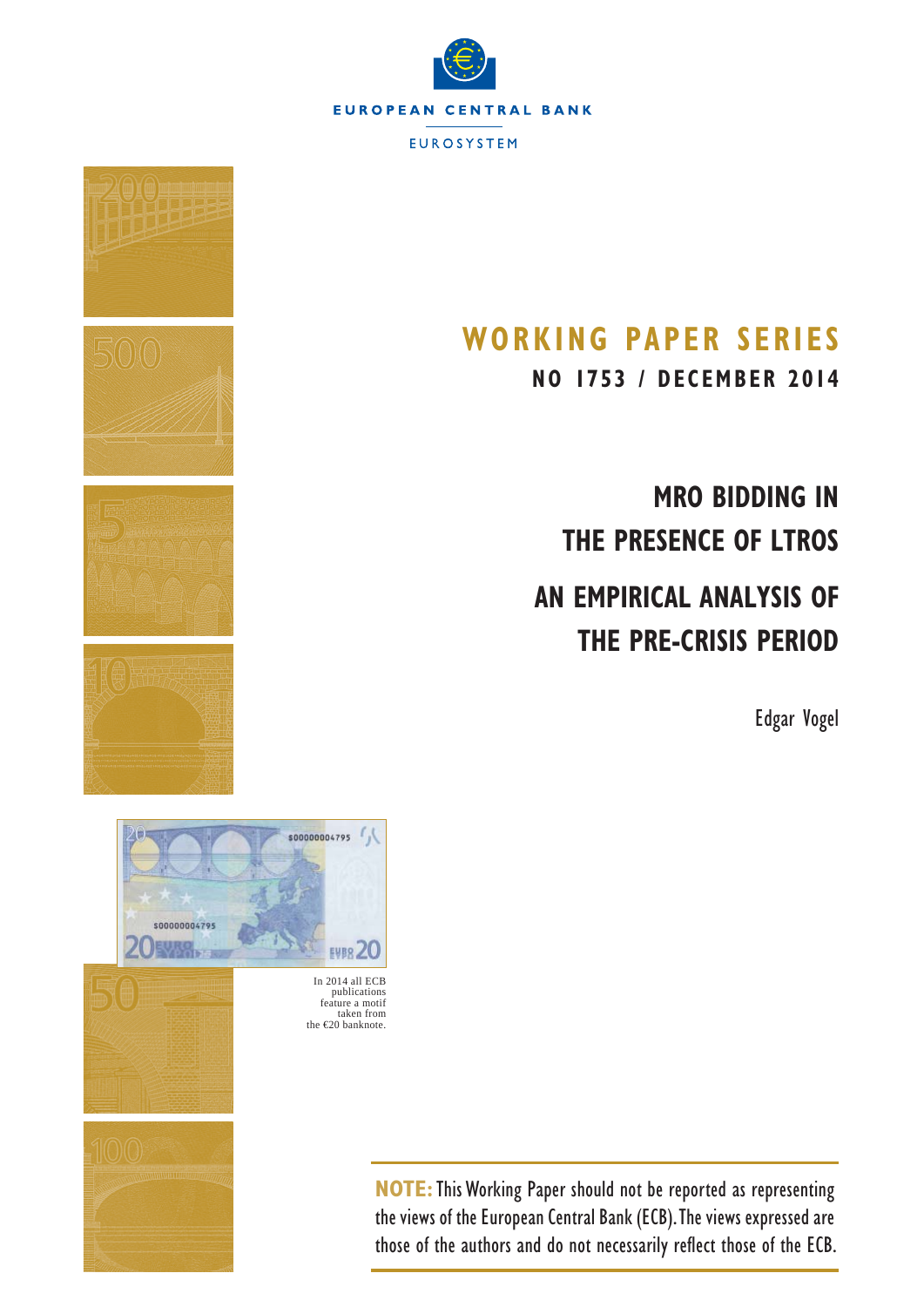### **Acknowledgements**

The findings and conclusions expressed are solely those of the author and do not represent the views of the European Central Bank (ECB). I thank colleagues and management at the ECB's money market and liquidity division, participants at the DG-M internal seminar, the ECB workshop "Structural changes in money markets: Implications for monetary policy implementation", Christian Ewerhart, and an anonymous referee for useful comments. All remaining errors are mine.

#### **Edgar Vogel**

European Central Bank; e-mail: edgar.vogel@gmx.at

#### **© European Central Bank, 2014**

| <b>Postal address</b> | 60640 Frankfurt am Main, Germany |
|-----------------------|----------------------------------|
| <b>Telephone</b>      | $+496913440$                     |
| Internet              | http://www.ecb.europa.eu         |

All rights reserved. Any reproduction, publication and reprint in the form of a different publication, whether printed or produced electronically, in whole or in part, is permitted only with the explicit written authorisation of the ECB or the authors. This paper can be downloaded without charge from http://www.ecb.europa.eu or from the Social Science Research Network electronic library at http://ssrn.com/abstract\_id=2535750. Information on all of the papers published in the ECB Working Paper Series can be found on the ECB's website, http://www.ecb.europa.eu/pub/scientific/wps/date/html/index.en.html

| <b>ISSN</b>            | 1725-2806 (online)           |
|------------------------|------------------------------|
| <b>ISBN</b>            | 978-92-899-1493-2            |
| DOI                    | 10.2866/491925               |
| <b>EU Catalogue No</b> | $OB-AR-14-127-EN-N$ (online) |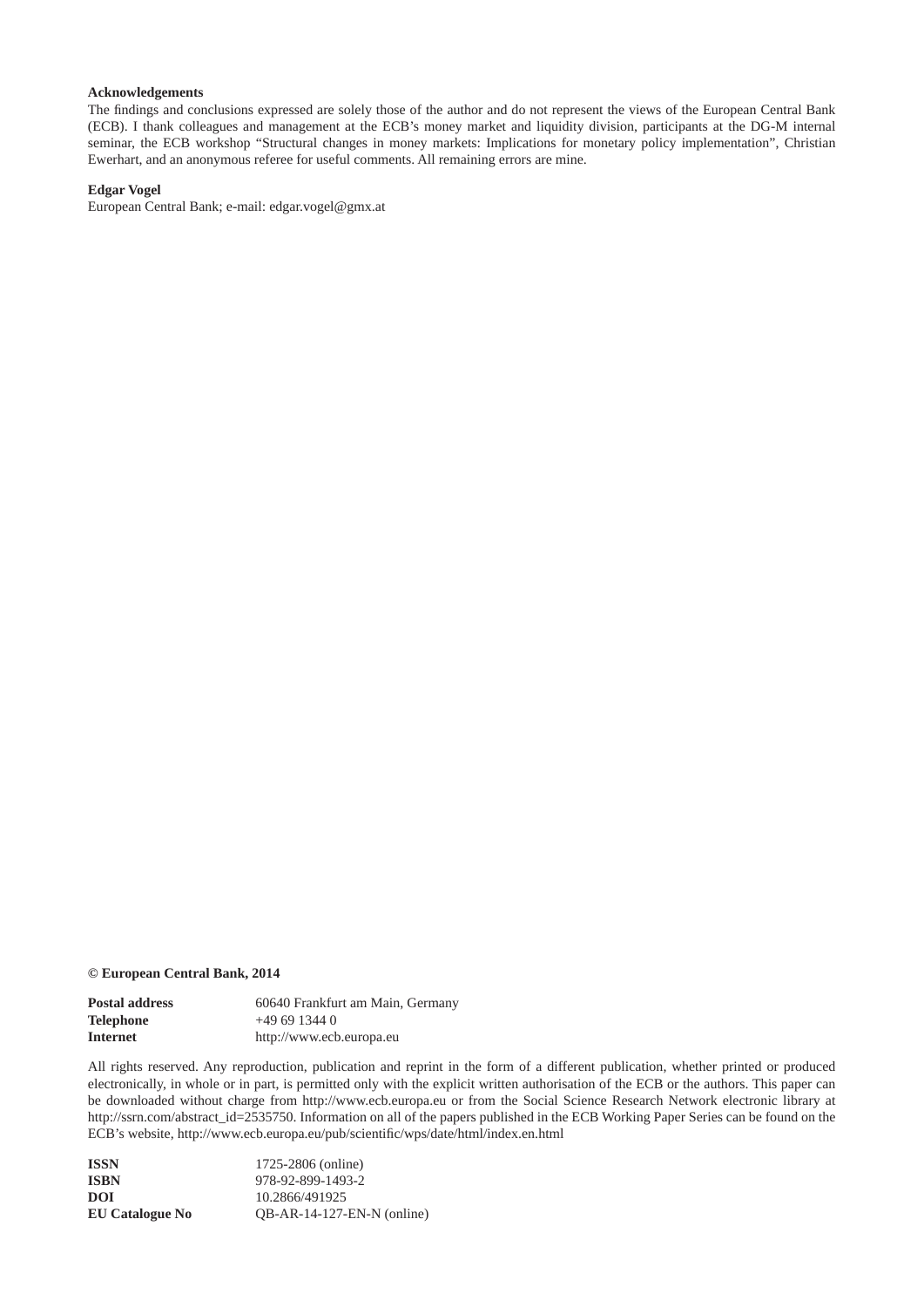#### Abstract

Using individual data from the Eurosystem's liquidity providing tenders for the pre-crisis period we investigate banks' joint bidding behaviour in Main Refinancing Operation (MRO) and Longer Term Refinancing Operations (LTRO). We test whether banks bid at lower rates in MROs before the LTRO and at higher rates after the LTRO, compared to other operations.

We offer two main findings. First, we find that in general banks bid in the MRO before the LTRO at lower rates as compared to "other" MROs. Moreover, MRO participants which also bid in the following LTRO bid at even lower rates, compared to peers not bidding in the LTRO. These findings support the hypothesis that banks view obtaining liquidity from the two operations as substitutes and bid strategically. Second, we find that banks generally bid more aggressively in the MRO after the LTRO. Even more striking, banks which participated also in the LTRO preceding the MRO bid at substantially higher rates. These findings reflect that "short" banks, with potentially large net liquidity needs after the LTRO bid more aggressively. Other counterparties with liquidity needs in that particular operation are forced, as a best response reaction, to bid also at higher rates. Although size plays a considerable role for bidding behaviour, the conclusions are valid for banks of different size.

*JEL classification: D44, D53, D84, E43, E50, G10, G21 Keywords: repo auctions, open market operations, strategic bidding, central bank operations, monetary policy*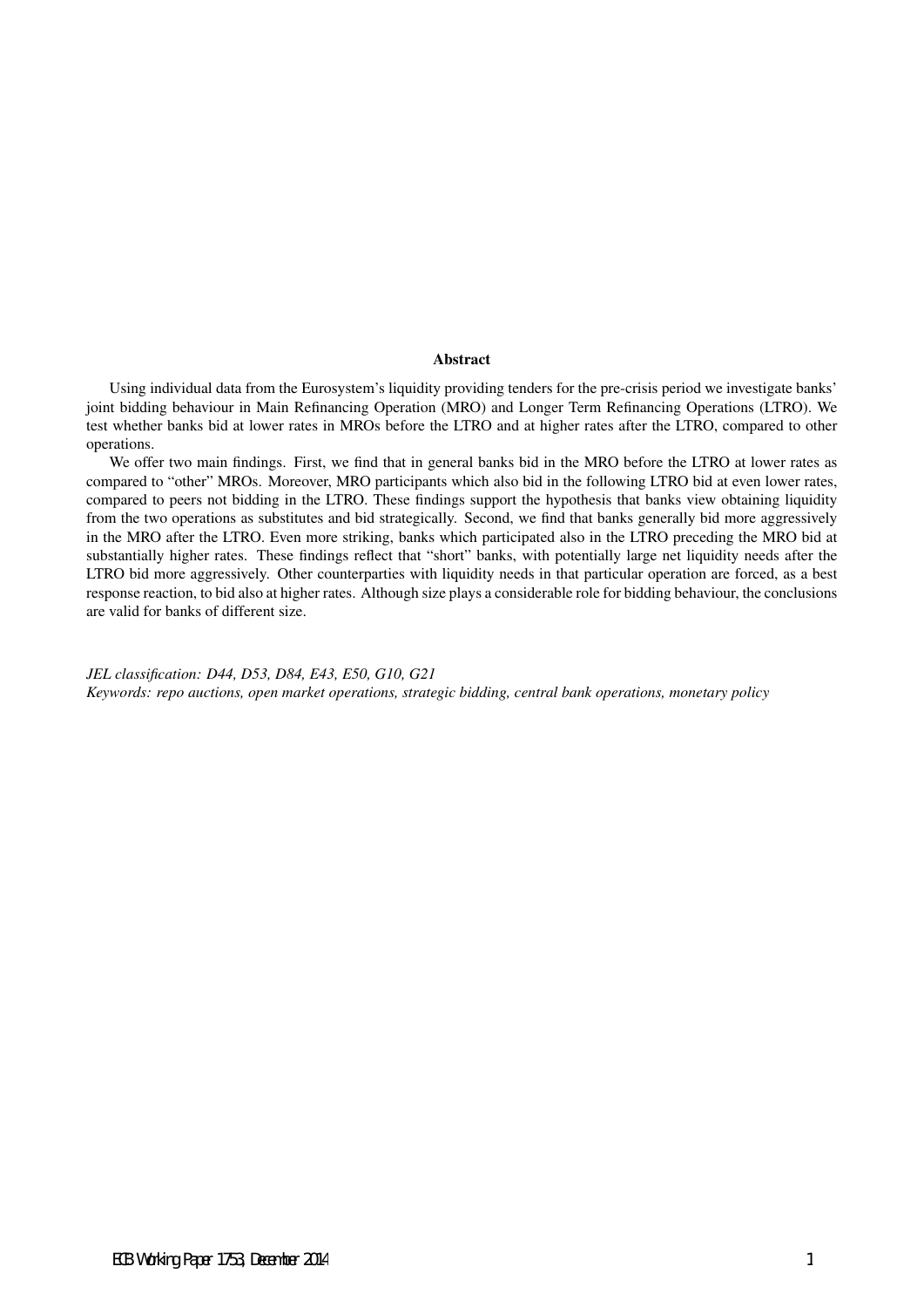### Non-technical Summary

Using individual bidder data from the Eurosystem's liquidity providing tenders for the pre-crisis period, we investigate banks' joint bidding behaviour in Main Refinancing Operation (MRO) and Longer Term Refinancing Operations (LTRO). The Eurosystem's instrument to manage its operational target are collateralized refinancing operations of two different maturities: short term money with a maturity of one week is auctioned weekly in MROs while term money with a maturity of three months is auctioned once a month in LTROs. Via adjusting the amount of loans given to the banks, the ECB can steer liquidity in the overnight interbank market and the overnight interest rate.

While research has investigated bidding behavior for MROs and LTROs separately, it has so far not explicitly focused on the interdependencies of joint bidding plans in these two operation types. We contribute to this literature by directly addressing this gap. This is the first paper which derives and formulates hypotheses about how the sequence of operations might affect bidding behavior in ECB liquidity auctions, and brings these tests to the data in an otherwise standard econometric framework.

As theoretical auction literature has shown, auction participants usually take a longer sequence of operations into account when deciding about their bidding plans. In other words, banks consider bidding in the MROs and LTROs as a joint optimization problem and do not develop their bidding plans in isolation only for the MROs. To reflect this, we test whether banks bid differently in the MROs before and after the LTROs. More specifically, we first test whether banks bid in general at lower rates in the MRO before the LTRO. Furthermore, we hypothesize that banks which plan to bid in the MRO and LTRO will bid at even lower rates. This is because in the sequence of operations, the MRO takes place shortly before the LTRO. Hence, banks can split their bids between two operations and make up for a potential shortfall within a short period of time. Second, we test whether banks bid at higher rates after the LTRO. The motivation underlying this question is that the two preceding operations leave potentially more banks with a liquidity situation below their expectations. While data gaps do not allow for a direct test of this hypothesis, proxies for banks' net demand confirm this conjecture. Hence, those bank have an incentive to bid at higher rates in order to make up for the liquidity shortfall.

As regards the first hypothesis, we find that in general, banks bid in the MRO before the LTRO at lower rates as compared to "other" MROs. Moreover, MRO participants which also bid in the following LTRO bid at even lower rates, compared to peers not bidding in the LTRO. These findings support the conjecture that banks view obtaining liquidity from the two operations as (asymmetric) substitutes and bid at lower rates before the LTRO as they split their demand between two operations. The relatively high discount in the MRO before the LTRO can be explained by both, bidders which participated in more operation types and ones which only bid in the MRO before the LTRO. Second, we find that banks generally bid more aggressively in the MRO after the LTRO. Even more striking, counterparties which participated also in the preceding LTRO bid at substantially higher rates. These findings reflect that "short" banks, with potentially large net liquidity needs after the LTRO, must bid more aggressively. In addition, counterparties which happen to have liquidity needs in that particular operation are forced, as a best response reaction, to adjust their bids up to obtain sufficient amounts of liquidity. These results hold for the whole sample and for banks of different size.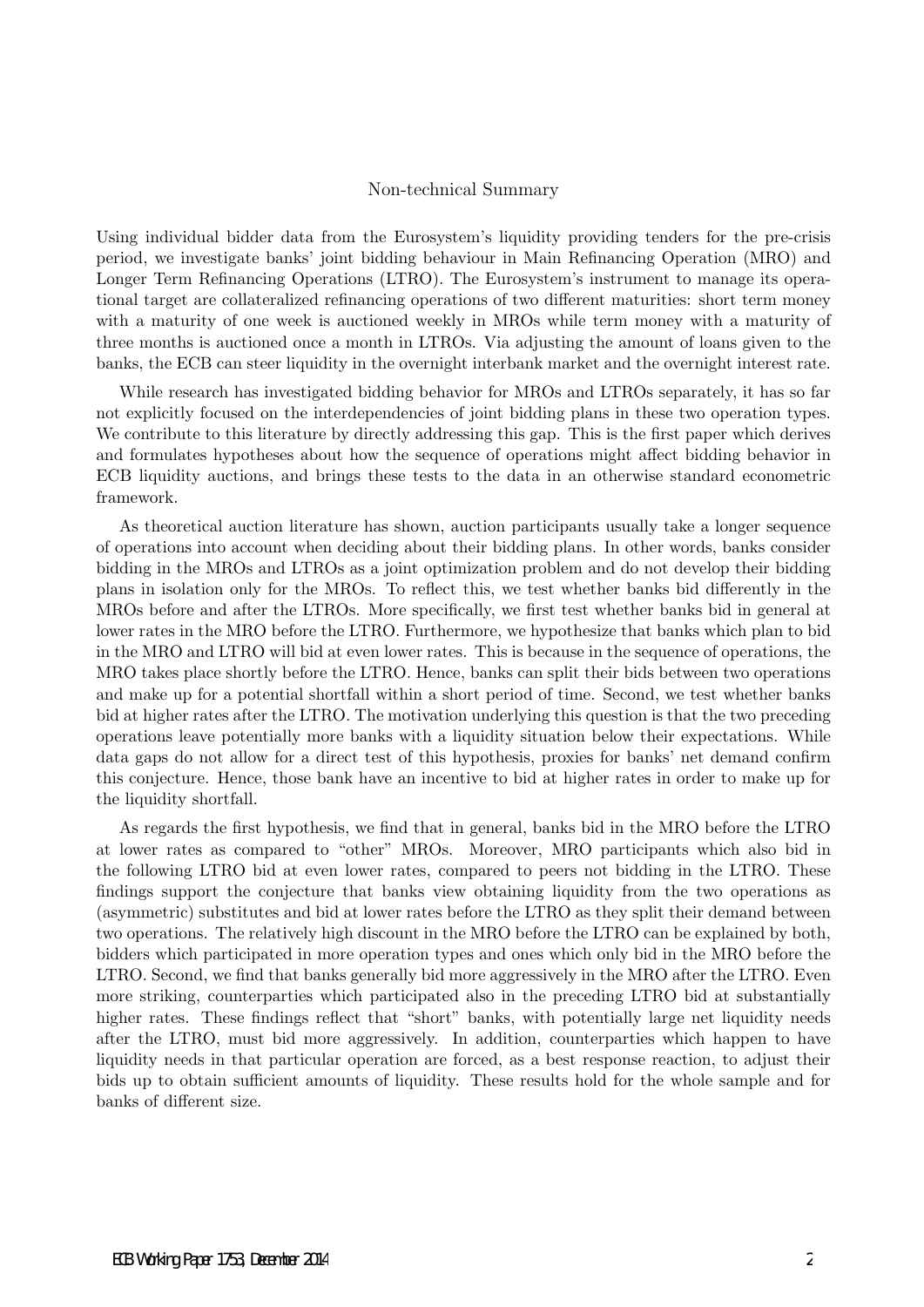### 1 Introduction

The Eurosystem's instrument to manage its operational target are collateralized refinancing operations of two different maturities: short term money with a maturity of one week is auctioned weekly in the Main Refinancing Operations (MROs) while term money with a maturity of three months is auctioned once a month in Longer Term Refinancing Operations (LTROs). Via adjusting the amount of loans given to the banks, the ECB can steer liquidity in the overnight interbank market and can control the overnight interest rate.

By offering operations with different maturities the banks are also given the opportunity to diversify their portfolios. This is not only an opportunity but also a challenge: bidding in different operations with different maturities at different times under uncertainty is a non-trivial task. MROs and LTROs have been separately analyzed in a number of papers. However, there is only limited and indirect evidence on the interdependencies of joint bidding plans in these two operation types. We contribute to this literature by directly addressing this gap. This is the first paper which derives and formulates hypotheses about how the sequence of operations might affect bidding behavior in ECB liquidity auctions, and brings these tests to the data in an otherwise standard econometric framework. We motivate this line of research by findings from the auction literature suggesting that agents' bidding plans (strategies) take entire sequences of auctions into account.

We use individual bidding data from the Eurosystem's tender operations from the pre-crisis period with competitive bidding to examine banks' joint bidding behaviour in MROs and LTROs. We focus on this period as for the majority of the crisis period the ECB adopted a fixed rate full allotment strategy.<sup>1</sup> More specifically, we analyze bidding patterns in MROs preceding and following LTROs.

We offer two main findings. First, we find that in general, banks bid in the MRO before the LTRO at lower rates as compared to "other" MROs. Moreover, MRO participants which also bid in the following LTRO bid at even lower rates, compared to peers not bidding in the LTRO. These findings support the conjecture that banks view obtaining liquidity from the two operations as (asymmetric) substitutes and bid lower before the LTRO as they split their demand between two operations. The relatively high discount in the MRO before the LTRO can be explained by both, bidders which participated in more operation types and ones which only bid in the MRO before the LTRO. Second, we find that banks generally bid more aggressively in the MRO after the LTRO. Even more striking, counterparties which participated also in the preceding LTRO bid at substantially higher rates. These findings reflect that "short" banks, with potentially large net liquidity needs after the LTRO, must bid more aggressively. In addition, counterparties which happen to have liquidity needs in that particular operation are forced, as a best response reaction, to adjust their bids up to obtain sufficient amounts of liquidity. These results hold for the whole sample and for banks of different size.

The rest of the paper is organized as follows. The next section describes the institutional framework of the Eurosystem. The third section introduces the data and provides a preliminary descriptive analysis. In section 4 we summarize the literature and provide the theoretical motivation for the empirical work which is presented in section 5. The last section concludes. Additional material can be found in the appendix.

# 2 Institutional Framework

The operational framework of the ECB – similar to other major central banks – targets the short term interest rate on the interbank market.<sup>2</sup> By steering the overnight interest rate the ECB pins down the origin of the

 $1$ Unless otherwise stated, the modalities in the operational framework refer to the pre-crisis period.

<sup>&</sup>lt;sup>2</sup>We will use ECB and Eurosystem interchangeably. On a more technical level, the ECB's operational target is to keep EONIA (Euro OverNight Index Average) close to the minimum bid rate which serves in non-crisis times as the main policy rate (e.g. ECB (2001) or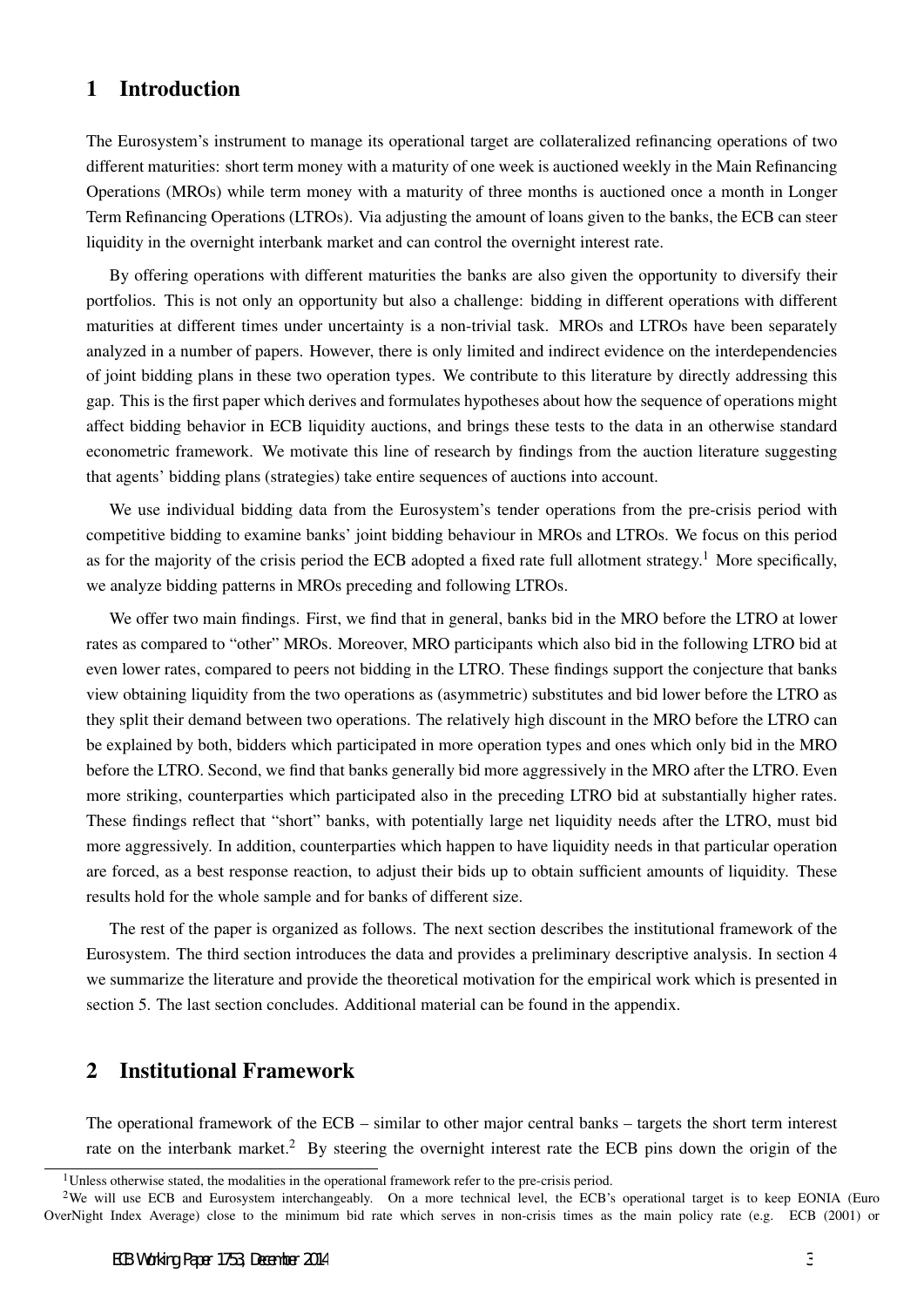yield curve and transmits its policy stance to the economy. For banks with access to the Eurosystem standing facilities, this rate can fluctuate between the rate of the deposit facility and the marginal lending facility.

To implement its operational target, the ECB has to set the appropriate liquidity conditions in the interbank market. This happens via loans to banks against eligible collateral (repos). If liquidity is too abundant, the overnight rate on the interbank market will drop while overly tight liquidity conditions will let the interest rate rise. Liquidity needs of banks are in principle beyond the control of the central bank. They are composed of liquidity absorbing items like government deposits, banknotes, or minimum reserves. Reserve requirements are determined as a share of short term liabilities<sup>3</sup> and are intended to serve as a mandatory liquidity buffer held at accounts with the central bank. Their operational role is to increase the (structural) liquidity shortage and to smooth movements of short term interest rates. As banks have to hold a pre-specified amount of reserves on average over a maintenance period (MP), there is a substantial variation in the fulfillment pattern (front- or backloading) which depends on the expected path of interest rates. The length of the MPs varies slightly but is approximately four weeks. Minimum reserves are remunerated at the average policy rate over the respective period. Funds deposited with the central bank over and above what is required are not remunerated. Given this setup, banks have an incentive not to hold more reserves than necessary.

As in the pre-crisis period the banking system suffered by construction from an *aggregate* liquidity deficit, the "appropriate" (i.e. neutral) liquidity conditions were implemented via three different types of operations: main refinancing operations (MRO), longer-term refinancing operations (LTRO), and fine-tuning operations (FTO). MROs and LTROs were liquidity providing while FTOs were used for both, liquidity providing and absorbing purposes.<sup>4</sup> The timing of theses operations was subject to a change which was implemented in March 2004 (see ECB (2003) for more details). The main features of the updated operational framework are that the MPs now start on the settlement day of the MRO following the monthly policy rate meeting of the Governing Council. Given the timing of the meeting, the MP usually starts between the 10th and 15th of any calendar month.<sup>5</sup> Further, the maturity of the weekly MROs was shortened from two weeks to one week. The other relevant change for the banks' decision making process is that now MROs do not overlap with the day when rate changes become effective and banks do not have liquidity buffers from previous week's auction. Hence, over- or underbidding due to expected changes in the interest rate should not play any role for bidding behavior in MROs. Moreover, if the overnight rate is expected to be close to the minimum bid rate on the last day of the MP, then it should, by invoking the martingale hypothesis, also be close to the policy rate on all other days during the MP (Hamilton 1996) and a violation would indicated the existence of arbitrage possibilities.<sup>6</sup>

In both frameworks, the timing of the MRO within the week is identical. The MRO auction is gener-

<sup>5</sup>In the old framework, the start was always on the 23rd of a month.

http://www.ecb.int/mopo/implement/intro/html/index.en.html). EONIA is a volume weighted index of overnight unsecured transactions computed from the contributions of panel banks in the Euro area. Other central banks target an array of benchmark rates: the Swiss National Bank targets the 3-months LIBOR (Jordan and Kugler 2004) or the Fed targets the federal funds rate (Meulendyke 2008).

<sup>&</sup>lt;sup>3</sup>The reserve ratio was initially 2% (starting from January 1999) and lowered to 1% in January 2012 with a lump-sum deduction of EUR 100.000 which exempts small banks from holding reserves. As the ECB sets the reserve ratio, it is partly able to control this liquidity absorbing factor.

<sup>4</sup>Within its operational framework (described in the General Documentation), the ECB can also use reverse transactions (repos), the issuance of central bank debt instruments or outright transactions for the implementation of monetary policy. During the financial crisis, the ECB abandoned the strategy to operate with zero excess liquidity at any point in time. At the beginning of the crisis, it shifted liquidity provision towards the beginning of the MP (frontloading with liquidity absorbing FTO at the end of the MP) and later switched to unlimited liquidity provision at a fixed rate ("full allotment"). In addition, it introduced additional monthly LTROs with a maturity of one month and carried out two LTROs with a maturity of three years (the so-called VLTROs, settled on 22 December 2011 and 1 March 2012). Furthermore, it engaged in outright purchases of covered bonds (Covered Bond Purchase Programmes 1 and 2) and of government debt (Securities Market Programme). All these operations left the banking system with liquidity in excess of the mandatory minimum reserves.

<sup>6</sup>This is because the MRO rate is kept constant over the MP and the ECB guarantees to exactly fulfill banks' aggregate liquidity needs (i.e. to smooth out any positive or negative liquidity shock). In such an environment, banks have no incentive to keep more liquidity than needed to fulfill reserve requirements, and the short term interbank rates (i.e. a substitute to central bank financing) can be expected to stay very close to the MRO rate with a high degree of certainty. Consequently, the expected interest rate is tightly linked to the deterministic MRO rate and rate expectations play only a minor role.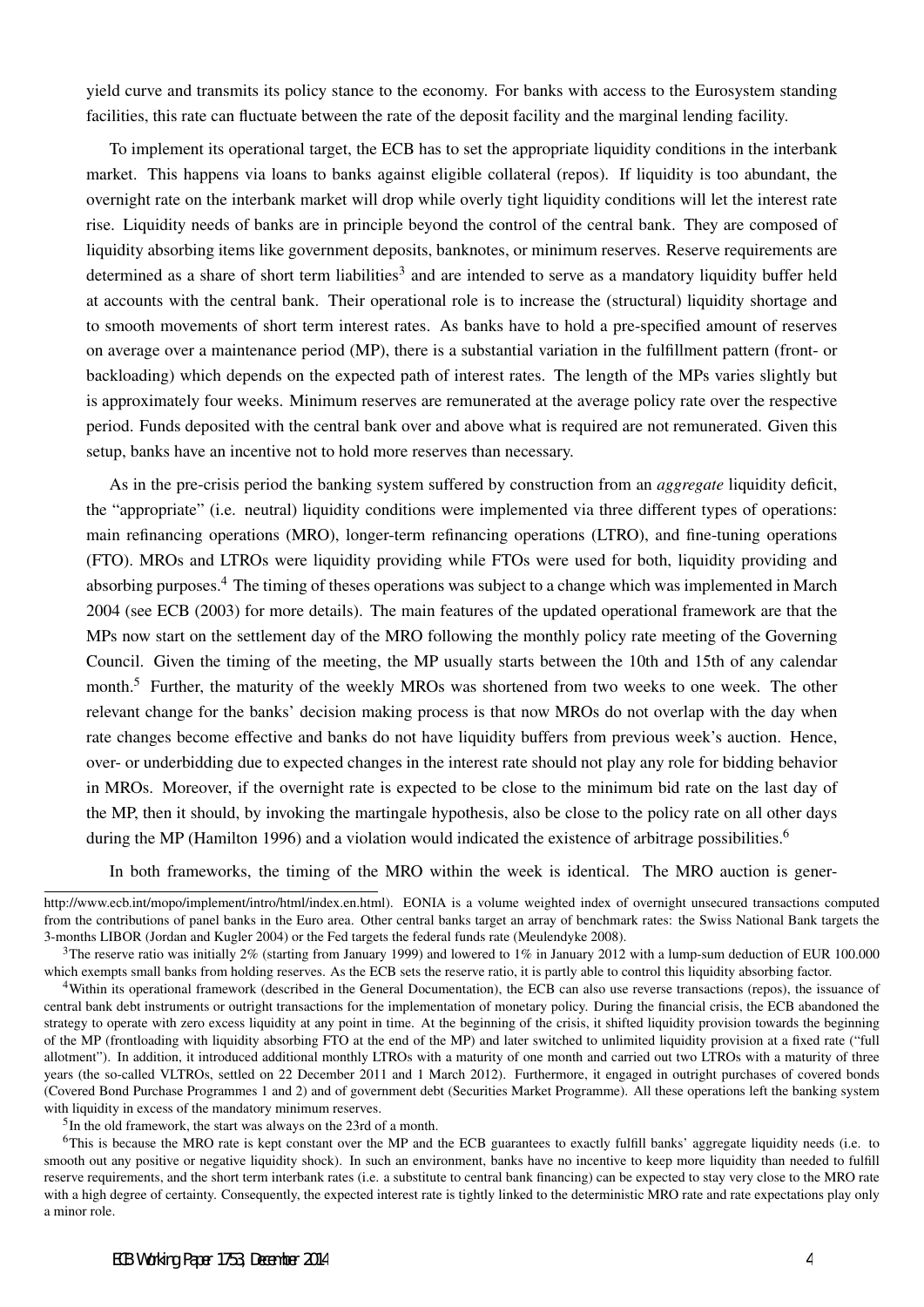ally announced on Monday at 15:30. Counterparties can place bids until Tuesday 9:30.<sup>7</sup> Bids are up to 10 rate/volume-bundles with the main policy rate being the floor. The ECB also announces the liquidity neutral benchmark allotment volume. This is the volume which is needed to exactly fulfill the banking sector's aggregate liquidity needs. The allotment decision (total bid amount, total allotment amount, lowest, highest, weighted average, and marginal rate) is announced at 11:20.

In the period considered, LTROs were carried out on a monthly basis. They have a maturity of three months and were originally introduced because they provide "a good opportunity for smaller counterparties, which have limited or no access to the interbank market, to receive liquidity for a longer period" (ECB (2002), p. 5). The change in the operational procedures affected the position of the LTRO within the MP: the allotment was moved from the first to the last Wednesday of the month. Similarly to the MROs, the exact details of the three-month operation are announced on (usually) Tuesday 15:30 inviting banks to submit bids until Wednesday 9:30 and results are published at 11:20. Contrary to the MROs, there is no binding minimum bid rate. There is also no benchmark allotment but a pre-announced fixed volume with rather infrequent changes. Hence, in these auctions the Eurosystem acts as a pure price taker without the intention to signal any monetary policy stance. For these operations, interest rate expectations over the life of the operation may play a role.

FTOs can be liquidity providing or absorbing (with the policy rate then serving as a ceiling) and are used on an ad-hoc basis to smooth out unexpected aggregate liquidity shocks to the system. These shocks can be truly unexpected (exogenous) but were at several occasions endogenous in the sense that banks' total demand in refinancing operations fell short of the banking system's aggregate liquidity needs. This underbidding was mainly driven by interest rate expectations (Bindseil, Nyborg, and Streubulaev 2009). In such cases, the ECB has to inject liquidity into the system if it wants to prevent the overnight rate to drift to the rate of the marginal lending facility. More generally, FTOs were carried out on the last day of the MP to re-establish neutral liquidity conditions on that day.

### 2.1 Literature Review

The MRO and LTRO auctions of the ECB were analyzed in a series of separate papers. Linzert, Nautz, and Bindseil (2007) focus on bidding behavior in the LTROs. They investigate how a set of exogenous variables (interest rates, costs of collateral, etc.) but also variables like banks' size or country of origin affect banks' bidding behavior and success. In line with expectations they find that costs of collateral and market financing costs are important determinants of banks' behavior. Small banks bid generally at higher rates and obtain hence higher allotments. Further, small banks react stronger to interest rate expectations but react less to changes in the costs of collateral. In contrast to the MROs, they find evidence for the winner's curse effect in the LTROs as banks reduce participation, bid rates and bid volumes when interest rate uncertainty increases. This effect is especially pronounced for larger banks indicating that they have a more active money market desk.

Complementing the analysis from above, Bindseil, Nyborg, and Streubulaev (2009) focus on the MROs. In contrast to the LTROs, banks bid more aggressively when interest uncertainty increases. This suggests that the fear of going out empty-handed from the auction is more important than the winner's curse and is in line with the hypothesis that banks do not posses (private) information. If they had information about the post-auction market, banks should bid opportunistically and the winner would "overpay" relative to the post-auction value (Milgrom and Weber 1982).

 $7$ This description is valid for weeks without bank holidays. With holidays the weekdays might differ but the MRO was still allotted before the LTRO. Yet another change is that in the old framework, the ECB only announced its forecast of the autonomous factors and the market had to calculate a proxy for the subsequent allotment. This left some room for speculation whether the allotment decision was liquidity neutral or not.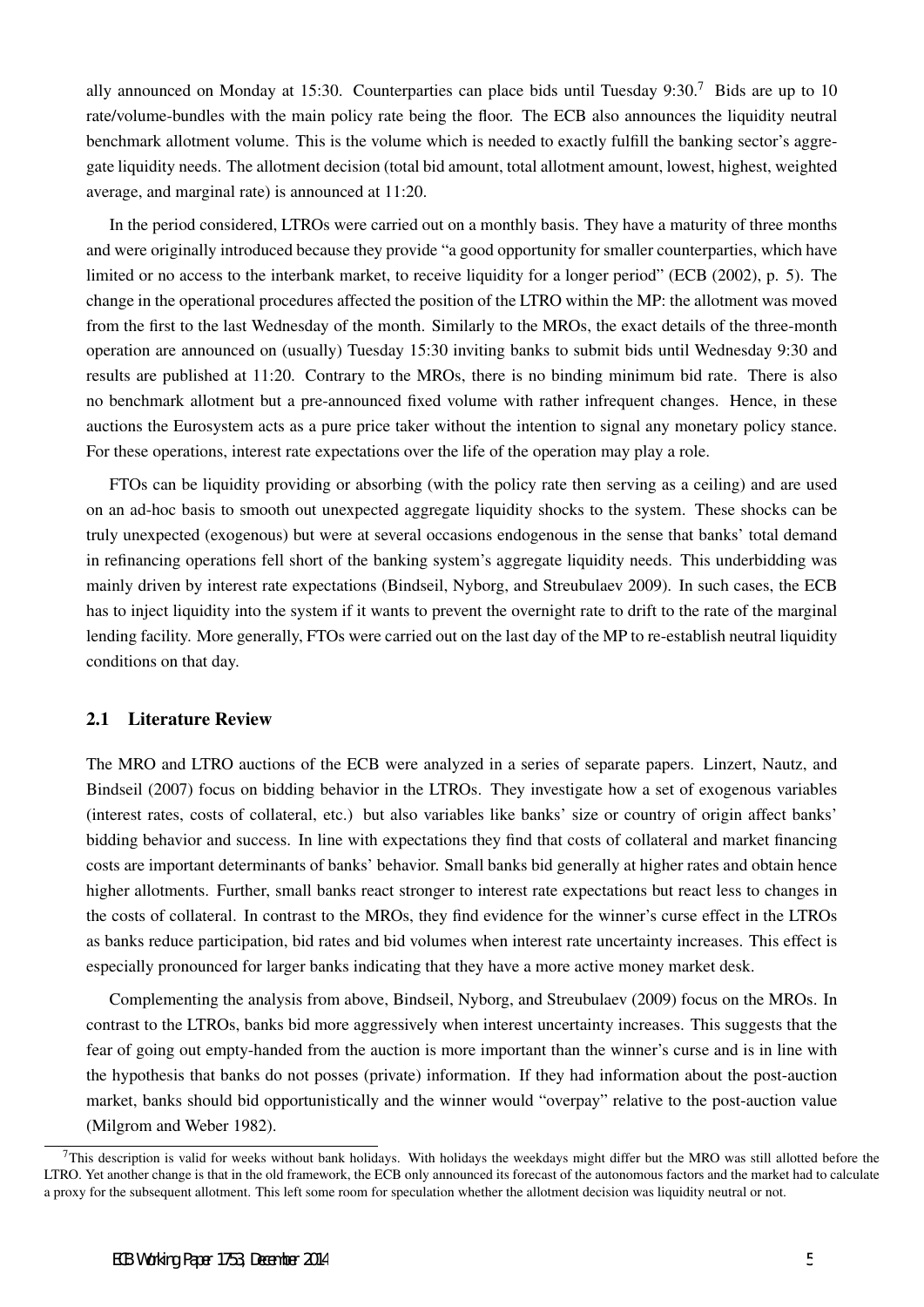Eisenschmidt, Hirsch, and Linzert (2009) compare banks' MRO bidding behavior before and during the crisis. Their main finding is a polarization of banks' bidding behaviour during the crisis: while more banks place bids above the marginal rate in order to avoid rationing, the share of very low bids also increases. They interpret this as a signal that financially strong banks bid opportunistically as they had access to the interbank market. Stressed banks were more risk averse and wanted to secure ECB funding even if they had to pay – relative to the pre-crisis period – a higher price for liquidity. This is indirect evidence for the hypothesis that the risk of being short-squeezed incentivizes banks to bid at higher rates (Nyborg and Strebulaev 2004). Similar to the other two papers evaluating the ECB operations, it is found that large banks underbid small banks. Cassola, Hortacsu, and Kastl (2013) estimate the willingness of banks to pay at ECB auctions and find that before the crisis, auction outomces were closely linked to published (traded) market rates (EUREPO and EURIBOR). During the crisis, ECB auction and market rates become increasingly decoupled. They view this as a sign that some banks were not able to obtain market funding at market rates. These stressed banks pushed up bid rates, forcing financially sound banks to also adjust their bid rates reinforcing the upward spiral. $8$ 

Work on the substitutability of MROs and LTROs has so far been limited; bidding behavior was mostly analyzed without explicitly taking interactions into account. Indirect evidence on a link between bidding behavior in MROs and LTROs is provided e.g. by Cassola, Hortacsu, and Kastl (2013). They find that MROs and LTROs were substitutes before the crisis but find that after August 2007 bidding behavior in both operations was more aligned (suggesting complementarity). After (before) the outbreak of the crisis, outstanding volumes in an LTRO led to more (less) aggressive bidding in MROs. The reason for the change is that during the crisis, increasing LTRO borrowing signalled stress which in turn increased also bid rates in the MROs. Linzert, Nautz, and Bindseil (2004) conclude with a mixed result. They find that banks which frequently bid in the MROs bid for higher amounts and also more often in the LTROs but the effect on bid rates and bid rate dispersion is not significant. Banks which had an increasing allotment over the past two MROs prior to the LTRO bid for lower volumes and at lower rates. The effects are rather small and (depending on the specification) statistically only marginally significant. Lastly, Eisenschmidt, Hirsch, and Linzert (2009) test the substitutability hypothesis with a natural experiment by exploiting changes in the share of funds allotted in the LTROs and MROs while keeping aggregate liquidity provision unchanged at the neutral amount. They find that in the pre-crisis period a change in relative allotment volumes did not lead to any significant change in bidding behaviour while during the crisis bid rates in the MROs increased if the MRO allotment share decreased. This indicates that banks were not willing to shift into the LTRO but rather bid at higher rates in the MRO. Their interpretation is that banks want to retain flexibility instead of being locked in for three months. However, they also find that bidding success in the LTROs induces banks to bid at lower rates in the MRO as some of their funding needs have been satisfied already.

### 3 Data

We use individual bidder data from the ECB's tender operations with competitive bidding starting with the MRO allotted on 16th October 2001 and end with the MRO allotted on the 8th August 2007. The first cutoff is motivated by data availability: we use the 2 week EURIBOR – which was quoted first on 15th October 2001 –

 $8$ There is also a large literature on the period with fixed rate tender and heavy overbidding (before June 2000), e.g. Nautz and Oechssler (2006), Nautz and Oechssler (2003), Ayuso and Repullo (2001) or Ehrhart (2001). While there is no consensus, the most frequently cited explanations for overbidding are an overly tight liquidity policy due to an asymmetric loss function of the ECB, expectations of rising rates and, on a more theoretical basis, an inherent instability or even non-existence of an equilibrium in fixed rate tenders. Furthermore, a large literature also evaluated bidding behavior in government bond auctions; e.g. Nyborg, Rydqvist, and Sundaresan (2002) for Sweden, Elsinger and Zulehner (2007) for Austria, Bjønnes (2001) for Norway, Cammack (1991) for the US, and Hortaçu and McAdams (2010) for Turkey. The predominant findings is that higher uncertainty induces bidders to bid at lower rates, demand less, and increase the dispersion of their bids (i.e. bidders react to the winner's curse).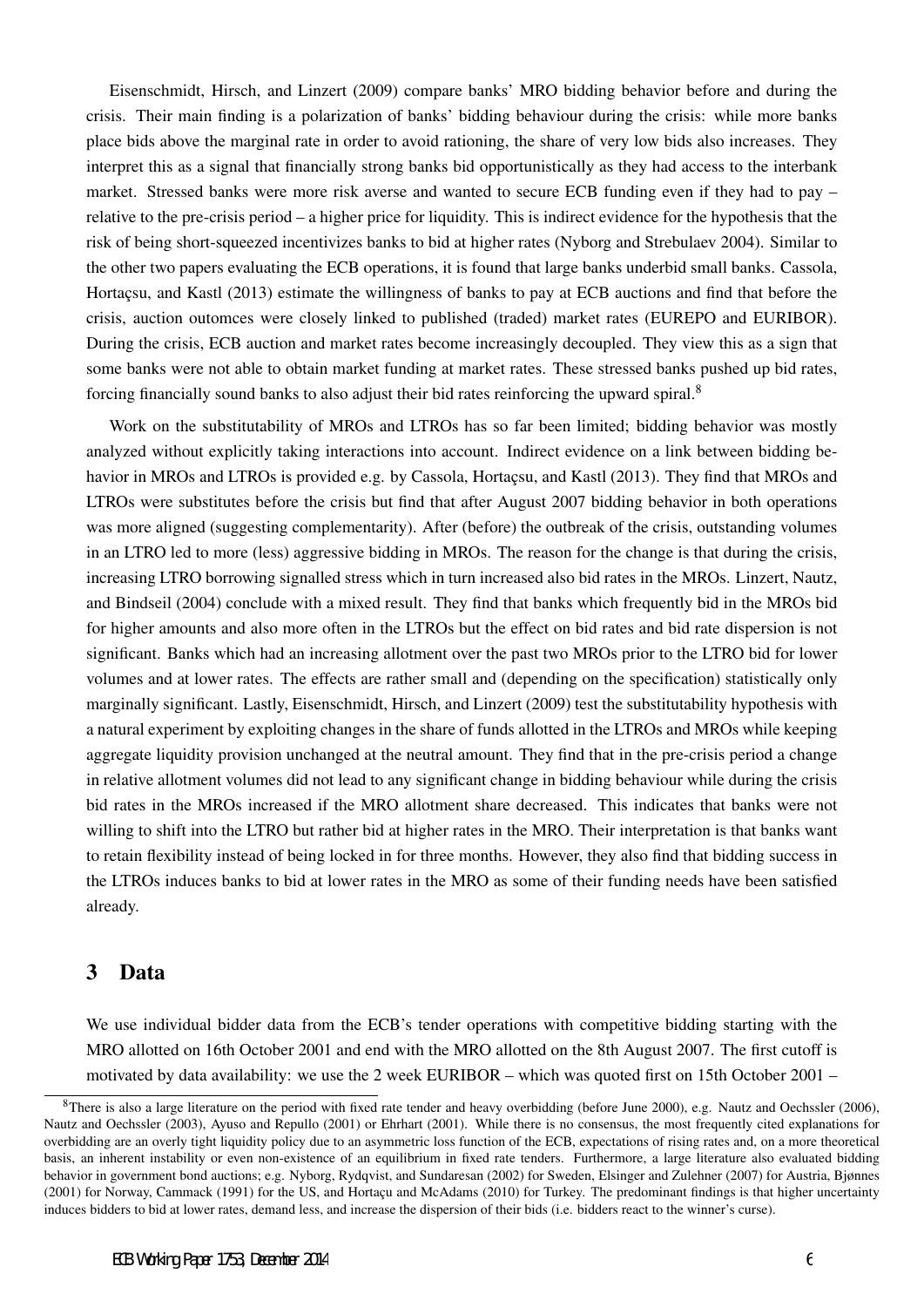for computing forward rates. The second date we consider to be the beginning of the financial crisis in the Euro area: on August 9 and the following days, the ECB used a series of – rather unusual – fine-tuning operations (FTOs) to inject overnight liquidity. This choice ensures that we exclude any potential anticipation effects.<sup>9</sup> We are able to follow individual bidders over time via unique bidder codes. Unless otherwise stated, bidding aggressiveness refers to bidding behaviour in terms of prices (i.e. bid rates).

We also exclude operations which were underbid: within the specified period banks bid in 10 MROs less than the ECB was willing to allot (measured by the benchmark allotment). This "bidder strike" was mainly due to expectations of falling interest rates and hence a preference to shift refinancing to the next MRO (Bindseil, Nyborg, and Streubulaev 2009). Lastly, we throw away data from the old operational framework with MPs without an LTRO, or, where the first and/or last operation is an LTRO. This has to be done as identification relies on having MROs before and after an LTRO within a MP (more details are given in section 5.1). This leaves in total 259 MROs and 63 LTROs.

In section 3.1 we describe the definition and construction of the variables. Then, section 3.2 offers descriptive statistics of bidding in MROs, conditional on a) the position of the MROs relative to the LTRO and b) conditional on LTRO participation.

### 3.1 Variables

The variables are standard in the literature and divided into two categories: endogenous and exogenous. Endogenous variables are endogenous from banks' perspective and reflect bidders' individual decisions. Exogenous variables are market data (e.g. forward spreads) or the ECB benchmark and taken as given by individual banks.

### 3.1.1 Endogenous Variables

The approach here follows the convention in the literature and condenses bank *i*'s bid schedule in operation *t* into a tuple  $\{r_{i,t}, q_{i,t}\}$  with  $r_{i,t}$  being the weighted average rate computed as  $r_{i,t} = \sum_{k=1}^{K} b_{i,t,k} \times q_{i,t,k} / \sum_{k=1}^{K} q_{i,t,k}$ where  $q_{i,t,k}$  denotes the bid volume for bid *k*. We use this bid rate to compute

*discount* as the benchmark rate minus the bank specific weighted average bid rate, i.e. *discount*<sub>it</sub> =  $R_t - r_{i,t}$ with  $R_t$  being the secondary market rate. We take the change in the length of the operations into account by accordingly adjusting the secondary market rate. For the MROs we use the one week swap rate (two week for the old operating framework). Although the underlying instrument (EONIA) is unsecured, the swap rate is considered to be – resembling the features of repos – almost risk free. The EONIA swap market is highly liquid and is hence likely to reflect accurately the prevailing market conditions (Hartmann and Valla (2008), Bindseil, Nyborg, and Streubulaev (2009)). Also, it is available for the whole sample period and tracks EUREPO – a European interbank repo rate – rather well for the overlapping period.<sup>10</sup> The discount gives us an indication by how much banks underbid the benchmark rate. Later, we will use the discount as a measure of "aggressiveness" in bidding with more aggressive bidding (i.e. higher bid rates) corresponding to lower discounts. Also, the discount will serve as the dependent variable in the econometric exercise. We further investigate bank bidding behavior in terms of bid volume by using the bank's

<sup>9</sup>Other papers also spanning the time period around the crisis choose a similar cut-off date; e.g. Eisenschmidt, Hirsch, and Linzert (2009), Kraenzlin and Schlegel (2012) or Cassola, Hortacsu, and Kastl (2013). Lastly, e.g. Eisenschmidt, Hirsch, and Linzert (2009) and Cassola, Hortacsu, and Kastl (2013) focus on the effects of the crisis and show that this has changed the bidding behavior or banks quite substantially. As we do not want to "pollute" our sample by using data from that period, we exclude the time period after the cut-off date.

<sup>&</sup>lt;sup>10</sup>We also tried the EUREPO and EURIBOR (an unsecured interbank rate) as alternatives. Both are fixed 11:05 and published at 12:00 and hence not contaminated by the publication of tender results (i.e. post-auction activity). In terms of levels, the swap rate is trading somewhat above EUREPO and below EURIBOR. However, given that the spreads between the different benchmarks are rather stable, the results (especially marginal effects) were essentially unchanged as the level differences are absorbed by a constant.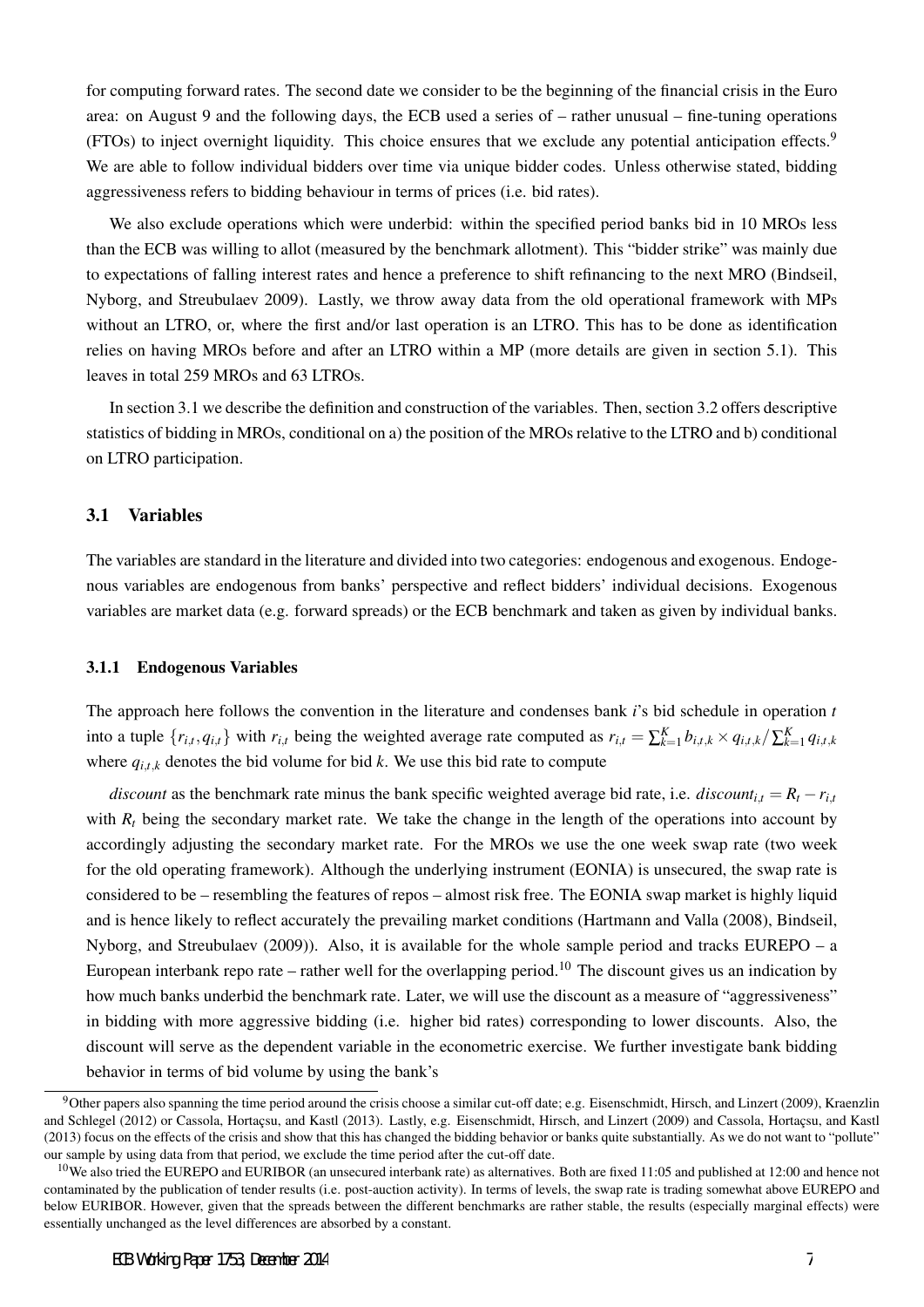*relative bid quantity* defined as a bank's total bid amount relative to the benchmark on the announcement day. We measures success by the

*award ratio* defined as an individual bank's allotted volume relative to its total bid volume. However, as high award ratios can be achieved by bidding at high rates, an elevated award ratio is also an indication for aggressive bidding. The next three variables are derived from individual decisions but used as tender-level variables. An uneven distribution of the award ratio indicates that many banks missed their refinancing targets (in either direction) and have been taken by surprise. We measure this by the

*award imbalance* as the cross sectional (per tender) standard deviation of the individual award ratios. We will use the lagged value (i.e. from the last operation) of this variable to proxy for the uneven distribution of liquidity needs. According to Nyborg and Strebulaev (2004), a more dispersed liquidity situation implies more aggressive bidding. This is because more banks are "short" and try to avoid being short-squeezed in the post-auction secondary market. Further,

*participation* is computed as the number of participations in e.g. MROs of a MP divided by the total number of MROs of that period. This statistic will be a number between 0 and 1.

### 3.1.2 Exogenous Variables

The following exogenous variables are defined on the tender level as they are derived from aggregate (market) data. We proxy the

*uncertainty* in the market by using a forecast of the variance of changes in the swap rates. To do this, we employ an exponential smoothing model where we let an algorithm choose the smoothing parameter such that the overall discrepancy between the one-step-ahead forecast and the realization is minimized.<sup>11</sup> The

*swap spread* is the EONIA swap rate for the respective operation minus the minimum bid rate. Thereby we measure a bank's outside option to get funds from the market but also the ability of banks to place low bids. Further, the swap rate is also an indicator of interest rate expectations during the life of the contract. The

*forward spread* is the spread between the forward rate for the specific operation for the next date when the operation will be carried out and the minimum bid rate. For instance, the forward spread for the MRO in the new framework is the one week forward rate (from one week in the future to two weeks) minus the minimum bid rate. This gives an indication about the expected price of a specific operation for the next date when this operation is available. The

*benchmark* is a proxy for the expected MRO auction size and measured by the benchmark allotment announced by the ECB on the announcement day of the operation. As prior to the change in the operational framework no benchmark was announced, we use the published forecast of autonomous factors. For the LTROs the allotment volume was pre-announced and changed only infrequently. We include this variable as Välimäki (2006) shows that a higher expected allotment volume increases banks' uncertainty about their own allotment and hence increases their bid rate.

### 3.2 Descriptive Statistics

This section provides a descriptive analysis of bidding behavior along two different dimensions. First, we will slice the sample by the distance of MROs to the LTROs. We distinguish between three types of MROs: operations immediately before the LTRO ("before"), operations immediately after the LTRO ("after"), and

 $11$ As a robustness check, also estimated a GARCH $(1,1)$  model without a qualitative change of the results.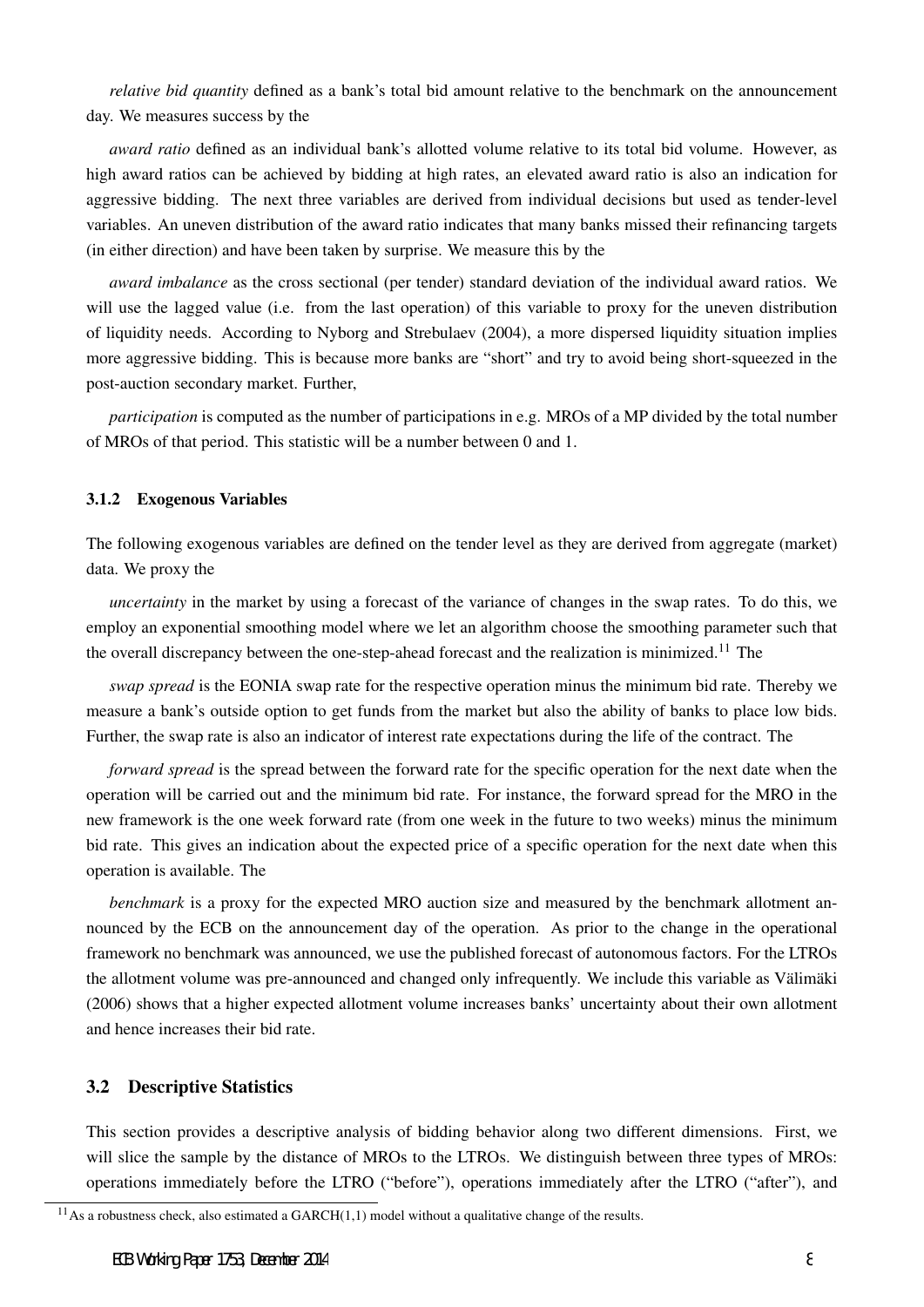"other" MROs. Second, we will look at the same set of variables capturing bidding in the MRO but conditioning on LTRO participation of that MP. The purpose of this approach is to identify key differences in bidding behavior and set the scene for a more detailed econometric analysis.

When reporting averages we first average for a given tender and then over time (over tenders). This is to control for the varying participation over time. Further, whenever applicable or meaningful, we provide statistics for the whole sample and by bank size (small, medium, and large). To measure bank size, we would ideally use a metric directly related to a bank's balance sheet which is, however, not available for most medium and small banks. Hence, we follow the literature and use banks' reserve requirements to group them. As required reserves are a function of banks' short term liabilities, this number serves as a proxy for the size of the balance sheet. In appendix A.1 we provide a more detailed methodological description of the grouping strategy. Note that due to the notational convention, a lower discount corresponds to a higher bid rate.

Table 1 shows differences in bidding for the three different operation types. Among all operation types, the discount is largest for the MRO before the LTRO. For the MRO immediately after the LTRO, the discount drops significantly for all groups, and becomes even negative for small banks. For operations being neither immediately before nor after the LTRO ("other"), the discount is between the two other types. The difference between the before and after-LTRO operations is largest for small banks (1.9 basis points) and smallest for large banks (1.2 basis points). On the other hand, participation is rather evenly distributed across operation types with the typical size-gradient. Award ratios are highest in MROs after the LTRO. This is consistent with the lowest discount: more aggressive bidding leads to high award ratios. The relative bid quantity does not display any strikingly different pattern between operation types.

|                              | <b>Before</b> |          |       |          | After    |       |          | Other    |       |  |
|------------------------------|---------------|----------|-------|----------|----------|-------|----------|----------|-------|--|
|                              |               |          |       |          |          |       |          |          |       |  |
| Variable                     | Small         | Medium   | Large | Small    | Medium   | Large | Small    | Medium   | Large |  |
| Discount                     | 1.20          | .64      | 1.73  | $-0.65$  | 0.04     | 0.57  | 0.56     | 1.08     | 1.29  |  |
| Participation                | 0.17          | 0.33     | 0.45  | 0.15     | 0.31     | 0.45  | 0.17     | 0.32     | 0.46  |  |
| Award Ratio                  | 0.92          | 0.88     | 0.86  | 0.95     | 0.91     | 0.86  | 0.94     | 0.89     | 0.85  |  |
| <b>Relative Bid Quantity</b> | 0.01%         | $0.09\%$ | .18%  | $0.01\%$ | $0.09\%$ | .16%  | $0.01\%$ | $0.09\%$ | .16%  |  |

Table 1: Summary Statistics Endogenous Variables: Before/After/Other MROs

*Notes:* Discount is computed as the weighted average where the weights are recomputed for the different groups. Award ratio is computed by dividing allotment and bid volume. Discount in basis points.

Table 2 displays bidding behavior of banks in MROs conditional on LTRO participation within the MP. Numbers from panel (A) demonstrate that banks bidding also in LTROs have a larger discount, participate more often, and have a lower award ratio. The latter reflects the less aggressive bidding, which seems to be compensated by higher bid quantities. Relative bid quantities are higher for LTRO bidders. In contrast to "participation" which puts the number of participations in relation to the number of MROs in that MP, the statistic "p(Participation)" measures the probability for a bank to participate at least in one MRO of the MP. The latter number is, by construction, higher. Therefore, the more interesting question is whether a bank, conditional on bidding at least in one MRO, is participating on average more often if it also decides to bid in the LTRO. To compute this, we first divide the share of banks participating at least once ("p(Participation)") in the MROs if they bid in the LTRO by the same number if they did not bid in the LTRO. The results (denoted as LTRO*y*/LTRO*n*) are shown in panel (B). The first line shows that the probability to participate ("p(Participation)") in an MRO increases by a factor of 2.4 if a bank also bid in the LTRO. Then, we repeat the same calculation for the participation frequency in MROs (panel B, line 2). The number of MROs in which a bank participated increases on average by a factor of 2.6 if a bank bid also in an LTRO. Hence, LTRO participation is correlated with an increased bid frequency in the MROs. This holds across all groups. An additional compact way to display the difference in MRO bidding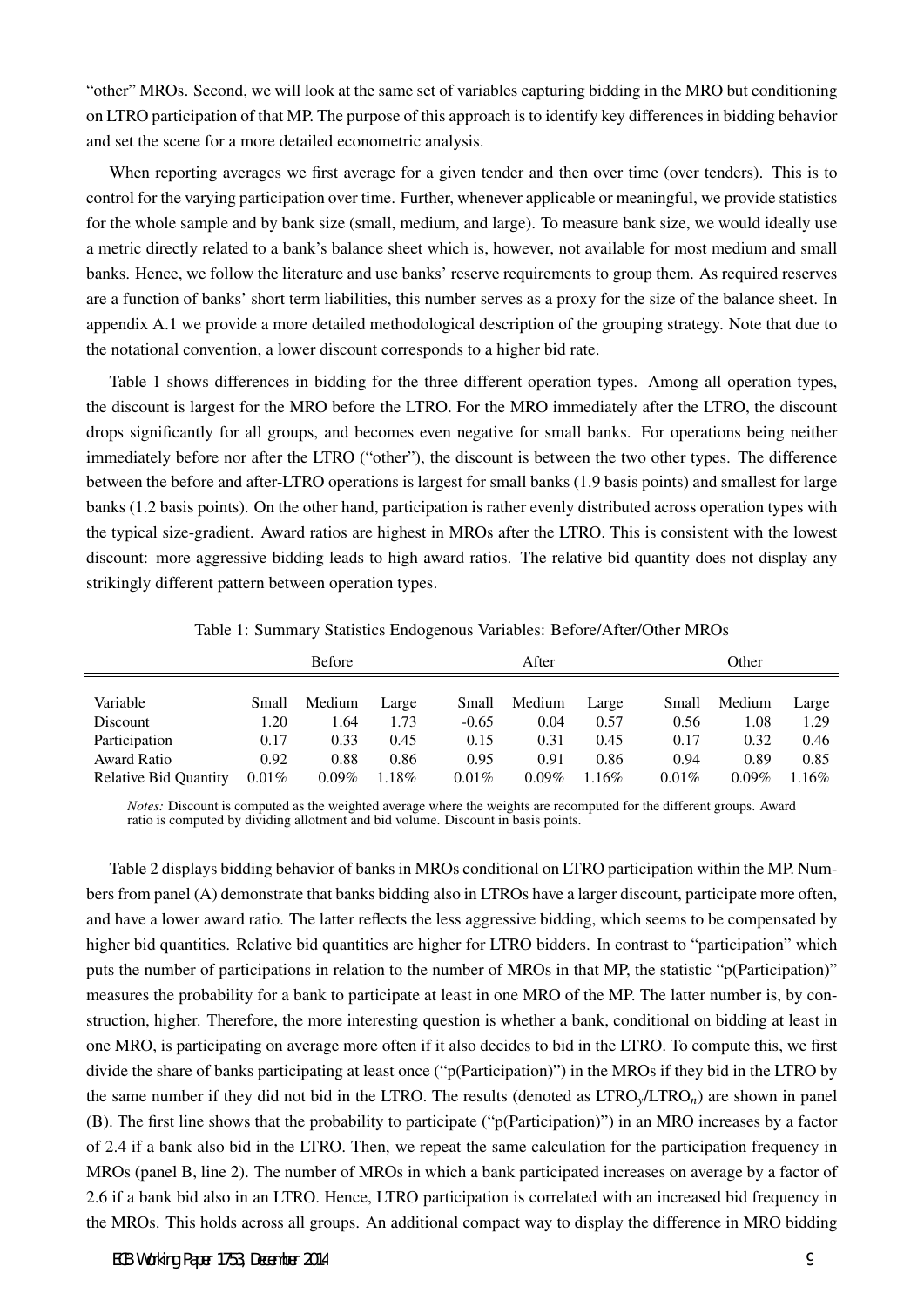### Table 2: Endogenous Variables: Conditional Bidding Behavior

|                              | Not Bid in LTRO |          |        |       |       | Bid in LTRO |          |       |  |
|------------------------------|-----------------|----------|--------|-------|-------|-------------|----------|-------|--|
| Group                        | All             | Small    | Medium | Large | All   | Small       | Medium   | Large |  |
| Discount                     | 0.85            | 0.41     | 0.90   | 1.17  | 0.99  | 0.33        | 1.03     | 1.23  |  |
| p(Participation)             | 0.31            | 0.22     | 0.35   | 0.45  | 0.73  | 0.56        | 0.73     | 0.87  |  |
| Participation                | 0.24            | 0.15     | 0.27   | 0.37  | 0.60  | 0.40        | 0.59     | 0.78  |  |
| <b>Award Ratio</b>           | 0.86            | 0.91     | 0.86   | 0.82  | 0.81  | 0.90        | 0.80     | 0.78  |  |
| <b>Relative Bid Quantity</b> | $0.33\%$        | $0.01\%$ | 0.08%  | 1.01% | 0.60% | $0.01\%$    | $0.11\%$ | 1.42% |  |

### Panel (A): Bidding in MROs

Panel (B): Ratios p(Participation) & Participation

| LTRO <sub>v</sub> /LTRO <sub>n</sub> | All |     | Small Medium | Large |
|--------------------------------------|-----|-----|--------------|-------|
| p(Participation)                     | 2.4 | 2.6 | 2.1          | 1.9   |
| Participation                        | 2.6 | 2.8 | 2.2          | 2.1   |

*Notes:* Discount is computed as the unweighted average. Award ratio is computed by dividing allotment and bid volume. Discount in basis points. In panel (B), p(Participation) is probability to bid in an MRO if bid in the LTRO divided by the probability to bid in the MRO if not bid in the LTRO. Numbers are computed as  $\frac{x|LTRO_y}{x|LTRO_n}$  with "x" being either p(Participation) or Participation.

behavior by LTRO participation is to compare the (conditional) distribution of discounts. The distribution for LTRO bidders clearly shifts to the right (higher discount) and the difference in the distributions is confirmed by a formal Kolmogorov-Smirnov test (figure 1).

Finally, we put the importance of MROs and LTROs into perspective by showing LTRO financing as a share of total central bank financing by bank size (figure 2). Large banks obtain about 20%-30% of their financing in the LTROs while this number is considerable higher for small and medium sized banks; around 40%-60%.

Figure 1: Conditional Discount Distribution



*Notes:* Kernel density estimate using a standard Gaussian kernel (bandwith 0.5bp).

The take-away from this section is that banks have the lowest discount in MROs before the LTROs and are most aggressive after LTROs. Accordingly, the realize the smallest allotments in the MROs before the LTRO. When looking at bidding conditional on LTRO participation (irrespective of the timing), banks also bidding in LTROs bid at higher discounts, participate more frequently, and bid for higher (relative) volumes but are less successful. This suggests that banks also planning to obtain funds from the LTRO bid at lower rates but compensate this by higher volumes. Analyzing the data by size, we find that small banks are more aggressive bidders compared to large counterparties. On average, they bid at about 0.8 basis points higher than large banks.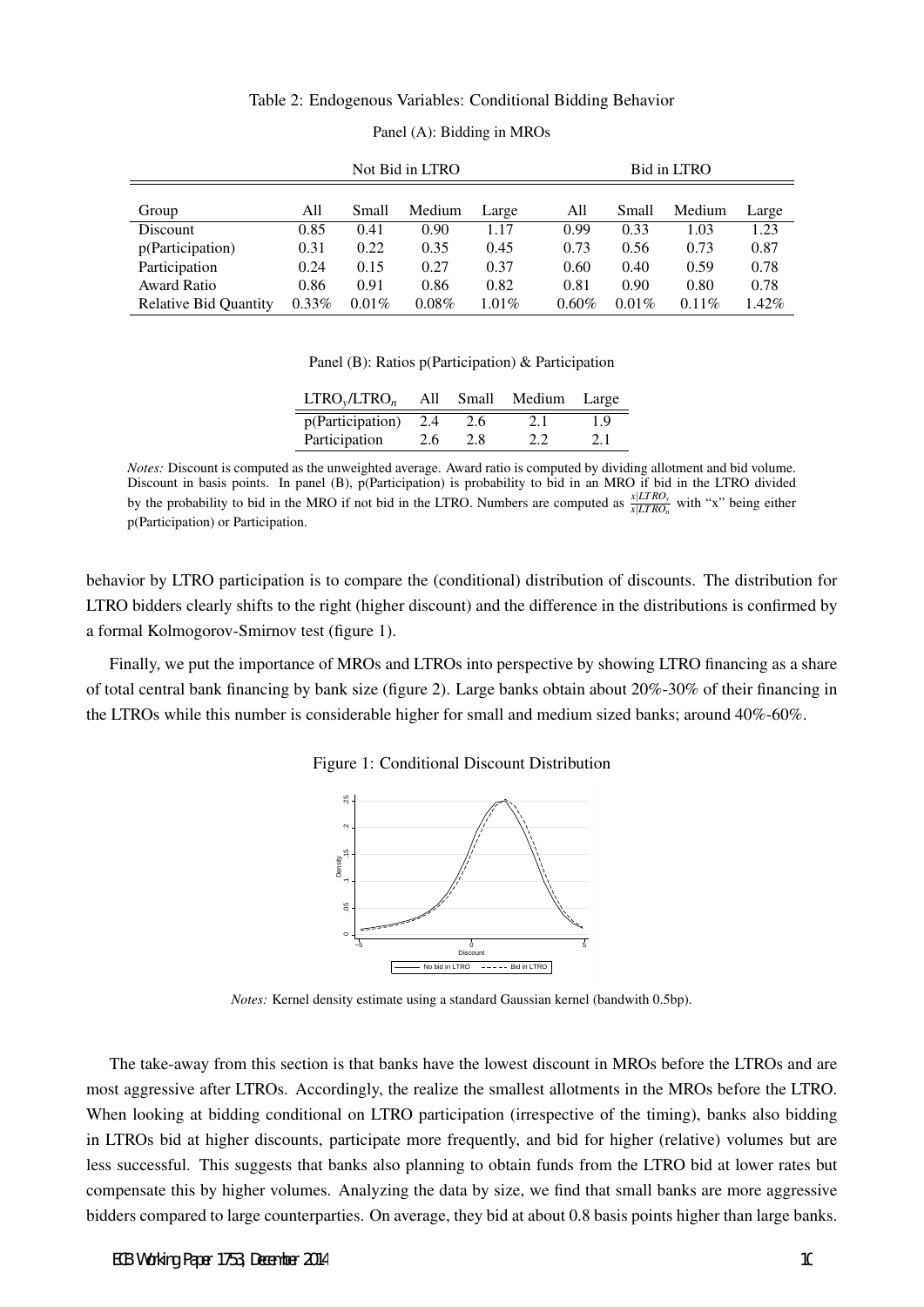### Figure 2: Share of LTRO Volume in Total Eurosystem Financing



*Notes:* Volumes computed on any allotment day of an operation (including the allotment of that day).

Consequently, they achieve higher award ratios. On the other hand, small banks participate in less frequently compared to the group of large banks. In general, similar conclusions hold for LTROs: small banks bid at higher rates, realize higher allotments and bid less frequently than large banks. Further, in LTROs discounts are smaller, participation is less frequent, and the dispersion of bid volumes is more even (results available upon request).

### 4 Theoretical Motivation

Papers using ECB auction data (see section 2.1) have examined the effect of exogenous factors on bidding behavior but have so far neglected the role of the sequencing of operations. Also, due to the complex problem and the specificities of central bank liquidity auctions, the availability of theoretical models suitable to be tested using ECB auction data in the context of strategic bidding, is limited. Contrary to this, empirical and theoretical research has shown that bidders regard a sequence of auctions as one joint problem. Below, we briefly summarize the existing literature and outline some testable hypothesis derived from it.

Important theoretical contributions on bidding behavior in sequential or regular auctions are Milgrom and Weber (2000), Weber (1983), Scoones (1994), or Wiggans (1994). In frictionless environments they mostly find that prices of (almost) identical goods in consecutive auctions should be identical. However, empirical evidence contradicts this and shows that prices tend to vary over a sequence of auctions. Also, the descriptive statistics in this paper reveal striking differences in bidding behavior along different dimensions. Theoretical explanations for such a systematic change of prices between auctions are for instance participation costs to stay in the auction (von der Fehr 1994) or depleted budgets as more expensive objects are auctioned first (Benoit and Krishna 2001). Ashenfelter (1989) surveys the literature and finds that declining prices of identical objects over the course of an auction can be attributed to quantity constraints and bidders' risk aversion while Ginsburgh (1998) shows that the majority of this price anomaly can be explained by non-strategic bidding and the behaviour of absentee bidders. This suggests that it is important to control for these effects by e.g.including a bank's size or country of origin.

Focussing on modeling strategic behavior over a sequence of auctions, Zeithammer (2006) shows that rational bidders reduce current bids if similar goods will be auctioned in upcoming auctions. An empirical test using data from e-Bay auctions confirms the hypothesis. Incorporating learning behavior on the sellers' and buyers' side, Zeithammer (2007) models bidding in sequential auctions and finds that rational bidders shade their bids more whenever they have larger buffers and expect similar objects to be on sale in the near future. Hence, one should control for the expected quantity at stake, past success, the expected number of competitors, or the (ex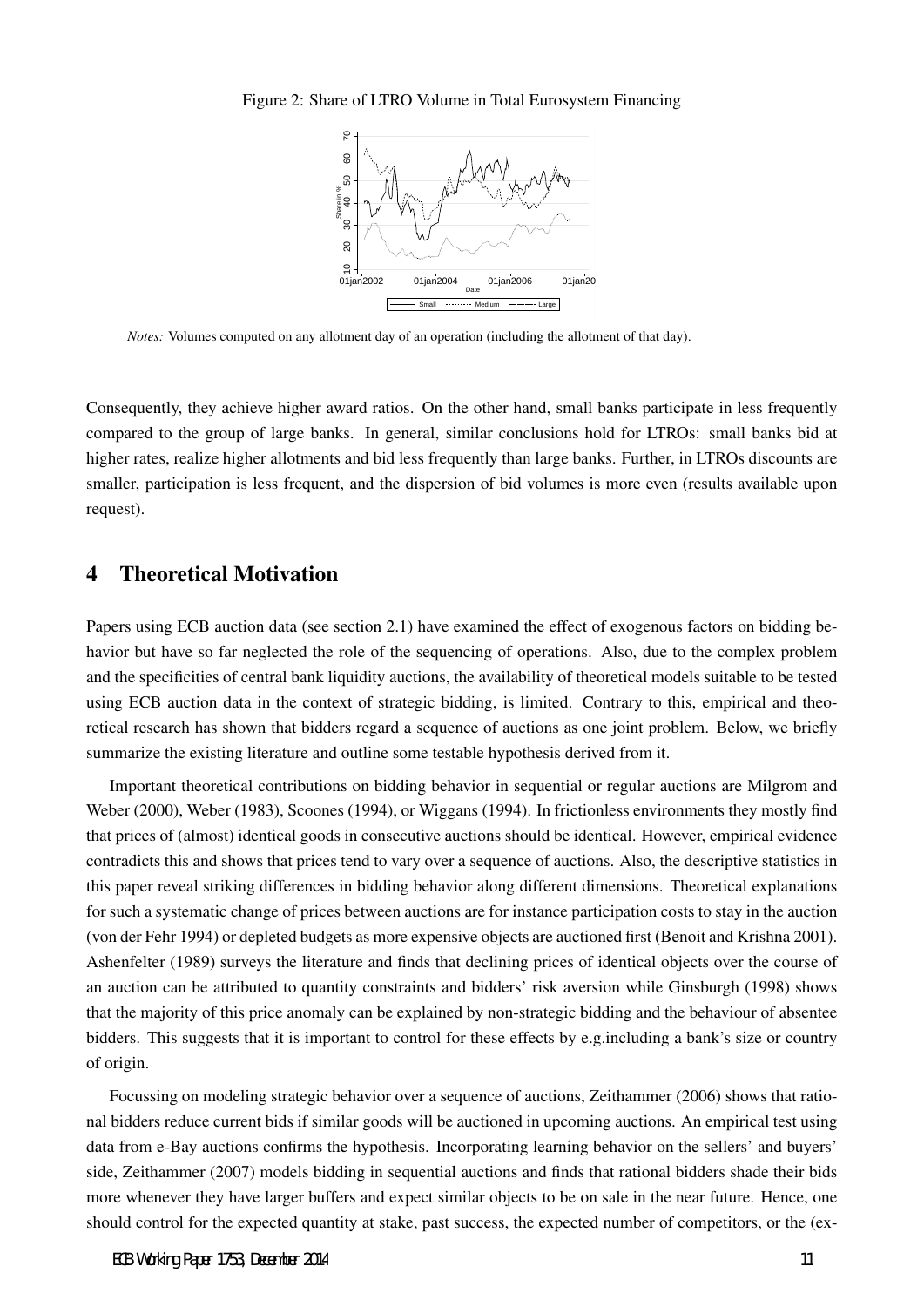pected) time to the next auction. In the present context, this corresponds to the expected size for the allotment (benchmark), past award ratio(s), and the distance to the next operation or the position relative to the LTRO. The latter is important because banks can exploit the asymmetry along the time dimension: the MRO is allotted on Tuesday while the allotment of the LTRO is on Wednesday. Consequently, as once per MP banks have the opportunity to bid first in a MRO and then in a LTRO within a short period of time – usually within one or two days – offers opportunities to bid strategically and distribute the fulfillment of liquidity needs between two operations. This is a plausible working hypothesis as the liquidity position of banks can adjust rather quickly. While banks certainly develop baseline strategies for central bank liquidity auctions (see e.g. the size gradient in figure 2), this adjustment margin is more flexible than the overall funding strategy.<sup>12</sup> To be more precise, banks might view bidding in the MRO as a "test run" and then adjust their strategy in the LTRO (or the MRO following the LTRO) depending on the outcome of that operation. This is possible as long term money (LTROs) is a better substitute for short term funding (MROs) than vice versa. Hence, a low allotment in the MRO can be compensated in the LTRO one or two days later which makes opportunistic bids in the MRO before the LTRO less costly in expected terms. Especially banks with an active money market desk might have the incentives and capacity to exploit this. In addition, Ewerhart, Cassola, and Valla (2010) develop a model explaining bidding in liquidity auctions with progressively more expensive collateral, and show that banks have an incentive to split bids between several auctions closely following each other. This is because with increasing costs of collateral (illiquid collateral has no opportunity costs), banks' marginal valuation of liquidity is decreasing with quantity ("declining valuation" argument). Putting the arguments of this section together, the first testable hypothesis is that in operations before the LTRO banks should bid, relative to MROs of type"other", at lower rates. Moreover, LTROs participants should bid, compared to non-participants, at even lower rates.

Ewerhart, Cassola, and Valla (2010) show that in the case of a liquidity neutral allotment (i.e. fixed total allotment), bid levels should increase if the number of bidders with positive net demand decreases. While net demand cannot be observed directly (no individual data on the fulfillment of reserve requirements available), participation in the MRO after the LTRO is lower than in MROs of type "before" and "other" (table 1). Further, a high net demand of those banks is likely to induce more aggressive bidding by them. In fact, the award imbalance for LTRO is by far higher than for the MROs. Among MROs, the highest award imbalance is registered for the MRO before the LTRO. This suggests that the number of banks with relatively large liquidity needs in the operation after the LTRO might be high. In other words, the two operations within a short period of time (MRO and LTRO) introduce a higher potential for a shortfall of funds for banks. Hence, we conjecture that banks should bid, relative to "other" MROs, at higher rates. This is our second testable hypothesis.

# 5 Empirical Analysis

The first part of this section contains an econometric analysis using simple dummies to control for the distance of MRO and LTRO. Then, we develop a new approach to capture banks' bidding strategies and use it for a more detailed econometric analysis in section 5.1. Lastly, we will extend the analysis by looking at individual bank bidding behavior over time (section 5.2).

<sup>&</sup>lt;sup>12</sup>This flexibility is also evidenced by, e.g. a varying reserve fulfillment pattern or underbidding in the old operational framework (showing that banks were willing to gamble for better "deal" in the future). On the other hand, banks' long term financing strategy (i.e. maturity structure of assets and liabilities) is a function of deeper underlying factors and is unlikely to exhibit large changes during a single MP. For instance, Diamond (1991), Eisenschmidt and Holthausen (2013) show that the market is endogenously segmented with highly rated banks either borrowing long or short and weaker banks borrowing in the middle of the maturity spectrum.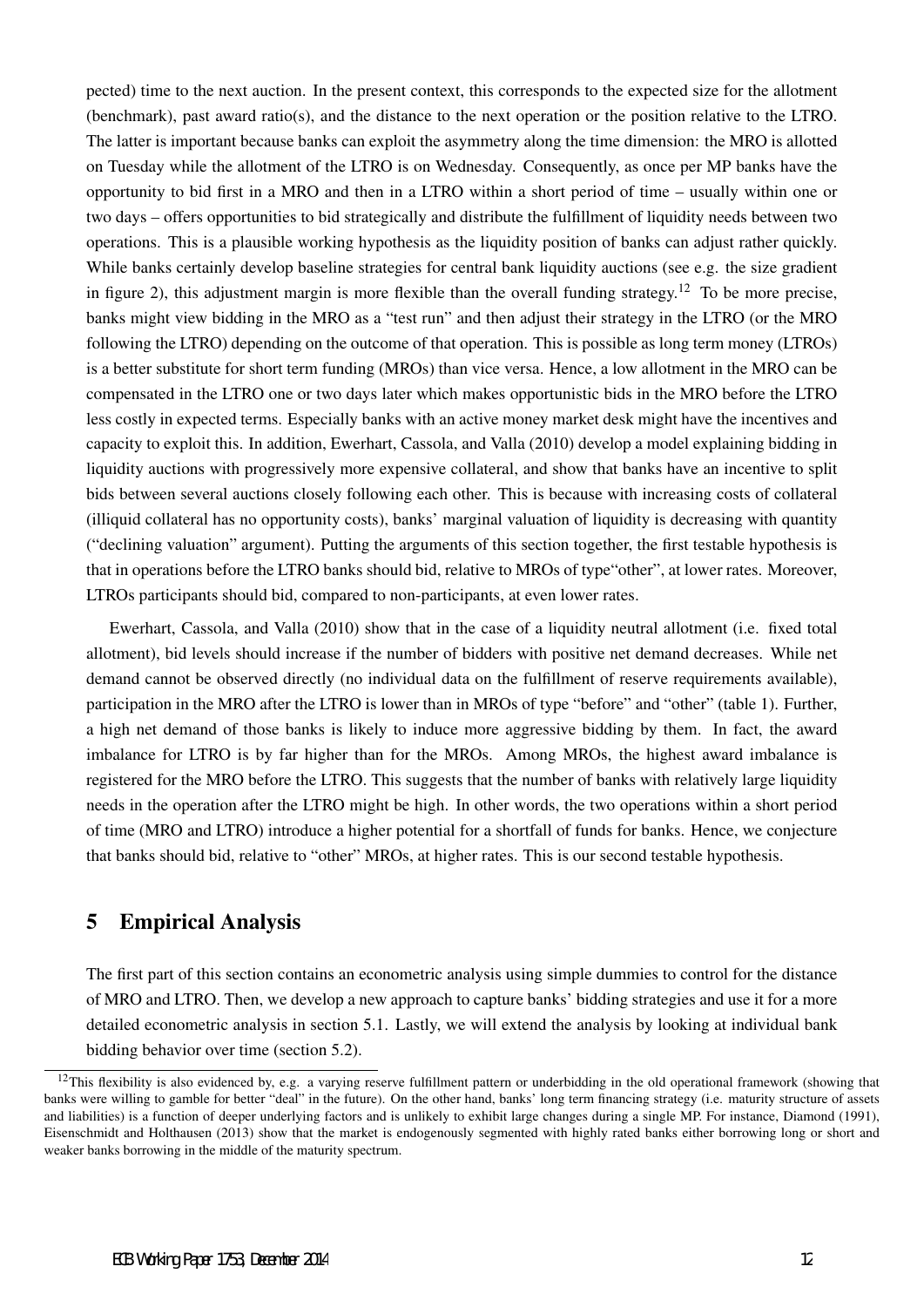### 5.1 Econometric Analysis

This section contains the core of the analysis where we examine how variations in the *discount* can be rationalized also conditioning on other potentially relevant factors. The choice of the control variables below follows the literature. To include simultaneously country and size dummies, the literature has usually employed random effect models. Based on a Hausman test, however, the random effects model is rejected. Hence, unless indicated otherwise (denoted "RE") we will use fixed effects panel regressions with robust standard errors clustered at the bank level as the baseline estimation method.<sup>13</sup> However, for selected specifications, we also replicate the usual findings of the literature by using a random effects model and include then country and size fixed effects for selected specifications. To retain potential size-dependent differences in bidding we will estimate the models for the full dataset and separately by size. More robustness checks (alternative specifications, replication of results with random effects, etc.) are provided in appendix A.3.

The estimated equations will be of the form

$$
discount_{i,t} = \beta_0 + \beta_1 X_{i,t}^{bank} + \beta_2 X_t^{agg} + \beta_2 S_{i,t} + b_i + u_{i,t}
$$
\n(1)

where *discount<sub>i,t</sub>* is the discount of bank *i* in operation *t*. The vector  $X_{i,t}^{bank}$  collects bank specific variables: the change in a bank's award ratio ("∆ Awrat. LT" and "MT") over the last two operations, the outstanding volume from the LTROs, and size and country dummies when using a random effect specification. The former control for past success and liquidity buffers while the latter capture bank and country specific factors. The vector  $X_t^{ags}$ contains all tender level variables (hence the missing *i*-index): a dummy for the new operational framework ("New Framew."), dummies for the last MROs in the MP and year, uncertainty, swap spread, forward spread, and award imbalance. All variables and the reasoning for using them are as defined in section 3.  $S_{i,t}$  contains a series of dummies capturing the bank specific bidding strategy which will be defined below. Finally, *b<sup>i</sup>* captures the bank fixed effect and *ui,<sup>t</sup>* is a white noise error term uncorrelated with explanatory variables.

### 5.1.1 Regression Results: Basic Regressions and using Dummies

The first two models in table 3 replicate the regressions from the literature with established regressors but add a dummy for MROs before and after the LTRO. The base category is then an MRO from the category "other". The first model is estimated using random effects while the second uses fixed effects (labeled as RE or FE). The p-value of a Hausman-test is smaller than 0.01 rejecting the random effects specification. However, this can be also inferred by a visual inspection of the coefficients.

We first comment on the first two models (RE vs. FE) for the full sample and find that results are broadly in line with previous research, e.g. Bindseil, Nyborg, and Streubulaev (2009), Eisenschmidt, Hirsch, and Linzert (2009), Linzert, Nautz, and Bindseil (2004), Scalia, Ordine, and Bruno (2005). When using the RE model, we find that medium sized and large banks bid at higher discounts. If banks had an increasing allotment over the the last two LTROs ( $\Delta$  Awrat. LT), they bid less aggressively in the MRO. This is because banks have a higher funding buffer originating form the last operation and can afford to bid at lower rates. While the effect of an increasing award ratio in the MROs (∆ Awrat. MR) on discounts is mostly negative, it is not significant. The dummy for the last MRO of the year (Last MR Year) is negative. More aggressive bidding at the end of the year is a known seasonal phenomenon (liquidity hoarding). Bidding in the last MRO of the MP seems to be less aggressive. Higher uncertainty and higher expected future refinancing costs (forward spread) increase banks' aggressiveness. This is in line with theoretical research, e.g. Nyborg and Strebulaev (2004), examining the

 $13$ Conclusions are very similar if using the random effect approach. Results are available upon request. Further, we do not use a sample selection correction approach as tests for validity indicate that the approach might be itself not valid; see appendix A.2 for more explanations.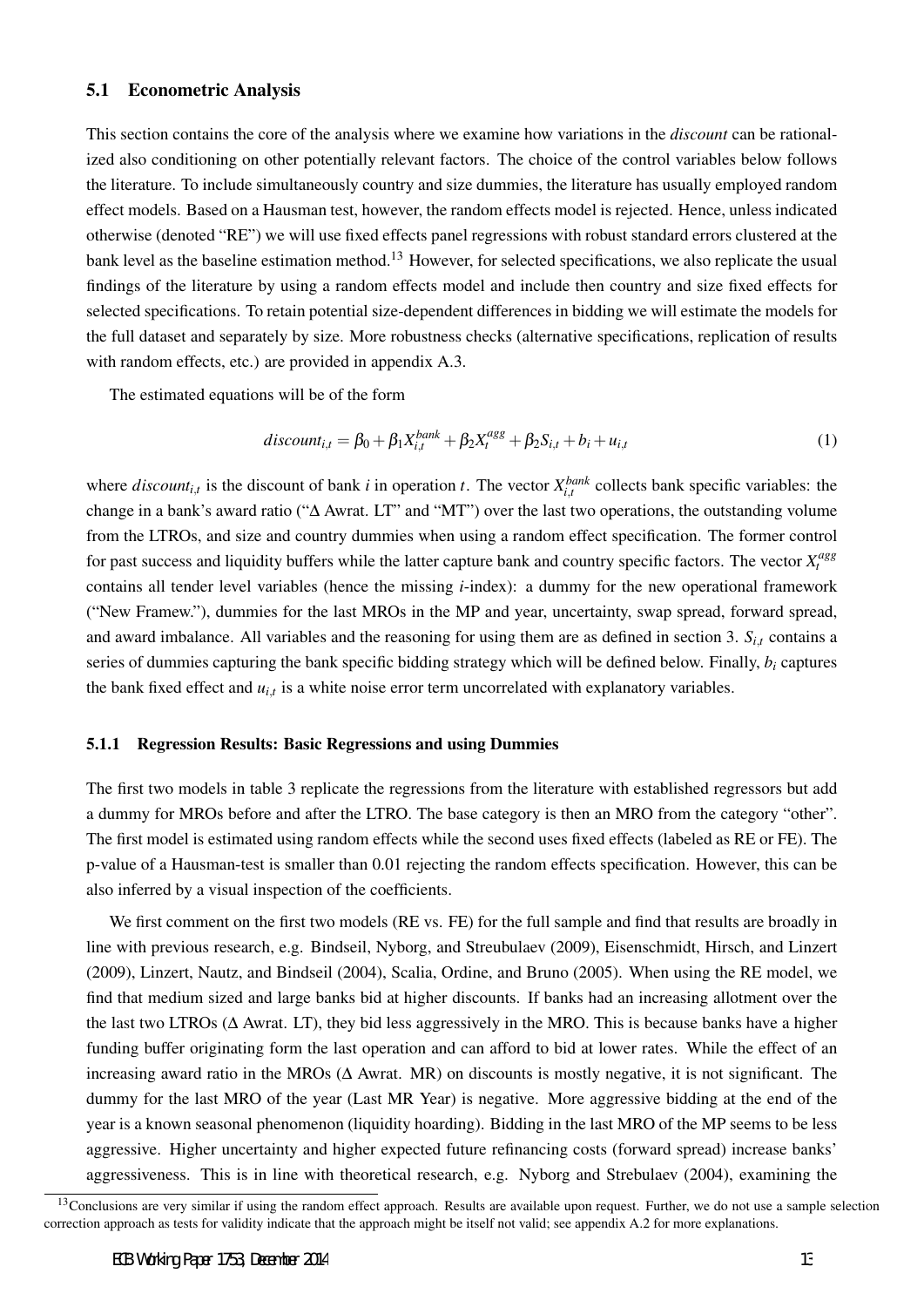|                            | All (RE)     | All          | All          | Small        | Medium       | Large        |
|----------------------------|--------------|--------------|--------------|--------------|--------------|--------------|
| New Framew.                | 1.615        | 1.615        | 1.614        | 1.755        | 1.617        | 1.524        |
|                            | $(31.7)$ *** | $(31.6)$ *** | $(31.6)$ *** | $(14.0)$ *** | $(22.2)$ *** | $(18.5)$ *** |
| Medium                     | 0.486        |              |              |              |              |              |
|                            | $(5.0)$ ***  |              |              |              |              |              |
| Large                      | 0.614        |              |              |              |              |              |
|                            | $(4.9)$ ***  |              |              |              |              |              |
| $\Delta$ Awrat. MR         | $-0.007$     | $-0.010$     | $-0.010$     | 0.007        | $-0.026$     | $-0.028$     |
|                            | (0.4)        | (0.6)        | (0.6)        | (0.2)        | (1.0)        | (0.8)        |
| $\Delta$ Awrat. LT         | 0.047        | 0.047        | 0.050        | 0.070        | 0.095        | $-0.012$     |
|                            | $(2.7)$ ***  | $(2.7)$ ***  | $(2.9)$ ***  | $(1.7)$ *    | $(4.0)$ ***  | (0.4)        |
| Last MR MP                 | 0.013        | 0.014        | 0.014        | 0.094        | 0.020        | $-0.037$     |
|                            | (1.1)        | (1.3)        | (1.2)        | $(3.6)$ ***  | (1.2)        | $(2.1)$ **   |
| Last MR Year               | $-7.882$     | $-7.869$     | $-7.869$     | $-9.213$     | $-7.691$     | $-7.018$     |
|                            | $(47.5)$ *** | $(47.3)$ *** | $(47.3)$ *** | $(32.8)$ *** | $(30.5)$ *** | $(23.2)$ *** |
| Uncertainty                | $-0.310$     | $-0.310$     | $-0.310$     | $-0.331$     | $-0.330$     | $-0.273$     |
|                            | $(44.1)$ *** | $(44.0)$ *** | $(44.1)$ *** | $(24.7)$ *** | $(31.5)$ *** | $(22.4)$ *** |
| Swap Spr.                  | 0.142        | 0.142        | 0.142        | 0.158        | 0.141        | 0.130        |
|                            | $(51.3)$ *** | $(51.4)$ *** | $(51.3)$ *** | $(24.8)$ *** | $(34.7)$ *** | $(31.3)$ *** |
| Forw. Spr.                 | $-0.083$     | $-0.083$     | $-0.083$     | $-0.099$     | $-0.084$     | $-0.069$     |
|                            | $(51.1)$ *** | $(51.2)$ *** | $(51.2)$ *** | $(30.0)$ *** | $(36.9)$ *** | $(26.1)$ *** |
| Award Imb.                 | 0.877        | 0.855        | 0.854        | 1.989        | 1.057        | $-0.168$     |
|                            | $(6.8)$ ***  | $(6.6)$ ***  | $(6.6)$ ***  | $(7.3)$ ***  | $(5.2)$ ***  | (0.9)        |
| <b>Benchmark</b>           | $-0.005$     | $-0.005$     | $-0.005$     | $-0.004$     | $-0.005$     | $-0.005$     |
|                            | $(18.1)$ *** | $(17.9)$ *** | $(17.9)$ *** | $(7.0)$ ***  | $(11.4)$ *** | $(12.0)$ *** |
| Outst. LTRO                | $-4.E-05$    | $-4.E-05$    | $-4.E-05$    | $-6.E-03$    | $-6.E-05$    | $-4.E-05$    |
|                            | (1.5)        | (1.6)        | (1.6)        | $(2.0)*$     | (0.4)        | (1.5)        |
| After                      | $-0.364$     | $-0.362$     | $-0.362$     | $-0.405$     | $-0.407$     | $-0.258$     |
|                            | $(18.7)$ *** | $(18.7)$ *** | $(18.7)$ *** | $(9.0)$ ***  | $(15.0)$ *** | $(7.8)$ ***  |
| <b>Before</b>              | 0.535        | 0.536        |              |              |              |              |
|                            | $(42.2)$ *** | $(42.2)$ *** |              |              |              |              |
| Before   $LTRO_n$          |              |              | 0.513        | 0.681        | 0.509        | 0.372        |
|                            |              |              | $(32.5)$ *** | $(20.9)$ *** | $(23.4)$ *** | $(13.6)$ *** |
| Before $ \text{LTRO}_{v} $ |              |              | 0.590        | 0.829        | 0.621        | 0.476        |
|                            |              |              | $(23.4)$ *** | $(13.7)$ *** | $(16.0)$ *** | $(13.3)$ *** |
| Constant                   | 0.824        | 1.216        | 1.216        | 0.355        | 1.244        | 1.754        |
|                            | $(4.7)$ ***  | $(23.5)$ *** | $(23.6)$ *** | $(3.0)$ ***  | $(16.0)$ *** | $(21.2)$ *** |
| $\cal N$                   | 86,760       | 86,760       | 86,760       | 20,284       | 38,893       | 27,583       |
| $R^2$                      | 0.30         | 0.31         | 0.31         | 0.36         | 0.31         | 0.27         |
| $\boldsymbol{F}$           |              |              | 6.21         | 4.53         | 6.10         | 4.55         |

Table 3: MRO Bid Rate Regressions: Standard Variables and Before/After-Dummies

*Notes:* Stars denote levels of significance: \* p*<*0.1; \*\* *<*0.05; \*\*\* p*<*0.01. First model estimated using random effects(RE); other models fixed effects. Robust standard errors clustered on the MFI level. RE regressions include country dummies. Base category is a small bank with a bid in a operation of type "other", or a bank which did not bid in the LTRO. The variable "Before *|* LTRO*y*" indicates that the bank participated in the LTRO of that MP. F-values for test on equality of coefficients of "Before *|* LTRO*y*" and "Before *|* LTRO*n*". *R* 2 reported as "within" for FE and "overall" for RE.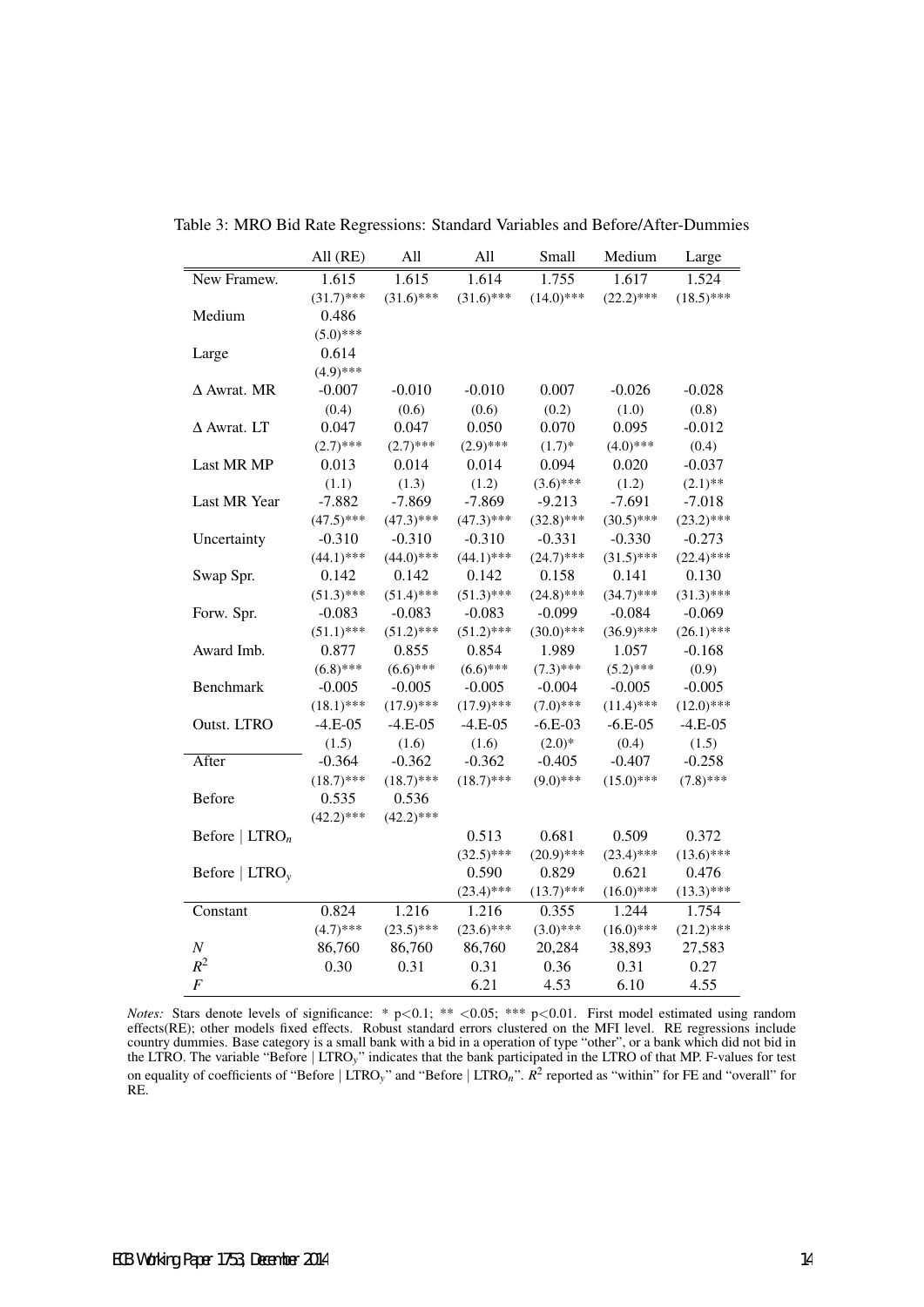"winner's curse" or "losers nightmare" hypothesis with the negative sign speaking in favor of the latter. As a higher swap spread indicates more room for low bids, the coefficient on this variable should be (and is) positive. Award imbalance is the lagged value of the standard deviation of individual award ratios. A higher dispersion of past awards might indicate a larger dispersion of liquidity needs. If some banks fear being short-squeezed in the secondary market they will bid more aggressively and the sign of this variable should be negative. We cannot confirm this hypothesis. However, this coefficient is negative (i.e. banks bid more aggressively) if the model is estimated only on the old sample (see table 16 in appendix A.3). One explanation is that in the new framework banks do not have a buffer stemming from the last MRO which limits the scope for sophisticated bidding. In the old framework, a high allotment (expected or unexpected) in the past week provided incentives to bid at relatively low rates this week due to the presence of a buffer. As an optimal response, banks with liquidity needs had to bid at higher rates to secure funds in that auction. Given the absence of this adverse incentive, a higher past award imbalance might not induce more competition any more. As in the new framework banks' liquidity position is reset to zero every week, bidding behavior will come closer to true liquidity needs without the necessity for more aggressive "precautionary bidding". In line with this potential change in behaviour, award imbalance for MROs (LTROs) dropped from  $0.25$  (0.30) to 0.19 (0.26) in the new framework.<sup>14</sup> The coefficient on the expected allotment size as measured by the published benchmark (or level of autonomous factors) is negative. This confirms the hypothesis that higher total liquidity needs induce banks to bid at higher rates (Välimäki 2006). The intuition is that as aggregate tender volumes increase, banks' uncertainty around their own (yet unknown) liquidity needs increases; hence more aggressive bidding increases the probability of a higher allotment. More outstanding liquidity from the past LTRO decreases the discount but has a quantitatively small effect.

The dummies on the MRO before (after) the LTRO are positive (negative). This is what we would expect from the descriptive statistics in table 1 but now these results are obtained after partialling out a number of factors. Hence, we can confirm that differences in bidding behavior are not exclusively explained by exogenous factors but seem to be due to banks' strategic behavior. In the last four models in table 3 we estimate only fixed effects models, separately by size, but extend the analysis from above by looking more specifically at bidding in the MRO before the LTRO conditional on LTRO participation. We do so by breaking up the dummy for a bid in the Pre-LTRO operation into two dummies. The variable "Before *|* LTRO*y*" (LTRO*n*) captures the bid of a bank before the LTRO having participated (not participated) in the LTRO. This approach replicates the descriptive statistics of table 2 but controls for a number of other factors.

The usual control variables are practically unchanged and hence we skip a discussion. The only notable difference is that the effect of a higher dispersion of past awards induces small and medium sized banks to bid at lower rates while large banks become more aggressive. A potential explanation is that small banks bid usually at higher rates and obtain always a high allotment. Large banks, however, are likely to have a more active money market desk adjusting the bidding strategy more frequently and more aggressively to external factors. Both dummies for the MRO before the LTRO operations are – as expected from the previous models – positive. Therefore, a more rigorous and meaningful test is to compare the size of the two dummies, i.e. whether the discount in the MRO before the LTRO is larger if a bank also participated in the following LTRO. We can confirm this for all samples. Further, we can reject equality of the two coefficients at conventional levels (see F-values at the bottom of the table) for all models.

As a robustness check we also run regressions with a set of dummies capturing how many weeks (or days) an MRO is before an LTRO (see table 15 in appendix A.3). We find that banks are bidding least aggressively in the MRO one week before the LTRO and the discount is lower in the MROs being farther away from the

 $14$ Using a panel-probit model, one can show that the effect of lagged award imbalance on participation if significantly lower in the new framework. Results available upon request.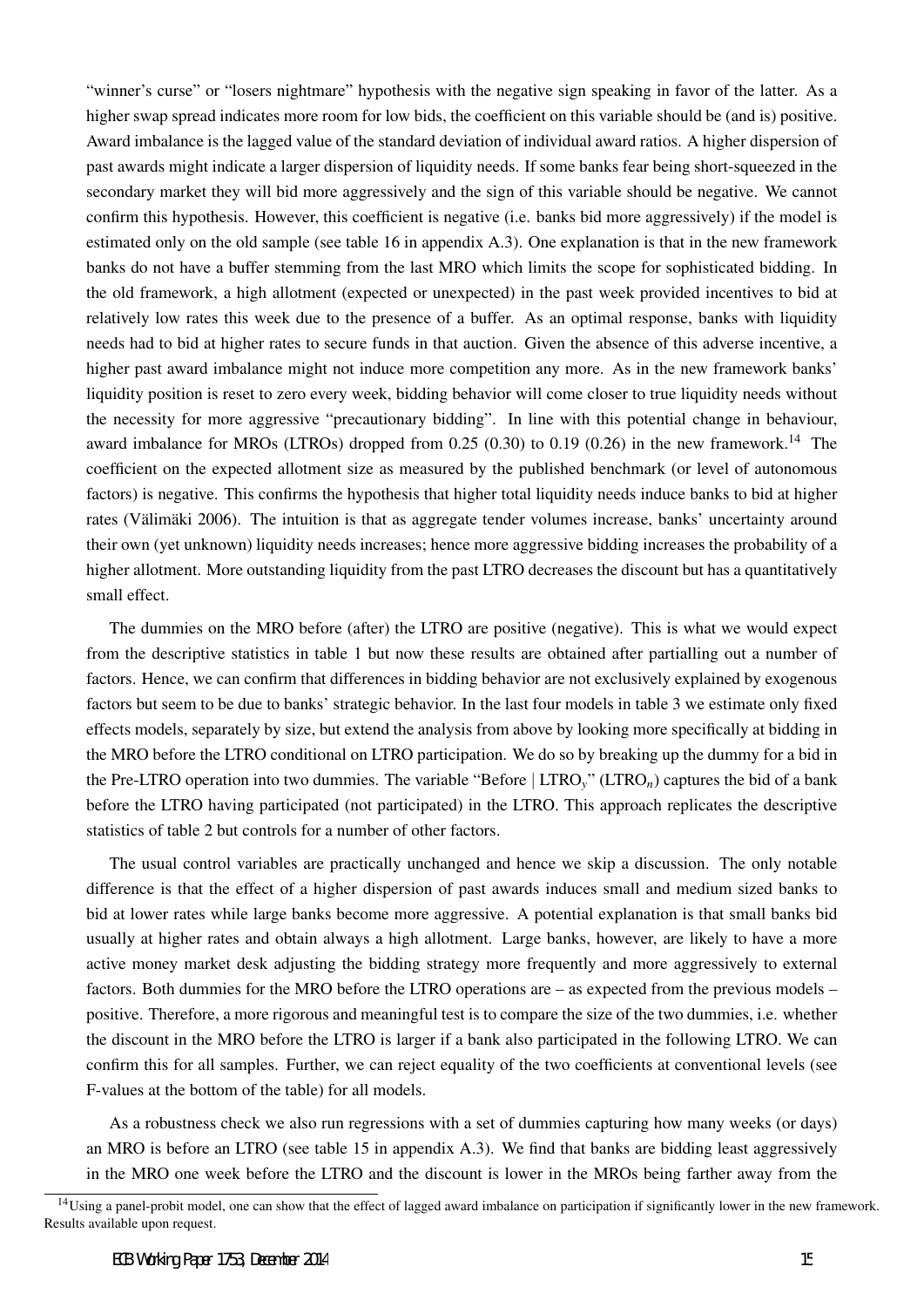LTRO. This should not come as a surprise as the MRO one week before the LTRO is likely to be the Pre-LTRO operation.

We conclude with the finding that controlling for various other variables banks bid less (more) aggressively in the MRO before (after) the LTRO. Further, banks bid less aggressively in the MRO before the LTRO if they also participate in the following LTRO. These results are in line with the hypotheses developed earlier. Obviously, bidding in the LTRO after a low bid rate in the MRO is endogenous: bidding at opportunistic rates in the MRO will leave the bank with a relatively low allotment forcing it to also come to the LTRO. However, note that we are interested precisely in this endogenous component as it reflects the bank's decision before knowing the outcome of the next MRO or LTRO. The notion of banks bidding less aggressively if they plan to bid in the LTRO is not compatible with the argument that a bank was hit by a bad (liquidity) shock and was hence forced to bid in the next LTRO. In such a case, banks in the MRO would bid more aggressively – the opposite of what is found.

### 5.1.2 Characterization of Bidding Strategies

We characterize bidding strategies for a bank by a vector of the form  $S_{t,i} = \{b_1, a_1, o_1, L_1\}_{t,i}$  where b indicates an MRO before the LTRO, *a* denotes a MRO after the LTRO, *o* stands for an other MRO, and *L* stands for an LTRO. Obviously, this categorization is aligned with the approach taken in the descriptive statistics provided earlier. The indicator function 1 takes on the value of *y* if a bank bid in that operation and *n* otherwise. For instance,  $\{b_v, a_v, o_n, L_n\}_{t,i}$  states that in MP t, bank i bid only in the MRO before and after the LTRO but not in the other MROs or in the LTRO. Using this concept, one can fully characterize all bidding strategies with 15 vectors. In the econometric setup, each of these vectors will be represented by a dummy. The distribution of these strategies is rather uneven with about 60% of the banks in the sample not being active in any operation of a given MP. Another 27% participate only in MROs and 4% bid only in LTROs. The share of banks bidding in both operation types – the "overlap" we use for identifying joint bidding behavior – is about 10%. Among the strategies, the most popular strategy is to bid in all MRO types but not the LTRO (16%), followed by participation in all MRO types and the LTRO (7%), and bidding only in "other" MROs and not the LTRO (3%). The other strategies seem to be less popular (see table 14 in appendix A.3 for an full list).

These vectors are only indicators for a given strategy but cannot capture the bidding behavior *within* this strategy. In the example from above we know in which operation a bank bid but do not know how a bank bid in those operations. To capture the behavior within a given a strategy, each variable  $S_{t,i}$  is further split up to capture bids in individual MROs;  $S_{t,i}b_y$  and  $S_{t,i}a_y$  in the example from above. This gives 24 dummies which fully characterize bidding and can be used in an econometric exercise to extract bidding behavior in a specific operation but *conditioning* on the strategy of the bidder. In other words, we do not just use a dummy to denote, e.g. an MRO before the LTRO, as done it table 3 but also indicate which strategy a bank had when it bid in that operation .

This characterization allows to form naïve unobserved counterfactuals. Assume that we observe two strategies  $\{b_v, a_v, o_n, L_n\}_{t,i}$  and  $\{b_v, a_v, o_n, L_v\}_{t,i}$  where the latter includes also bidding in the LTRO. A comparison of the two coefficients measures difference in bidding behavior in the MROs as a function of LTRO participation *conditioning* on bidding in an operation before the LTRO. In addition to only including a dummy, here we are able to look into the "black box" of the operation prior to the LTRO. Note that the LTRO-effect is not only identified by exploiting differences within banks over time (as we do not observe sufficient many changes for individual banks over time) but by exploiting also the differences between banks within one MP. Although this approach is far from perfect, it provides us with a tool to construct otherwise unobserved counterfactuals by comparing "statistical twins".

ECB Working Paper 1753, December 2014 16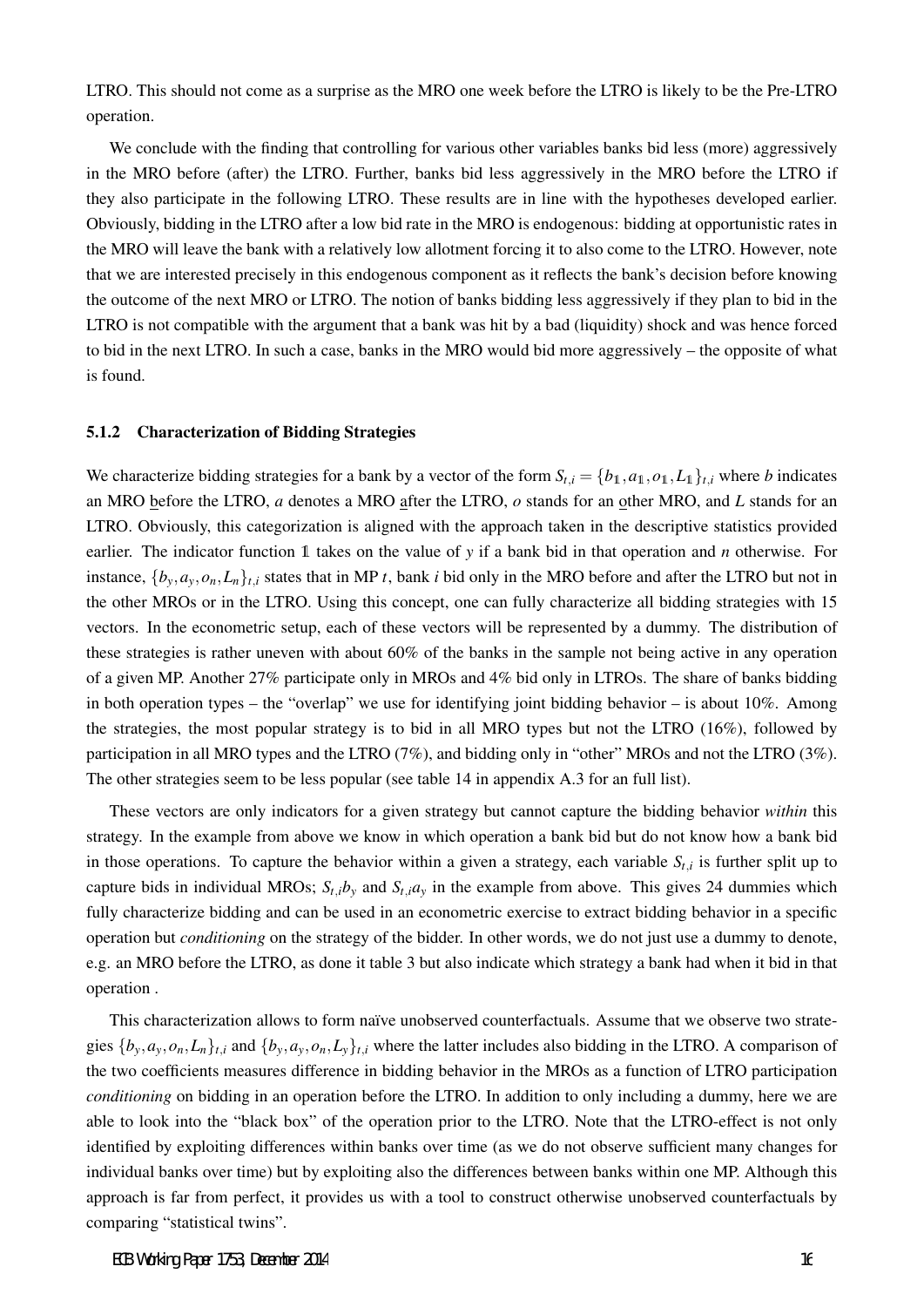### 5.1.3 Regression Results: Capturing Bidding Strategies

After the previous section's simple approach we include now the variables capturing the bidding strategies defined above into our estimations. The results in table 4 are organized as follows: the upper part of the table contains the standard explanatory variables used in the previous regressions. The lower part of the table shows coefficients for the strategy dummies. For instance, "a/o'' in the column "MRO" indicates that a bank bid in an MRO after the LTRO and in "other" operations. A "y" if the column "LTRO" indicates that a bank bid in the LTRO of that MP. Lastly, the column "Pos." indicates what kind of position the respective bid had in the classification of MROs where we continue to follow the established convention (e.g. a "o" for "other" MROs). Using the example from above, "a/o y o" denotes a bid from a bank with the strategy "a/o" and LTRO participation in an "other" MRO. The variables are grouped such that the first three blocks (four lines each) contain bids of banks which bid in two operations, the middle block contains banks which bid in all MRO types, and the last block shows results for banks which participated in only one operation type. Unless otherwise stated, relative comparisons are made with reference to the base category (the constant) which is a small bank bidding in all types of operations and is hence shown in the line "b/a/o, cons.".

Turning to the results we note that for the standard variables the previously established results still hold and skip a detailed discussion. The focus will be on variables capturing bid strategies where we highlight two key findings related to our hypotheses. First, for any given strategy, banks bid prior to the LTRO (Pos. "b") with the highest discount. This does not depend on LTRO participation but is valid in general. The hypothesis that LTRO bidders bid at even lower rates is confirmed for 12 out of 16 possible cases (i.e. the discount on the MRO before the LTRO is higher if a bank also bid in the following LTRO). The cases which are not in line with expectations are for strategies of a bank which bid before and after the LTRO ("b/a"). Table 5 shows a compact overview about the hypothesis whether banks bid less aggressively in the MRO if they also bid in the LTRO. The entries in the first 4 lines are p-values from testing the hypothesis  $H_0: \beta_b(S_{i,L_y}) = \beta_b(S_{i,L_n})$  separately by strategy type *i*. For three out of four cases with the wrong sign ("b/a"), the coefficients are not significantly different. For the other 12 cases, we find that the difference is significant for 7 pairs.

To complement the individual tests, we conduct two alternative tests for joint significance. The entries in the line "Joint 1" test the hypothesis  $\beta_b(S_{i,L_y}) = \beta_b(S_{i,L_n})$  jointly for all four strategies.<sup>15</sup> This tests whether banks' bidding behavior systematically differs in the operations before the LTRO by participation in the LTRO. However, a rejection might imply that banks also bid more – rather than less – aggressively. Also, it might imply that they bid more aggressively for some strategies and less aggressively for others. The rejection of this hypothesis (at the 5% level, 6% for the sample with small banks) suggests that banks systematically bid differently by LTRO participation. Lastly, we test  $H_0$  :  $\sum_i^4 \Delta_i \ge 0$  with  $\Delta_i = \beta_b(S_{i,L_y}) - \beta_b(S_{i,L_n})$ , i.e. whether the sum of the individual differences in coefficients is non-negative. Thus, the test is whether banks bid *on average* less aggressively if they bid in the LTRO. The p-values (line "Joint 2") are all above conventional rejection thresholds showing that the sum is non-negative.<sup>16</sup>

Second, banks bid in general more aggressively in operations after the LTRO. The most aggressive bidding behavior can be attributed to banks bidding only in the MRO after the LTRO ("a") and banks which also bid in the MRO before the LTRO ("b/a"). In these two cases, banks bid on average about 1.2 basis points higher compared to only 0.3 basis points for the other two strategies. Among the two "aggressive" strategies, banks which also bid in the LTRO (column "y") bid, compared to non-participants, at substantially higher rates (1.3)

<sup>&</sup>lt;sup>15</sup>We do this as joint testing of sequential on-sided hypothesis for more than 2 pairs is not easily interpretable.

<sup>&</sup>lt;sup>16</sup>When interpreting this result one has to bear in mind that just summing up the coefficients might be misleading. The reason is that the sum of all differences does not take the uncertainty around the individual coefficients into account. For instance, when doing this for the sample utilizing data from the sample of large banks only, the sum is negative. This is in principle in contradiction to our main hypothesis but the the p-value for the hypothesis that this is larger than zero is 0.37.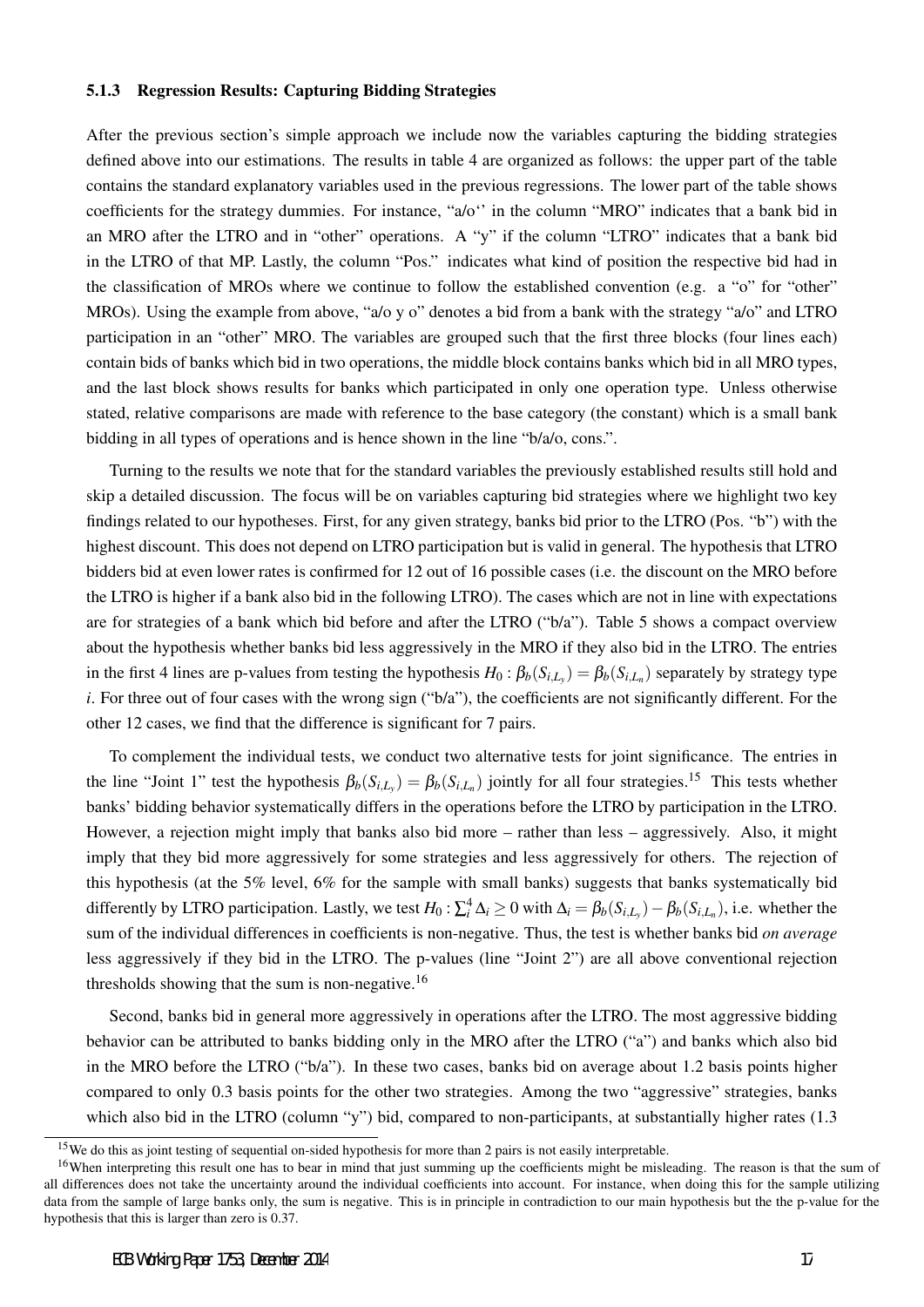basis points). For banks with strategy "a/o" and "b/a/o" this difference is negligible (0.1 basis points). These results supports the hypothesis that banks are more aggressive in the post-LTRO operation if they missed their target allotment in the earlier MRO and LTRO. Detailed results (analogous to table 5) can be found in table 12 in the appendix.

Lastly, we observe that banks bidding in all operations ("b/a/o") have a less "volatile" bid strategy. While the two hypotheses are also confirmed for this group, they do not bid (compared to bidders participating in one or two operation types) at very low rates before the LTRO and neither do they bid at high rates in the operation after the LTRO. This could be explained by their role as liquidity distributors (or wholesalers). Hence, their valuation represents the view of a larger number of entities ("the market") with more evenly distributed liquidity needs (Milgrom and Weber 2000).

Controlling for the full array of combinations/strategies has the potential of providing the most detailed information. The downside of the approach is, however, that the small number of observations per strategy (dummy) makes estimates less precise. To alleviate this problem, we compressed complete strategies into broader categories but retain the idea of comparing bidding in an MRO before the LTRO conditional on LTRO participation. We operationalized this by keeping the split/conditional dummies for the MROs before the LTRO but condensing bids from all other operations into one dummy (table 6). For instance, in the upper block  $b$ / $o$   $|b/a$  captures a bid in a MRO before the LTRO from banks which bid in two MRO types of that MP; i.e. in addition to the MRO before the LTRO they also bid in an operation type "other" or "after". The other bids for these two strategy types are captured by "Bid in 2 op. types". In other words, we compress the *b/o* and *b/a* blocks into one. Similarly, the dummy "Bid in 3 op. types" compresses all non pre-LTRO operations for banks bidding in all three operation types into one but retains two dummies to control for conditional bidding prior to the LTRO.

The results are cleaner compared to the regression using the full battery of dummies. The "sign" is correct for 11 out of 12 cases; it is wrong only for large banks bidding in the MRO before the LTRO. Out of the 11 cases, for 10 coefficients the differences are significant (on the 10% level). A compact overview over the p-values is given in table 7. Thus, these results reinforce the conclusion from the more detailed analysis.

To conclude, we find confirmation for the hypotheses that banks bid differently in operations before and after an LTRO. In general, banks bid in the MRO before the LTRO at lower rates as compared to "other" MROs. Moreover, MRO participants which also bid in the following LTRO bid at even lower rates, compared to peers not bidding in the LTRO. The overall support for this hypothesis is stronger in the shorter regressions with a more parsimonious strategy formulation; a likely reason being that the full battery of dummies captures relatively more noise (due to the small number of observations per cell). In combination with the fact that LTRO participants bid in general more frequently and for higher amounts. These findings support the conjecture that banks view obtaining liquidity from the two operations as (asymmetric) substitutes and bid lower before the LTRO as they split their demand between two operations. The higher discount in the MRO before the LTRO can be explained by both, bidders which participated in more operation types and ones which only bid in the MRO before the LTRO.

As regards the second hypothesis, we find that banks generally bid more aggressively in the MRO after the LTRO. Even more striking, counterparties which participated also in the LTRO preceding the MRO bid at substantially higher rates. These findings reflect that "short" banks, with potentially large net liquidity needs after the LTRO, must bid more aggressively; i.e. they went out empty handed from preceding auctions. In addition, the ones which happen to have liquidity needs in that particular operation will have to adjust their bids up in order to secure their allotment (Cassola, Hortaçsu, and Kastl 2013), pushing the average discount down.

This findingss could be also interpreted as a violation of the martingale hypothesis. Empirical evidence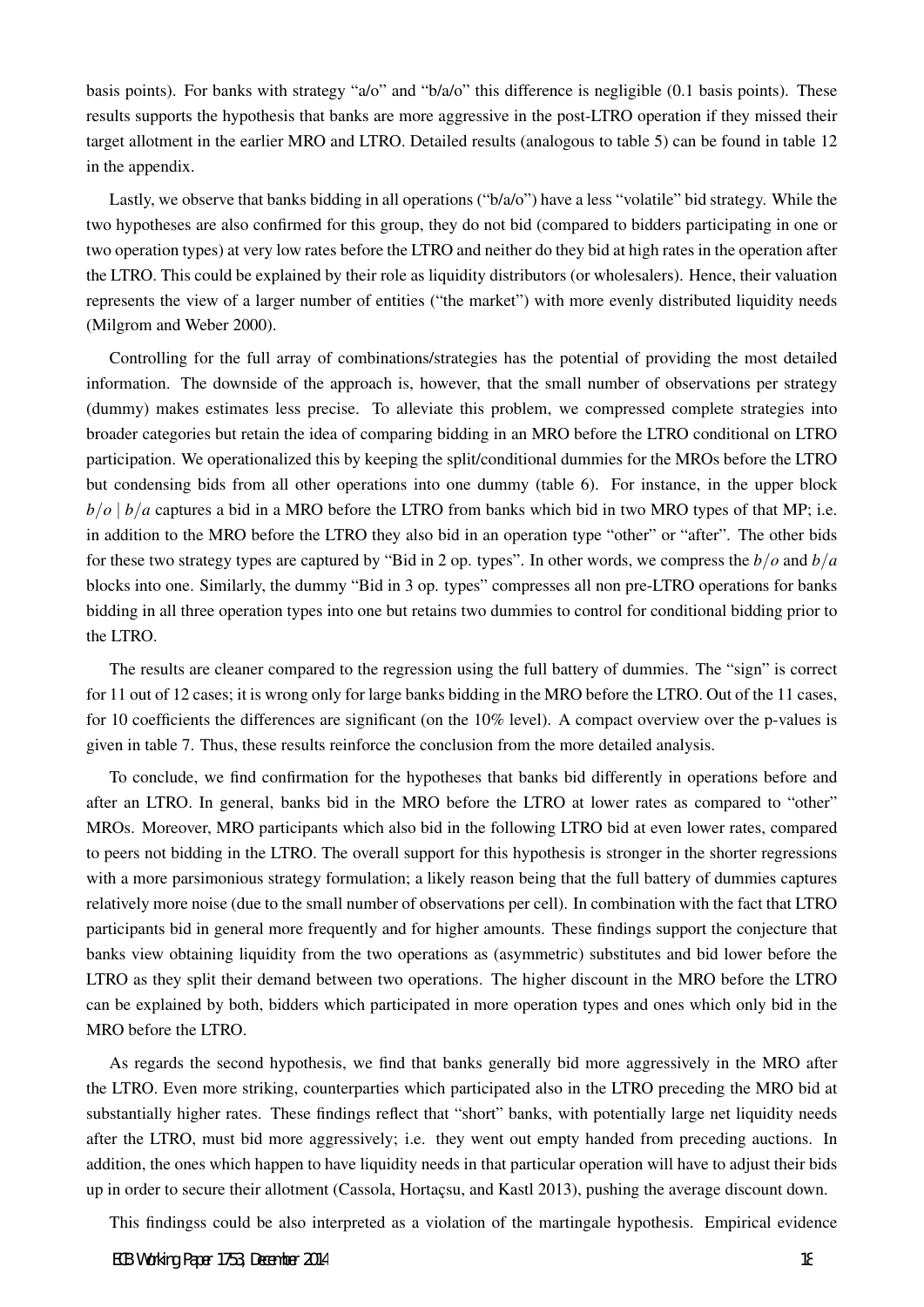|                    |             |             | All          | Small        | Medium       | Large        |
|--------------------|-------------|-------------|--------------|--------------|--------------|--------------|
| New Framew.        |             |             | 1.653        | 1.795        | 1.665        | 1.544        |
|                    |             |             | $(32.3)$ *** | $(14.3)$ *** | $(22.9)$ *** | $(18.6)$ *** |
| $\Delta$ Awrat. MR |             |             | 0.000        | 0.016        | $-0.004$     | $-0.024$     |
|                    |             |             | (0.0)        | (0.5)        | (0.2)        | (0.7)        |
| $\Delta$ Awrat. LT |             |             | 0.051        | 0.077        | 0.093        | $-0.011$     |
|                    |             |             | $(2.9)$ ***  | $(1.9)*$     | $(3.9)$ ***  | (0.4)        |
| Last MR MP         |             |             | 0.024        | 0.107        | 0.035        | $-0.038$     |
|                    |             |             | $(2.1)$ **   | $(4.2)$ ***  | $(2.1)$ **   | $(2.1)$ **   |
| Last MR Year       |             |             | $-7.836$     | $-9.153$     | $-7.650$     | $-7.015$     |
|                    |             |             | $(47.3)$ *** | $(32.9)$ *** | $(30.6)$ *** | $(23.1)$ *** |
| Uncertainty        |             |             | $-0.307$     | $-0.328$     | $-0.324$     | $-0.274$     |
|                    |             |             | $(44.3)$ *** | $(25.0)$ *** | $(31.4)$ *** | $(22.8)$ *** |
| Swap Spr.          |             |             | 0.143        | 0.161        | 0.143        | 0.130        |
|                    |             |             | $(53.3)$ *** | $(26.4)$ *** | $(36.5)$ *** | $(31.8)$ *** |
| Forw. Spr.         |             |             | $-0.084$     | $-0.100$     | $-0.086$     | $-0.069$     |
|                    |             |             | $(51.9)$ *** | $(31.5)$ *** | $(37.6)$ *** | $(26.4)$ *** |
| Award Imb.         |             |             | 0.861        | 1.922        | 1.081        | $-0.105$     |
|                    |             |             | $(6.8)$ ***  | $(7.5)$ ***  | $(5.4)$ ***  | (0.6)        |
| Benchmark          |             |             | $-0.005$     | $-0.004$     | $-0.005$     | $-0.005$     |
|                    |             |             | $(18.5)$ *** | $(7.3)$ ***  | $(12.0)$ *** | $(12.0)$ *** |
| Outst. LTRO        |             |             | $-5.E-05$    | $-6.E-03$    | $-3.E-05$    | $-4.E-05$    |
|                    |             |             | $(1.8)$ *    | $(2.1)$ **   | (0.2)        | $(1.7)*$     |
|                    | Strategy    |             |              |              |              |              |
| <b>MRO</b>         | <b>LTRO</b> | Pos.        |              |              |              |              |
| $b$ /o             |             | b           | $0.559***$   | $0.757***$   | $0.500***$   | $0.250**$    |
| $b$ /o             | y           | b           | $0.823***$   | $1.141***$   | $0.752***$   | $0.598***$   |
| $b$ /o             |             | $\mathbf O$ | $0.191***$   | 0.108        | $0.219***$   | $0.156*$     |
| $b$ /o             | y           | $\mathbf 0$ | 0.295***     | $0.215*$     | $0.296***$   | $0.380*$     |
|                    |             |             |              |              |              |              |
| a/o                |             | $\mathbf 0$ | 0.080        | $-0.072$     | 0.113        | $0.170*$     |
| a/o                | y           | $\mathbf O$ | $0.221***$   | $0.396***$   | $0.241**$    | 0.110        |
| a/o                |             | a           | $-0.159**$   | $-0.358**$   | 0.011        | $-0.062$     |
| a/o                | y           | a           | $-0.327**$   | $-0.891**$   | $-0.309*$    | $-0.074$     |
|                    |             |             |              |              |              |              |
| b/a                |             | b           | $0.591***$   | 0.969***     | $0.619***$   | $-0.177$     |
| b/a                | y           | b           | 0.049        | 0.227        | $-0.009$     | 0.078        |
| b/a                |             | a           | $-0.542**$   | $-1.183***$  | $-0.662*$    | 0.581        |
| b/a                | y           | a           | $-1.798***$  | $-2.730**$   | $-2.037***$  | $-0.628$     |
|                    |             |             |              |              |              |              |
| b/a/o              |             | b           | $0.515***$   | $0.610***$   | $0.533***$   | $0.372***$   |
| b/a/o              | у           | b           | $0.596***$   | $0.757***$   | $0.637***$   | $0.488***$   |
| b/a/o              |             | a           | $-0.340***$  | $-0.425***$  | $-0.354***$  | $-0.296***$  |
| b/a/o              | у           | a           | $-0.274***$  | $-0.208**$   | $-0.348***$  | $-0.267***$  |
| b/a/o              |             | $\mathbf O$ | $-0.075*$    | $-0.148*$    | $-0.071$     | $-0.083$     |
| $b/a/o$ , cons.    | y           | o           | 1.187***     | $0.386***$   | 1.199***     | $1.743***$   |
|                    |             |             |              |              |              |              |
| o                  |             | o           | $0.397***$   | $0.274***$   | $0.400***$   | $0.491***$   |
| $\mathbf O$        | у           | 0           | $0.387***$   | $0.407**$    | 0.395**      | 0.271        |
| b                  |             | b           | $0.613***$   | $0.638***$   | $0.517***$   | $0.708***$   |
| b                  | ${\bf y}$   | b           | $0.869***$   | 1.214***     | 1.039***     | $-0.282$     |
| a                  |             | a           | $-0.699***$  | $-0.239$     | $-1.247***$  | $-0.243$     |
| a                  | y           | a           | $-2.060***$  | $-2.654***$  | $-2.222***$  | $-0.688$     |
| $R^2$              |             |             | 0.31         | 0.36         | 0.32         | 0.27         |
| N                  |             |             | 86,760       | 20,284       | 38,893       | 27,583       |

Table 4: MRO Bid Rate Regressions: Complete Strategies

*Notes:* Stars denote levels of significance: \* p*<*0.1; \*\* *<*0.05; \*\*\* p*<*0.01. t-values for strategy dummies available upon request. Fixed effect models with robust standard errors clustered on the MFI level. Base category is the bid of a small bank in an "other" MRO with the strategy to bid in all operations (b/a/o, cons.). Bid codes as *b* (before the LTRO), *a* (after the LTRO), *o* (other), and *y* (bid in LTRO).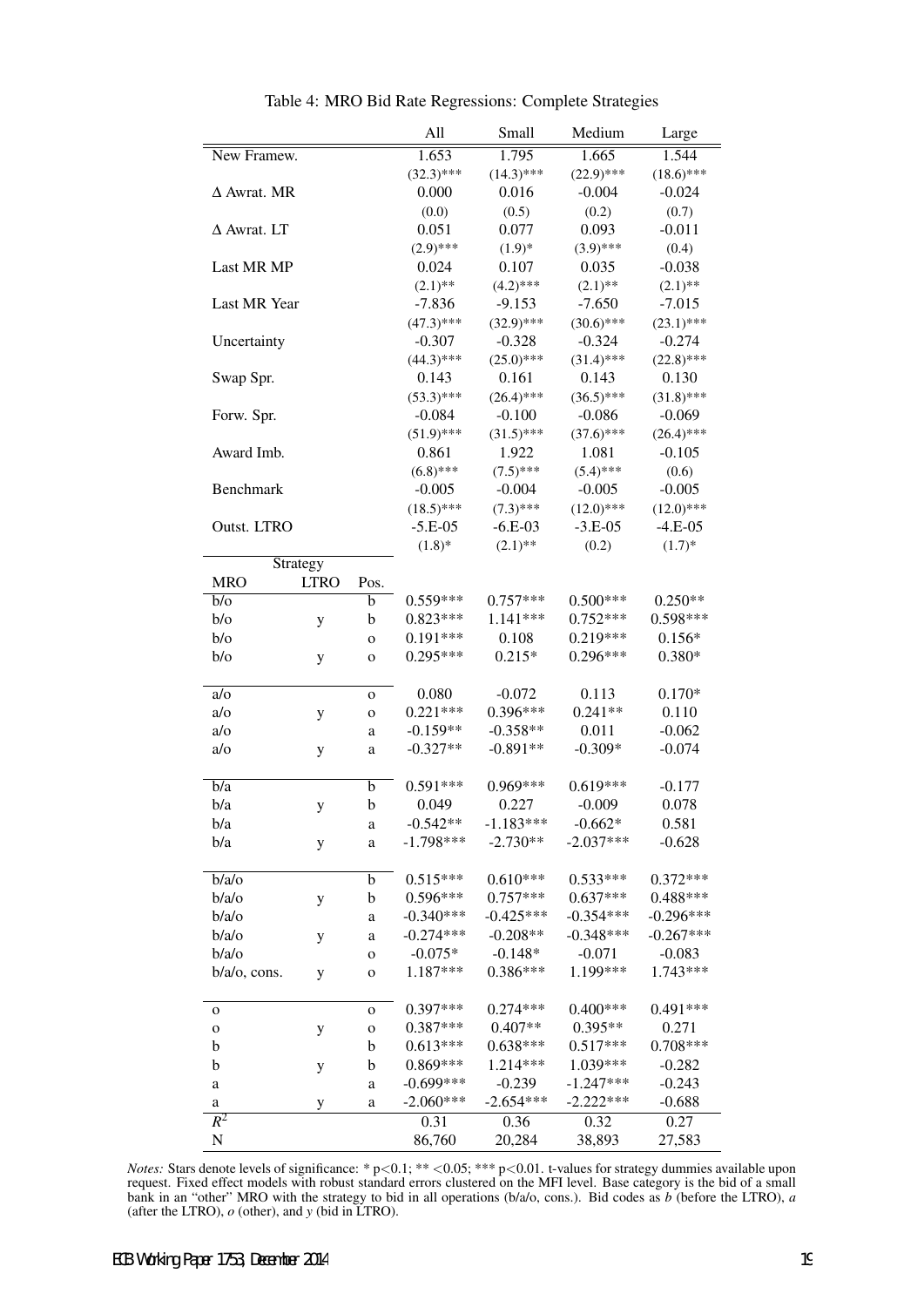| Strategy   | All  | Small | Medium | Large |
|------------|------|-------|--------|-------|
| $b/\alpha$ | 0.01 | 0.02  | 0.10   | 0.08  |
| b/a        | 0.31 | 0.43  | 0.43   | 0.43  |
| b/a/o      | 0.04 | 0.12  | 0.12   | 0.11  |
| h          | 0.16 | 0.14  | 0.01   | 0.01  |
| Joint 1    | 0.01 | 0.06  | 0.03   | 0.01  |
| Joint 2    | 0.82 | 0.77  | 0.84   | 0.37  |

Table 5: Joint Hypothesis Tests for Models in Table 4

*Notes:* First four lines contain p-values for individual test for parameter equality. Joint 1 and 2 as described in text.

|                                   | All          | Small        | Medium       | Large        |
|-----------------------------------|--------------|--------------|--------------|--------------|
| New Framew.                       | 1.635        | 1.797        | 1.642        | 1.531        |
|                                   | $(31.8)$ *** | $(14.2)$ *** | $(22.3)$ *** | $(18.7)$ *** |
| $\Delta$ Awrat. MR                | 0.015        | 0.034        | 0.008        | $-0.018$     |
|                                   | (0.9)        | (1.1)        | (0.3)        | (0.5)        |
| $\Delta$ Awrat. LT                | 0.057        | 0.081        | 0.106        | $-0.010$     |
|                                   | $(3.2)$ ***  | $(2.0)$ **   | $(4.4)$ ***  | (0.3)        |
| Last MR MP                        | 0.077        | 0.163        | 0.091        | 0.004        |
|                                   | $(7.4)$ ***  | $(6.9)$ ***  | $(5.8)$ ***  | (0.3)        |
| Last MR Year                      | $-8.110$     | $-9.518$     | $-7.960$     | $-7.156$     |
|                                   | $(48.2)$ *** | $(33.7)$ *** | $(31.4)$ *** | $(23.3)$ *** |
| Uncertainty                       | $-0.306$     | $-0.327$     | $-0.325$     | $-0.271$     |
|                                   | $(44.4)$ *** | $(25.0)$ *** | $(31.6)$ *** | $(22.9)$ *** |
| Swap Spr.                         | 0.146        | 0.163        | 0.146        | 0.132        |
|                                   | $(55.3)$ *** | $(27.2)$ *** | $(37.7)$ *** | $(33.6)$ *** |
| Forw. Spr.                        | $-0.087$     | $-0.104$     | $-0.090$     | $-0.072$     |
|                                   | $(55.3)$ *** | $(34.1)$ *** | $(40.9)$ *** | $(27.7)$ *** |
| Award Imb.                        | 0.972        | 2.160        | 1.183        | $-0.073$     |
|                                   | $(7.4)$ ***  | $(7.6)$ ***  | $(5.7)$ ***  | (0.4)        |
| Benchmark                         | $-0.005$     | $-0.004$     | $-0.005$     | $-0.005$     |
|                                   | $(17.1)$ *** | $(6.6)$ ***  | $(10.8)$ *** | $(11.7)$ *** |
| Outst. LTRO                       | $-5.E-05$    | $-7.E-03$    | $-1.E-04$    | $-5.E-05$    |
|                                   | $(1.9)*$     | $(2.3)$ **   | (0.7)        | $(1.8)$ *    |
| Strategy                          |              |              |              |              |
| <b>MRO</b><br><b>LTRO</b><br>Pos. |              |              |              |              |
| b<br>$b$ /o   $b/a$               | $0.556***$   | $0.812***$   | $0.491***$   | $0.181*$     |
| $b$ /o   $b/a$<br>b<br>y          | $0.705***$   | 1.079***     | $0.633***$   | $0.476**$    |
| Bid in 2 op. types                | 0.054        | $-0.042$     | 0.074        | $0.119*$     |
|                                   |              |              |              |              |
| b/a<br>b                          | $0.502***$   | $0.630***$   | $0.497***$   | $0.359***$   |
| b/a/o<br>b<br>y                   | $0.611***$   | $0.773***$   | $0.652***$   | $0.501***$   |
| Bid in 3 op. types                | $-0.183***$  | $-0.214***$  | $-0.214***$  | $-0.179***$  |
| b/a/o, cons.<br>y<br>$\mathbf 0$  | $1.140***$   | $0.278**$    | $1.166***$   | 1.727***     |
|                                   |              |              |              |              |
| $\overline{\mathbf{b}}$<br>b      | $0.616***$   | $0.670***$   | $0.521***$   | $0.690***$   |
| b<br>b<br>y                       | $0.924***$   | 1.284***     | 1.100***     | $-0.240$     |
| Bid in 1 op. type                 | $0.167***$   | 0.199**      | 0.070        | $0.287***$   |
| $R^2$                             | 0.10         | 0.07         | 0.43         | 0.41         |
| N                                 | 86,760       | 20,284       | 38,893       | 27,583       |

| Table 6: MRO Bid Rate Regressions: Complete Strategies, cont'd |  |  |
|----------------------------------------------------------------|--|--|
|----------------------------------------------------------------|--|--|

*Notes:* Stars denote levels of significance: \* p*<*0.1; \*\* *<*0.05; \*\*\* p*<*0.01. t-values for strategy dummies available upon request. Fixed effect models with robust standard errors clustered on the MFI level. Base category is the bid of a small bank in an "other" MRO with the strategy to bid in all operations (b/a/o, cons.). Bid codes as *b* (before the LTRO), *a* (after the LTRO), *o* (other), and *y* (bid in LTRO).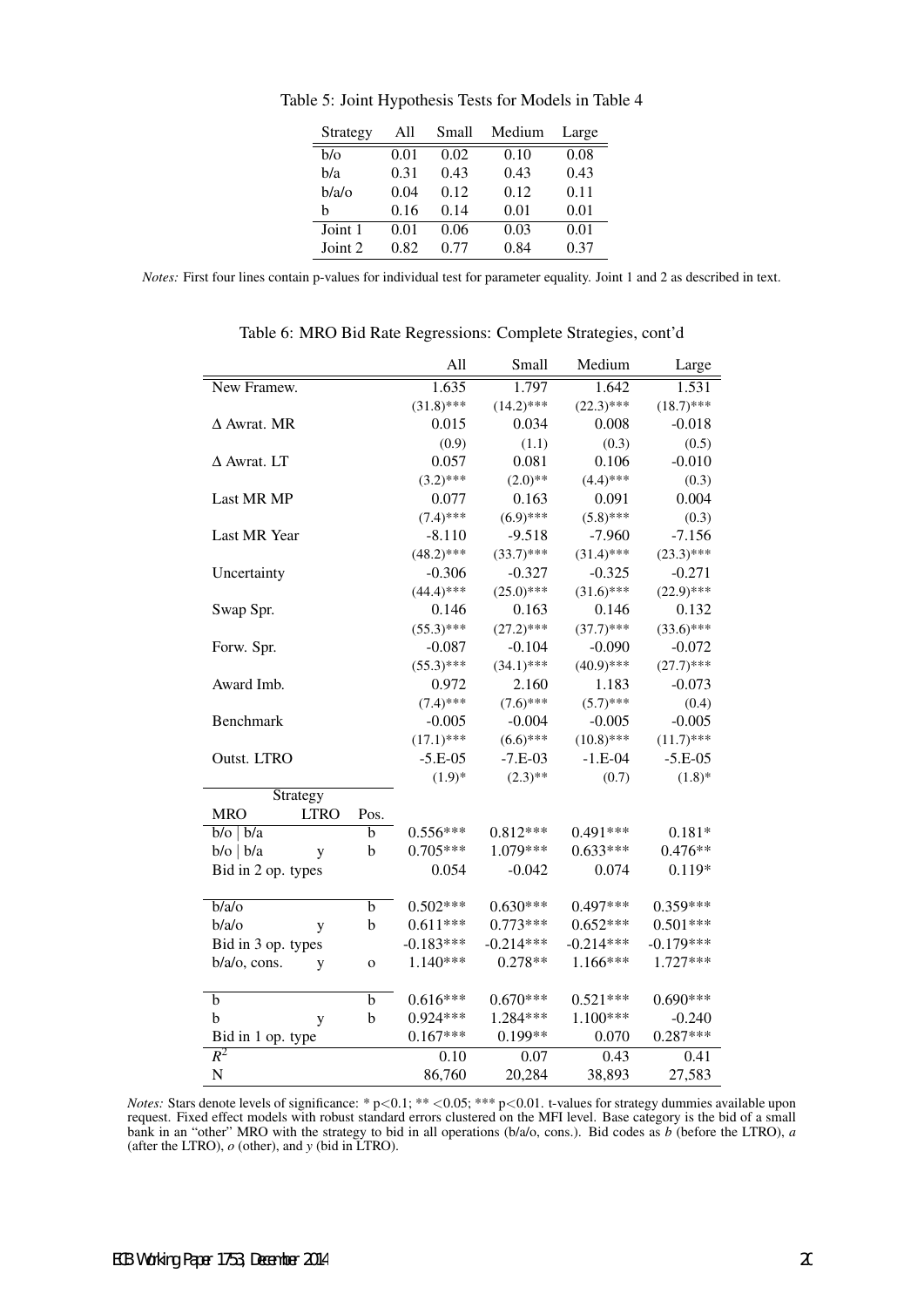| Strategy      | All  | Small | Medium | Large |
|---------------|------|-------|--------|-------|
| $b/o$   $b/s$ | 0.03 | 0.09  | 0.15   | 0.06  |
| $b/a$ / $o$   | 0.00 | 0.08  | 0.00   | 0.02  |
| h             | 0.09 | 0.10  | 0.01   | 0.02  |
| Joint 1       | 0.00 | 0.04  | 0.00   | 0.00  |
| Joint 2       | 1.00 | 0.99  | 1.00   | 0.17  |

Table 7: Joint Hypothesis Tests for Models in Table 6

*Notes:* First three lines contain p-values for individual test for parameter equality. Joint 1 and 2 as described in text.

suggests that this is indeed the case for the euro area and also the US (Hamilton (1997), Bindseil and Seitz (2001) Ejerskov, Mossand, and Stracca (2003) Quiros and Mendizabal (2006)). Potential explanations are limits to credit lines, transaction costs, information problems among banks, reluctance to borrow from central bank overnight facilities, existence of the "liquidity effect", or risk aversion.

### 5.2 Bidding Dynamics of Repeated Bidders

In addition to the econometric analysis focussing on the *level* of the discount in specific operation types, in this section we apply a novel approach to study the *evolution* of the bank specific discount over time. By looking at a series of MROs, we capture exclusively the dynamic bidding behavior of counterparties participating in a number of MROs before the LTRO. Hence, we exclude "static" bidders participating in only one operation. To this end, we discretize in each MRO the distribution of discount into five categories (quintiles). A high discount (i.e. less aggressive bidding) is represented by a high "rank" in the distribution. Moving up, i.e. to a higher rank, in the distribution between two MROs corresponds to a higher discount and less aggressive bidding over time. To also capture opting out from an operation, we add this event to the most aggressive category.<sup>17</sup>

Using this concept, we compute, separately by LTRO participation, the transition matrix between any two adjacent MROs whereby the states correspond to the tender specific quintile of the distribution; see above.<sup>18</sup> Such a Markov matrix measures probabilities, conditional on LTRO participation and previous rank, of moving within the distribution of discount between two MROs. This tells us whether banks tend to become, on average, more or less aggressive over a sequence of operations. Such a sequence is defined as a series of MROs between two LTROs. For instance, in the sequence ...LTRO<sub>t−1</sub>,MRO<sub>t</sub>,MRO<sub>t+1</sub>,MRO<sub>t+2</sub>,LTRO<sub>t+3</sub>,MRO<sub>t+4</sub> ... we classify MRO<sub>t</sub> to LTRO<sub>t+3</sub> as a "bid sequence" and MRO<sub>t+4</sub> would then start a new sequence. We adopt this approach to have a sufficiently long sequence of MROs. However, we also repeat the exercise using only the MROs *before* the LTRO from one MP. While this procedure reduces the number of observations by about 60%, it ensures that we look only at MROs from one MP. Then, in most cases we observe only 2 MROs per MP; essentially capturing how banks adjust their bids between the two MROs before the LTRO.

Using these transition matrices, we compute the sum of probabilities to move up or to move down in the distribution *conditional* on the rank in the previous operation. This summarizes what the probability for a bank is to become more or less aggressive. As the last step, in table 8 we report the difference between these sums separately for LTRO participants and non-participants. For instance, in panel (A) of table 8 the number 3.7 (column "All", row "1: most aggressive") is computed as the sum of probabilities to move up to rank 2, 3, 4,

<sup>&</sup>lt;sup>17</sup>The reasoning for classifying "dropping out" in the most aggressive category is that not bidding is probably due to the fact that a bank does not want to obtain liquidity at the "expected highest price" in the auction. A bank could always bid at very high rates (thereby being at the lower end of the distribution, i.e. in quintile 1) and obtain liquidity. But as it decides not to do so, we put it into the category with the lowest discount.

<sup>&</sup>lt;sup>18</sup>The transition probability  $p(x_{t+1}|x_t)$ , where *x* corresponds to a quintile, is computed between *any two* adjacent MROs reflecting averages. For instance, this could be between the quintiles in  $MRO<sub>t+1</sub>$ , or, between quintiles in  $MRO<sub>t+2</sub>$  and  $MRO<sub>t+3</sub>$ . Conditioning on a longer history, say  $p(x_{t+1}|x_t, x_{t-1})$  would certainly add value but would make a compact overview and interpretation more difficult.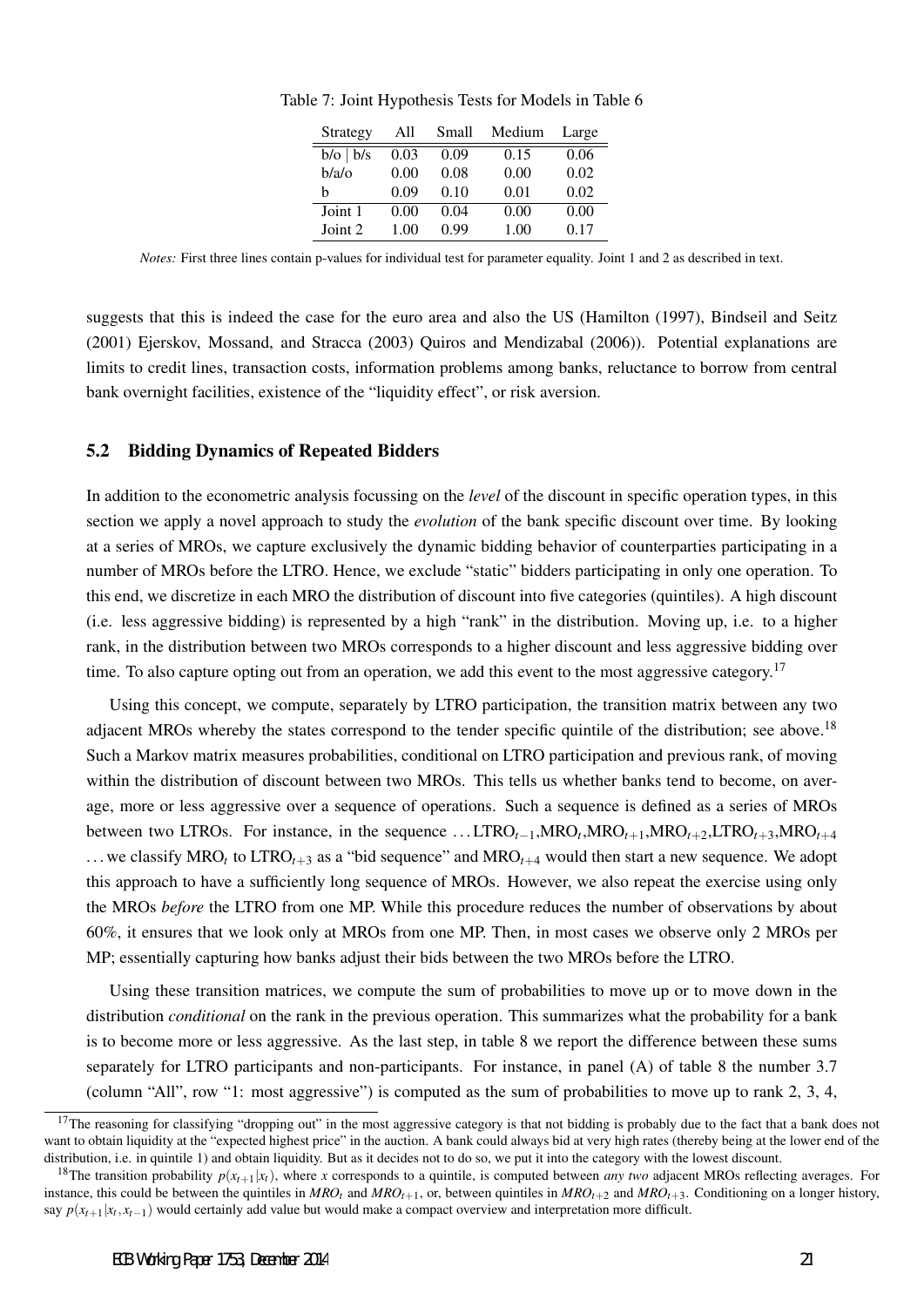or 5 (given that the bank was at rank 1 in the previous operation) for banks which did participate in the LTRO minus the same number for a bank which did not bid in the LTRO.

Positive entries in panel (A) of table 8 mean that if a bank participates in the LTRO, it is more likely to move up in the distribution, i.e. become less aggressive, than to stay or move down (including dropping out) compared to its peer who did not bid in the LTRO. This indicates that banks bidding in the LTRO tend to become less aggressive in the next operation(s) approaching the LTRO. Introducing "dropping out" as a separate sixth state does not change the conclusion. In panel (B) we repeat the exercise for the case to move down in the distribution. The negative entries confirm that banks which bid only in the MROs were more likely to drop out at some point or to follow a more aggressive bidding pattern in the next operation(s). Note that the first quintile measures the difference in the probability to drop out. Hence, banks bidding in the next LTRO are less likely drop out. We confirm this conditional (on LTRO participation) opting in or out behavior in section A.3.2 of the appendix. Furthermore, the described patterns hold across size categories and results from the restricted sample as defined above are qualitatively similar (available upon request).

|                     | Panel (A) - $\Delta$ in p(move up) |       |                          |       |         | Panel (B) - $\Delta$ in p(move down) |         |        |  |
|---------------------|------------------------------------|-------|--------------------------|-------|---------|--------------------------------------|---------|--------|--|
| Ouintile            | All                                | Small | Medium                   | Large | All     | Small                                | Medium  | Large  |  |
| 1: most aggressive  | 3.7                                | 0.5   | 2.9                      | 5.1   | $-4.1$  | $-5.3$                               | $-1.5$  | $-4.5$ |  |
|                     | 7.1                                | 1.8   | 5.7                      | 8.3   | $-6.3$  | $-3.3$                               | $-2.8$  | $-7.2$ |  |
|                     | 7.0                                | 1.9   | 6.4                      | 5.3   | $-9.3$  | 0.5                                  | $-5.6$  | $-9.3$ |  |
| 4                   | 4.3                                | 6.3   | 5.2                      | 1.0   | $-10.7$ | $-5.6$                               | $-10.1$ | $-6.9$ |  |
| 5: least aggressive | $\overline{\phantom{0}}$           |       | $\overline{\phantom{0}}$ |       | $-9.0$  | $-8.7$                               | $-7.8$  | $-6.2$ |  |

Table 8: Probabilities to Move in Transition Matrix

*Notes:* Numbers computed as  $p(move up | rank = x, LTRO_y) - p(move up | rank = x, LTRO_n)$  and  $p(move down | rank = x, LTRO_y)$  $x$ *,LTRO*<sub>*y*</sub> $)$  *−*  $p$ (*move down*|*rank* = *x*,*LTRO*<sub>*n*</sub> $)$ . Probabilities to move up or down do not include the probability to stay in the same quintile. For panel (A) and quintile 5 we do not report numbers as banks cannot move further up in the distribution. Underlying transition matrices available upon request.

## 6 Conclusion

In this paper we used individual bidding data from the Eurosystem's tender operations to examine banks' behavior in the context of joint bidding in MROs and LTROs. More specifically, we are interested whether banks bid at lower rates in MROs before the LTRO and at higher rates after the LTRO, compared to "other" operations. We motivate this question by the theoretical literature suggesting that banks behave strategically in a sequence of auctions. In order to measure this, we develop an innovative way to include a bank's bidding strategy in an otherwise standard econometric framework.

We find that in general, banks bid in the MRO before the LTRO at lower rates as compared to "other" MROs. Moreover, MRO participants which also bid in the following LTRO bid at even lower rates, compared to peers not bidding in the LTRO. The positive evidence in favour of this hypothesis is stronger in simpler regressions; a likely reason being that more sophisticated econometric models capture more noise. These findings support the conjecture that banks view obtaining liquidity from the two operations as (asymmetric) substitutes and bid lower before the LTRO as they split their demand between two operations. The discount in the MRO before the LTRO can be explained by both, bidders which participated in more operation types and ones which only bid in the MRO before the LTRO. Moreover, banks bidding in the next LTRO, tend to lower their bids in MROs closer to the LTRO. Here, we refer to the analysis exploiting only the behavior of banks participating over time more than once in the MRO before the LTRO.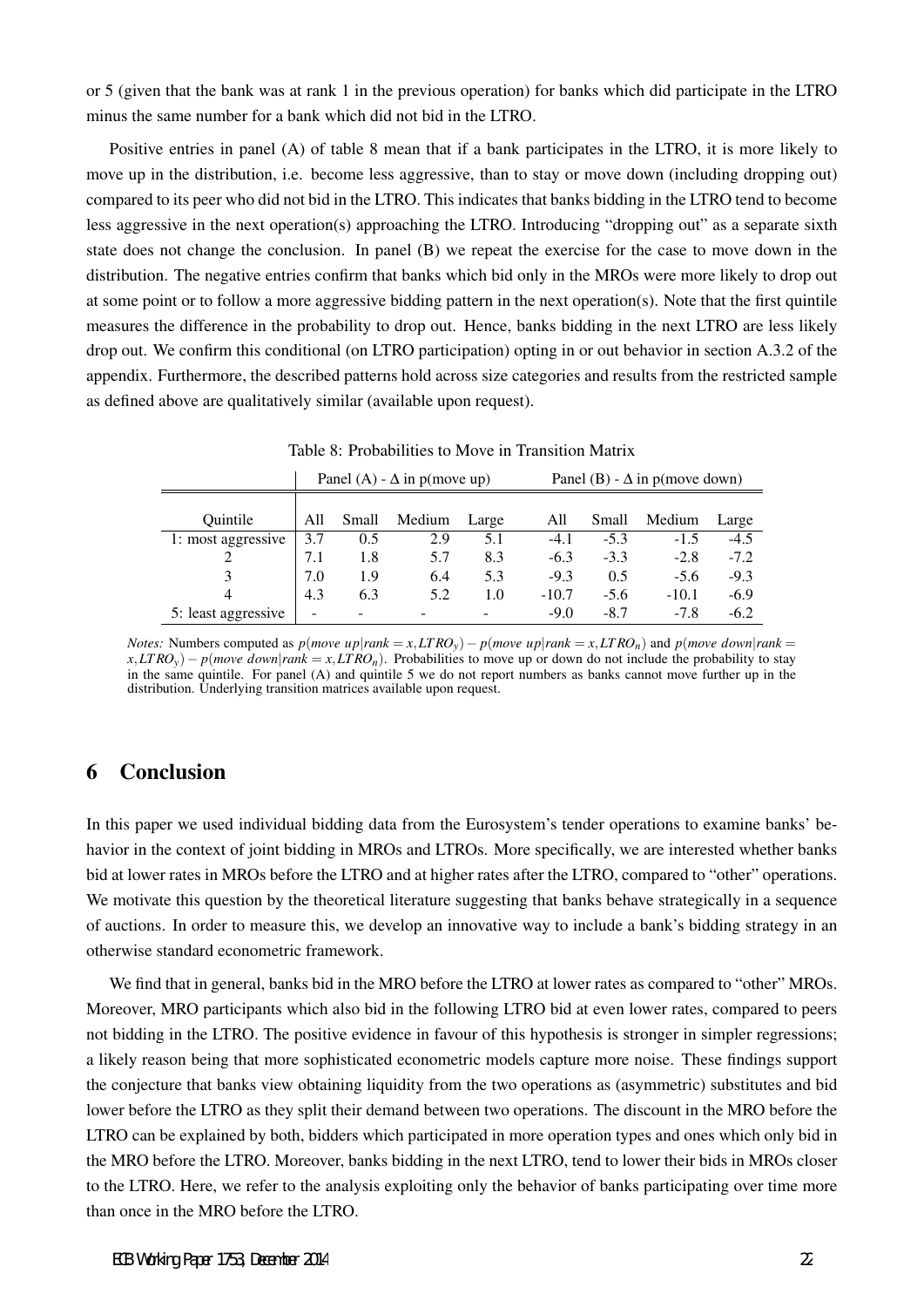For bidding after the LTRO, we find that banks generally bid more aggressively in the MRO after the LTRO. Even more striking, counterparties which participated also in the LTRO preceding the MRO bid at substantially higher rates. These findings reflect that "short" banks, with potentially large net liquidity needs after the LTRO, must bid more aggressively. In addition, counterparties which happen to have liquidity needs in that particular operation are forced to adjust their bids up in order to obtain sufficient amounts of liquidity (Cassola, Hortaçsu, and Kastl 2013). Lastly, we observe that banks bidding in all operations ("b/a/o") have a less "volatile" bid strategy. This is because more regular bidders' valuation, acting as liquidity distributors, is likely to represent a larger number of entities ("the market") with more evenly distributed liquidity needs (Milgrom and Weber 2000) free from purely individual biases or adverse realization of shocks. These findings hold for the whole sample and for banks of different size.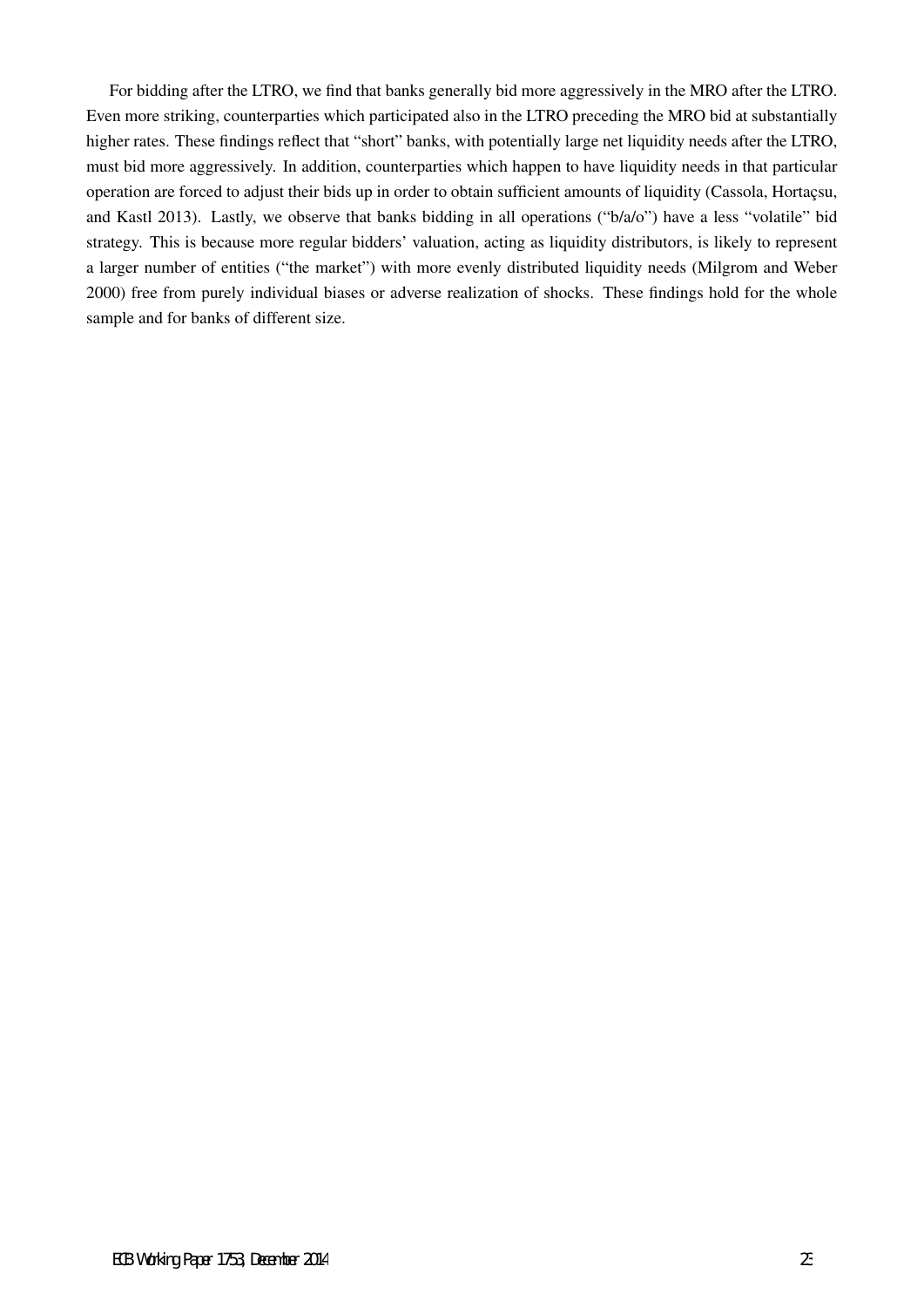## **References**

Ashenfelter, O. (1989). How auctions work for wine and art. *Journal of Economic Perspectives 3*(3), 23–36.

- Ayuso, J. and R. Repullo (2001). Why did the banks overbid? An empirical model of the fixed rate tenders of the European Central Bank. *Journal of International Money and Finance 20*, 857–870.
- Benoit, J.-P. and V. Krishna (2001). Multiple-object auctions with budget constraint biders. *Review of Economic Studies 68*(1), 155–179.
- Bindseil, U., K. G. Nyborg, and I. A. Streubulaev (2009). Repo auctions and the market for liquidity. *Journal of Money, Credit and Banking 41*(7), 1391–1421.
- Bindseil, U. and F. Seitz (2001). The supply and demand for eurosystem deposits the first 18 months. *ECB Working Paper Nr. 44*.
- Bjønnes, G. H. (2001). Winner's curse in discriminatory price auctions: Evidence from Norwegian treasury bill auctions. *The Norwegian School of Management Working Paper*.
- Cammack, E. B. (1991). Evidence on bidding strategies and information in treasury bill auctions. *Journal of Political Economy 99*(1), 100–130.
- Cassola, N., A. Hortaçsu, and J. Kastl (2013). The 2007 subprime market crisis through the lens of european central bank auctions for short-term funds. *Econometrica 81*(4), 1309–1345.
- Diamond, D. W. (1991). Debt maturity structure and liquidity risk. *The Quarterly Journal of Economics 106*(3), 709–737.
- ECB (2001). *The Monetary Policy of the ECB*. Frankfurt: ECB.
- ECB (2002). Public consultation: Measures to improve the efficiency of the operational framework for monetary policy.
- ECB (2003). Changes to the Eurosystem's operational framework for monetary policy. *Monthly Bulletin August*, 41–54.
- Ehrhart, K.-M. (2001). European Central Bank operations: experimental investigation of the fixed rate tender. *Journal of International Money and Finance 20*, 871–893.
- Eisenschmidt, J., A. Hirsch, and T. Linzert (2009). Bidding behaviour in the ECB's main refinancing operations during the financial crisis. *ECB Working Paper 2052*.
- Eisenschmidt, J. and C. Holthausen (2013). Endogenous maturity mismatch, maturity of open market operations and liquidity regulation. *mimeo*.
- Ejerskov, S., C. M. Mossand, and L. Stracca (2003). How does the ecb allot liquidity in its weekly main refinancing operations? a look at the empirical evidence. *ECB Working Paper Nr. 244*.
- Elsinger, H. and C. Zulehner (2007). Bidding behavior in Austrian treasury bond auctions. *Monetary Policy & the economy Q2*.
- Ewerhart, C., N. Cassola, and N. Valla (2010). Declining valuations and equilibrium bidding in central bank refinancing operations. *International Journal of Industrial Organization 28*, 30–43.
- Ginsburgh, V. A. (1998). Absentee bidders and the declining price anomaly in wine auctions. *Journal of Political Economy 106*, 1302–1319.
- Hamilton, J. D. (1996). The daily market for federal funds. *Journal of Political Economy 104*(1), 26–56.
- Hamilton, J. D. (1997). Measuring the liquidity effect. *American Economic Review 87*(1), 80–97.
- Hartmann, P. and N. Valla (2008). The Euro money markets. In X. Freixas, P. Hartmann, and C. Mayer (Eds.), *Handbook of European Financial Markets and Instruments*, pp. 453–87. Oxford: Oxford University Press.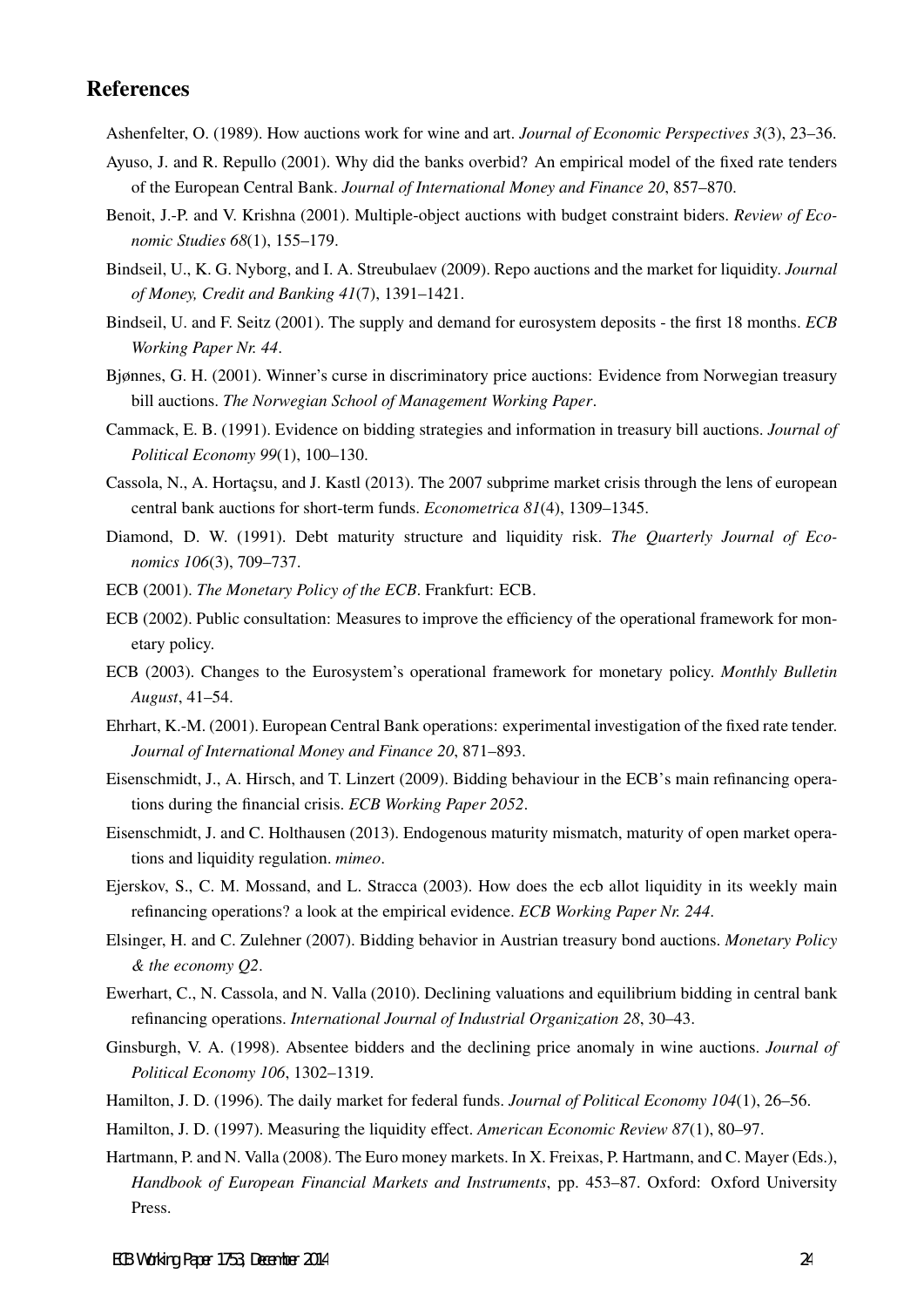- Hortacu, A. and D. McAdams (2010). Mechanism choice and strategic bidding in divisible good auctions: An empirical analysis of the turkish treasury auction market. *Journal of Political Economy 118*(5), 833–865.
- Jordan, T. J. and P. Kugler (2004). Implementing Swiss monetary policy: Steering the 3m-libor with repo transaction. *Schweizerische Zeitschrift für Volkswirtschaft und Statistik 140(3)*, 381–393.
- Kraenzlin, S. and M. Schlegel (2012). Bidding behavior in the SNB's repo auctions. *Journal of International Money and Finance 31*, 170–188.
- Linzert, T., D. Nautz, and U. Bindseil (2004). The longer term refinancing operations of the ECB. *ECB Working Paper 359*.
- Linzert, T., D. Nautz, and U. Bindseil (2007). Bidding behavior in the longer term refinanancing operations of the European Central Bank: Evidence from a panel sample selection model. *Journal of Banking and Finance 31*, 1521–1543.
- Meulendyke, A.-M. (2008). *U.S. Monetary Policy & Financial Markets*. New York: Federal Reserve Bank of New York.
- Milgrom, P. R. and R. J. Weber (1982). A theory of auctions and competitive bidding. *Econometrica 50*, 1089–1122.
- Milgrom, P. R. and R. J. Weber (2000). A theory of auctions and competitive bidding, II. In P. Klemperer (Ed.), *The Economic Theory of Auctions*, pp. 179–194. Edward Elgar.
- Nautz, D. and J. Oechssler (2003). The repo auctions of the European Central Bank and the vanishing quota puzzle. *Scandinavial Journal of Economics 105*(2), 207–220.
- Nautz, D. and J. Oechssler (2006). Overbidding in fixed rate tenders an empirical assessment of alternative explanations. *European Economic Review 50*, 631–646.
- Nyborg, K. G., K. Rydqvist, and S. M. Sundaresan (2002). Bidder behavior in multiunit auctions: Evidence from Swedish treasury auctions. *Journal of Political Economy 110*(2), 394–424.
- Nyborg, K. G. and I. A. Strebulaev (2004). Multiple unit auctions and short squeezes. *The Review of Financial Studies 17*(2), 545–580.
- Puhani, P. A. (2000). The Heckman correction for the sample selection and its critique. *Journal of Economic Surveys 14*(1), 53–68.
- Quiros, G. P. and H. R. Mendizabal (2006). The daily market for funds in europe: What has changed with the emu? *Journal of Money, Credit and Banking 38*, 91–118.
- Scalia, A., M. Ordine, and G. Bruno (2005). Banks' participation in the eurosystem auctions and money market integration. *Bank of Italy Discussion Paper Series No. 562*.
- Scoones, B. D. (1994). A note on sequential auctions. *American Economic Review 84*, 653–657.
- Välimäki, T. (2006). Why the marginal mro rate exceeds the ECB policy rate? Bank of Finland Research *Discussion Papers 20*.
- von der Fehr, N.-H. M. (1994). Predatory bidding in sequential auctions. *Oxford Economic Papers 46*(3), 345–356.
- Weber, R. J. (1983). Multiple-object auctions. In R. Engelbrecht-Wiggans, M. Shubik, and R. M. Stark (Eds.), *Auctions, Bidding, and Contracting: Uses and Theory*, pp. 165–191. NY: New York University Press.
- Wiggans, R. E. (1994). Sequential auctions in stochastically equivalent objects. *Economics Letters* (44), 87– 90.
- Zeithammer, R. (2006). Forward-looking bidding in online auctions. *Journal of Marketing Research 63*, 462–476.
- Zeithammer, R. (2007). Strategic bid-shading and sequential auctioning with learning from past prices. *Managment Science 53*(9), 1510–1519.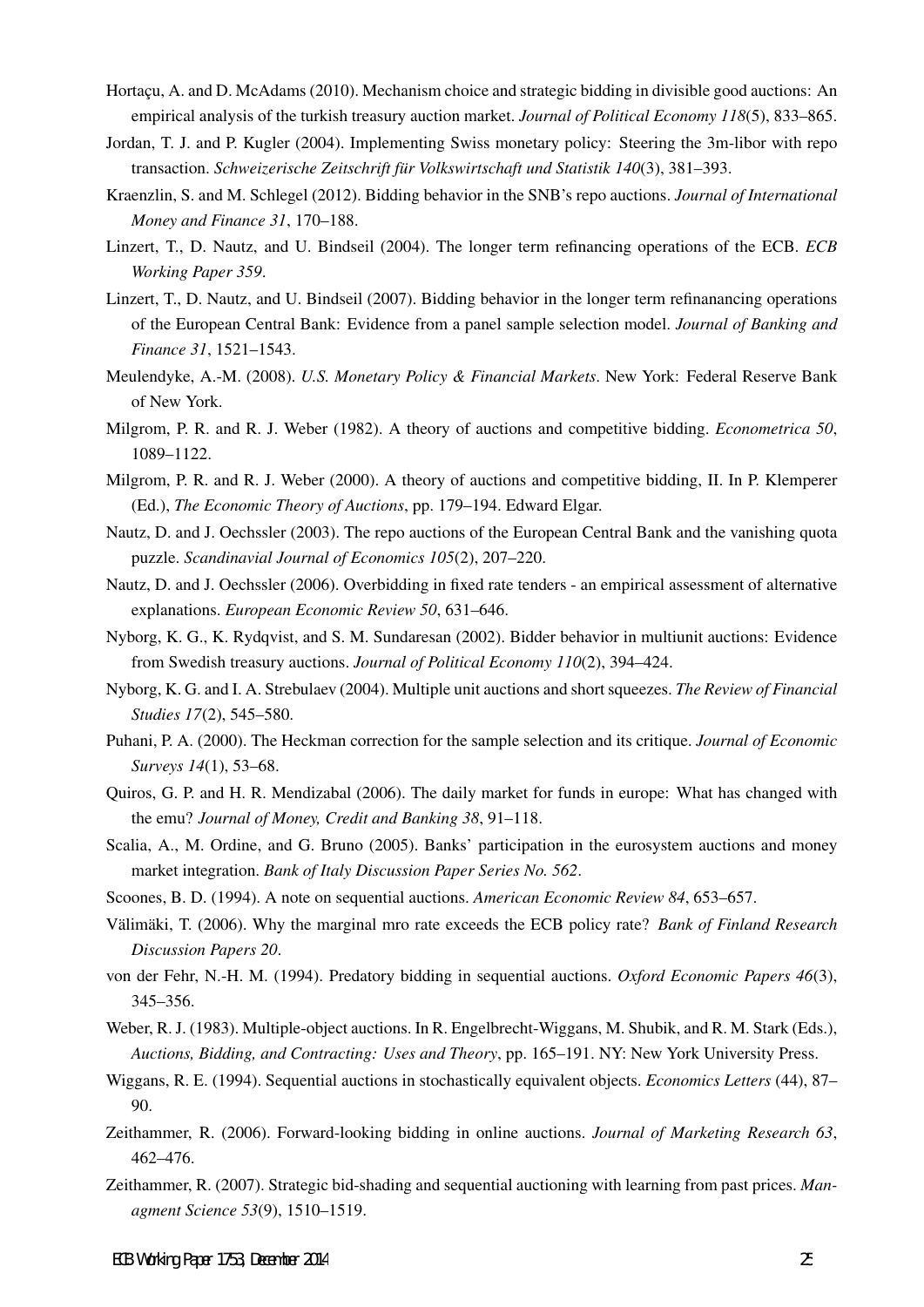# A Appendix

### A.1 Imputation of Minimum Reserves

We follow the literature and use the minimum reserve requirements (MRR) to group banks into different size categories.<sup>19</sup> Before July 2012 data on MRR were only collected by national central banks and are not available for the entire time span for all banks. To fill these gaps, the following imputation procedure was developed. First, we compute the average bidding amount per maintenance period *t* for bank *i* and denote this by  $\bar{b}_{i,t}$ . Denoting the MRR for bank  $i$  in period  $t$  by  $mrr_{i,t}$  we estimate county by country models of the form

$$
m r_{i,t} = a_1 \bar{b}_{i,t}^{a_2 + 1 a_3}, \tag{2}
$$

where 1 is an indicator function (dummy) taking on the value of 1 for the crisis period starting in August 2007. Including more variables did not significantly improve the in-sample forecast performance. Second, we use the estimated parameters to impute the missing minimum reserve requirements. Third, we re-scale the individual MRR (observed and imputed) by the euro area *aggregate* MRR. Forth, we use these numbers to compute the average re-scaled individual MMR, i.e.  $m\bar{r}r_i = \frac{1}{T}\sum_{t=1}^{T} mrr_{i,t}$  for all banks. This procedure ensures that we have one proxy per bank and this number is not distorted by the time when a bank enters the dataset as we use the "real" MRR for classification purposes. Finally, we group banks into three groups: "small" if they are in the first two quintiles, "large" if they are in the upper quintile and "medium" for the rest. The unbalanced grouping is done to have sufficiently many observations per group. For instance, small banks bid less frequently and we include more of them.

Tables 9 and 10 provide an evaluation of the exercise. We overestimate the share of small banks and underestimate the share of medium sized banks. Note that the shares do not correspond to quintiles as the number of observations is not evenly distributed across banks: we apply the grouping rule per bank and not per observation so that banks cannot switch between groups. In table 10 we summarize some moments of the observed and imputed data. We can replicate small values for the reserve requirement but fail to produce larger outcomes. The out of sample prediction with a mean of 196 mln is also close to the observed mean of 192 mln. However, the model has some difficulties to match the distribution for small and medium sized banks.

| Group  | Observed | Imputed |
|--------|----------|---------|
| Small  | 42.8%    | 45.3%   |
| Medium | 39.9%    | 38.6%   |
| Large  | 17.2%    | 16.1%   |

| Table 10: Moments of MRR: data vs. imputation |  |  |
|-----------------------------------------------|--|--|
|-----------------------------------------------|--|--|

| Variable      | N     | Mean | Std. Dev. Min |                   | Max  |
|---------------|-------|------|---------------|-------------------|------|
| In Sample     | 10523 | 201  | 503           |                   | 9387 |
| Data          | 10523 | 192  | 639           | $\mathbf{\Omega}$ | 6382 |
| In+Out Sample | 53175 | 176  | 458           |                   | 8141 |

*Notes:* Volume in EUR millions. We exclude underbid operations after the grouping exercise which leads to a slight deviation from the above mentioned relative group sizes.

<sup>&</sup>lt;sup>19</sup> Alternatively one can also use the bidding volume to group banks, see e.g. Bindseil, Nyborg, and Streubulaev (2009).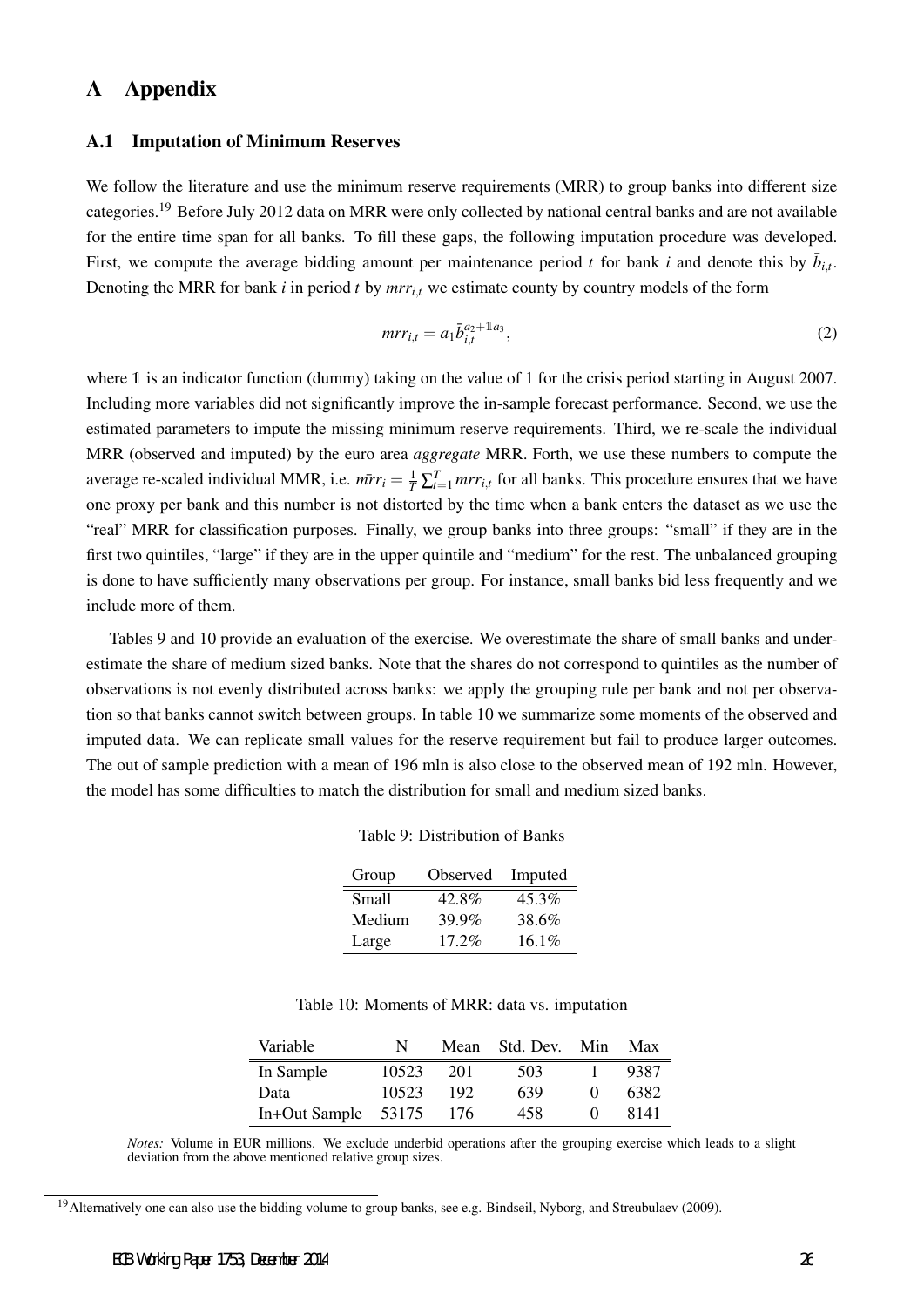### Figure 3: Backfitting MRR Imputation



*Notes:* Histogram of observed and imputed MRR. The right graph is a replication of the left with a cut-off point for MRR at 1500 to enhance visibility of small values.

### A.2 Identification of Selection Bias

In this paper we do not follow previous research using the two-step selection approach by initially estimating a probit model and then including the Inverse Mill's Ratio (IMR) as an explanatory variable in the second stage. The reason is that identification without an exclusion restriction can be in practice very problematic, if not misleading (Puhani 2000). Technically, the IMR is a linear combination of the explanatory variables; i.e. a function of  $x\beta$  with  $\beta$  being the coefficient vector from the fist stage selection equation. If there is little variation in *x*, then the relationship between explanatory variables and IMR is close to linear which then introduces a severe collinearity problem in the second stage. To show this, we plot the relationship between IMR and the predicted selection probability from the first stage probit model in figure 4 which clearly demonstrates that this relationship is has very little curvature. A more stringent test is to run a regression with the IMR being the dependent variable and explained by the other variables. The results of this regression are in table 11. The first column ("Participation") is the first stage selection process and the second column ("Discout") is the second stage including IMR to control for the selection bias. The column "IMR" shows the results of the regression explaining IMR as a function of the selection/identification variables. The last column provides the standardized ( $\beta$ ) coefficients of the IMR-regression. The coefficients of all variables have expected (i.e. as predicted by theory) signs. However, two observations stand out. First, the  $R^2$  in the IMR-regression is 0.996 which means that the selection equation is perfectly explained by this set of covariates. Second, the two most important coefficients in explaining this are the size dummies. These arguments demonstrate that this approach is technically feasible but not valid as identification is based only on non-linearity which is violated. Hence, results from selection models applied to ECB auction data using this approach should be interpreted with care.

Figure 4: IMR and Selection Probabilities

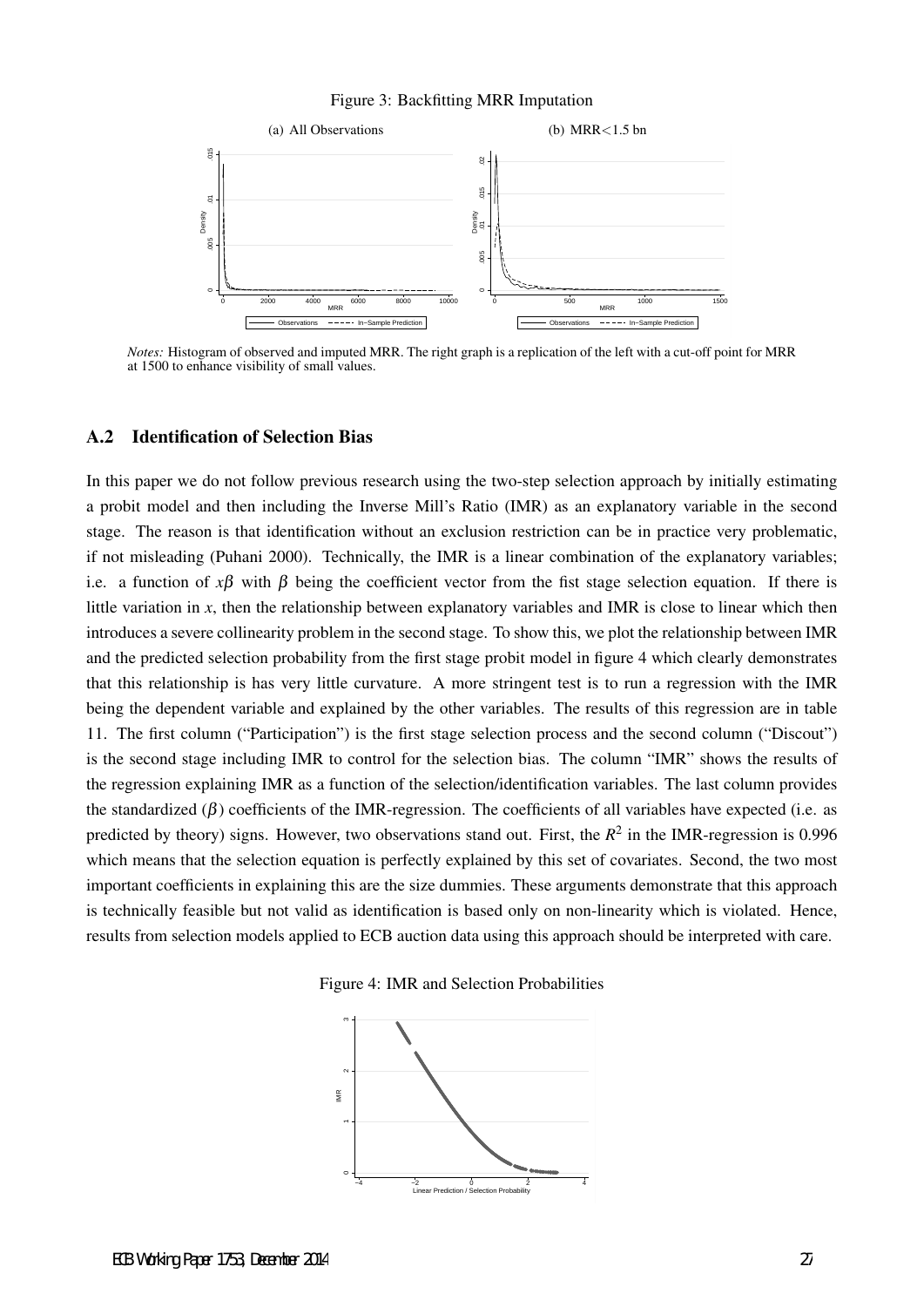|                    | Participation | Discount    | ß<br><b>IMR</b>       |
|--------------------|---------------|-------------|-----------------------|
| <b>IMR</b>         |               | 1.473***    |                       |
| New Framew.        | $0.099***$    | 1.139***    | $-0.075***-0.108$     |
| Medium             | $0.651***$    | 1.277***    | $-0.489***-0.703$     |
| Large              | 1.438***      | 2.334***    | $-1.037***-1.224$     |
| $\Delta$ Awrat. LT | $0.025***$    | $0.089***$  | $-0.018***-0.014$     |
| $\Delta$ Awrat. MR | $-0.086***$   | $-0.112***$ | $0.062***0.052$       |
| Last MR MP         | 0.000         | $-0.202***$ | $0.000***$<br>0.000   |
| Last MR Year       | $-0.014$      | $-7.605***$ | $0.010***$<br>0.004   |
| Uncertainty        | $0.003*$      | $-0.295***$ | $-0.002$ *** $-0.010$ |
| Swap Spr.          | $0.002**$     | $0.189***$  | $-0.001***-0.018$     |
| Forw. Spr.         | 0.000         | $-0.089***$ | $0.000***-0.007$      |
| Award Imb.         | $0.391***$    | $-0.658***$ | $-0.292***-0.066$     |
| <b>Benchmark</b>   | $0.000***$    | $-0.004***$ | $0.000***-0.100$      |
| Outst. LTRO        | $0.000***$    | $0.000***$  | $0.000***-0.031$      |
| <b>Before LTRO</b> | $0.018***$    | $0.404***$  | $-0.013***-0.017$     |
| After LTRO         | $-0.024***$   | $-0.713***$ | $0.017***0.021$       |
| Constant           | $-1.622***$   | $-1.619**$  | 1.982***              |
| $R^2$              | 0.093         | 0.304       | 0.996                 |
| N                  | 347170        | 98661       | 347170                |

Table 11: Robustness Check of Selection Procedure

*Notes:* Stars denote levels of significance: \* p*<*0.1; \*\* *<*0.05; \*\*\* p*<*0.01. Results including standard errors / t-values available upon request. Random effect models with robust standard errors clustered on the MFI level. Regressions include country dummies. "Participation" denotes the participation/selection equation, "Discount" denotes the second stage regression including Inverse Mill's Ratio (IMR), "IMR" is a regression with IMR as dependent variable, and " $\beta$ " are the standardized coefficient from the corresponding IMR-model. The explanatory variables are as defined in the main text. Participation estimated with a Probit model, IMR as OLS.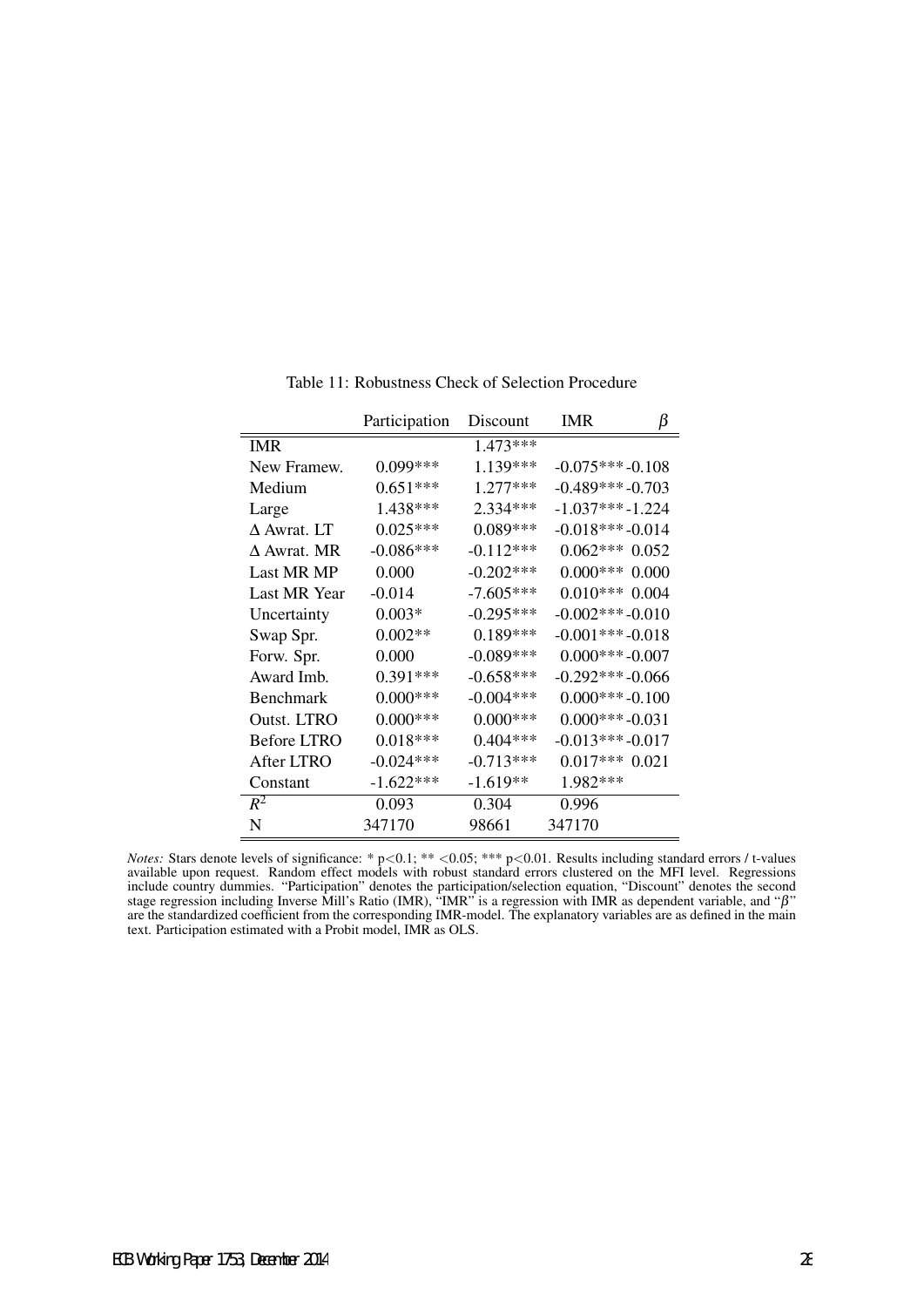### A.3 Supplementary Material

### A.3.1 Difference in Bidding by LTRO participation

Panel (A) of table 12 shows the individual tests  $H_0: \beta_a(S_{i,L_y}) = \beta_a(S_{i,L_n})$  by strategy *i* and the two joint tests (analogous to the test for the "b" operation in the main body of the paper). Panel (B) uses the output from table 4 and computes β*a*(*Si,L<sup>n</sup>* )*−*β*a*(*Si,L<sup>y</sup>* ). If positive, LTRO participants bid at higher rates in the post LTRO MRO.

| Strategy                                             | A11  | Small | Medium | Large |  |  |
|------------------------------------------------------|------|-------|--------|-------|--|--|
| $a/\alpha$                                           | 0.33 | 0.23  | 0.12   | 0.97  |  |  |
| b/a                                                  | 0.02 | 0.24  | 0.06   | 0.15  |  |  |
| b/a/o                                                | 0.22 | 0.12  | 0.94   | 0.74  |  |  |
| a                                                    | 0.02 | 0.02  | 0.27   | 0.66  |  |  |
| Joint 1                                              | 0.01 | 0.01  | 0.13   | 0.66  |  |  |
| Joint 2                                              | 0.00 | 0.01  | 0.02   | 0.23  |  |  |
| Panel (B): $\beta_a(S_{i,L_n}) - \beta_a(S_{i,L_v})$ |      |       |        |       |  |  |
| Strategy                                             | A11  | Small | Medium | Large |  |  |

Table 12: Joint Hypothesis Tests for Models in Table 4

Panel (A): p-values

| <i>Notes:</i> First four lines of panel (A) contain p-values for individual test for parameter equality. Joint 1 and 2 as described |  |
|-------------------------------------------------------------------------------------------------------------------------------------|--|
| in text. Numbers in panel (B) computed as $\beta_a(S_{i,L_n}) - \beta_a(S_{i,L_v})$ .                                               |  |

a/o 0.168 0.533 0.32 0.012 b/a 1.256 1.547 1.375 1.209 b/a/o -0.066 -0.217 -0.006 -0.029 a 1.361 2.415 0.975 0.445

### A.3.2 Bidding Dynamics over Time

To further examine the role of LTRO participation for participation in MROs, we compute also the probabilities of participation in an MRO conditional on participation in the previous MRO and conditional on bidding in the LTRO. The transition matrices are shown in table 13. The results confirm that if banks bid in the next LTRO, they bid more frequently in general (last line). Looking at conditional bidding probabilities reveals that banks which intend to bid in the LTRO at the end of the sequence return with a higher probability to an MRO if they did not bid in the previous tender (Out*t−*<sup>1</sup> *→* Bid*t*). Also, if they bid in the previous MRO, they are more likely to bid also in the next MRO if they will participate in the LTRO at the end of the sequence (Bid*t−*<sup>1</sup> *→* Bid*t*).

Table 13: Conditional Bidding Probabilities

|                         |         | Not Bid in LTRO | Bid in LTRO |         |  |
|-------------------------|---------|-----------------|-------------|---------|--|
|                         |         |                 |             |         |  |
|                         | $Out_t$ | $\text{Bid}_t$  | $Out_{t}$   | $Bid_t$ |  |
| $Out_{t-1}$             | 95.3    | 4.7             | 83.1        | 16.9    |  |
| $\text{Bid}_{t-1}$      | 15.5    | 84.6            | 99          | 90.1    |  |
| $p(Out_t)$ & $p(Bid_t)$ | 76.8    | 23.3            | 37 R        | 62.2    |  |

*Notes:* Out*t* (Bid*t*) indicates that a bank did (not) bid in an MRO in operation *t*.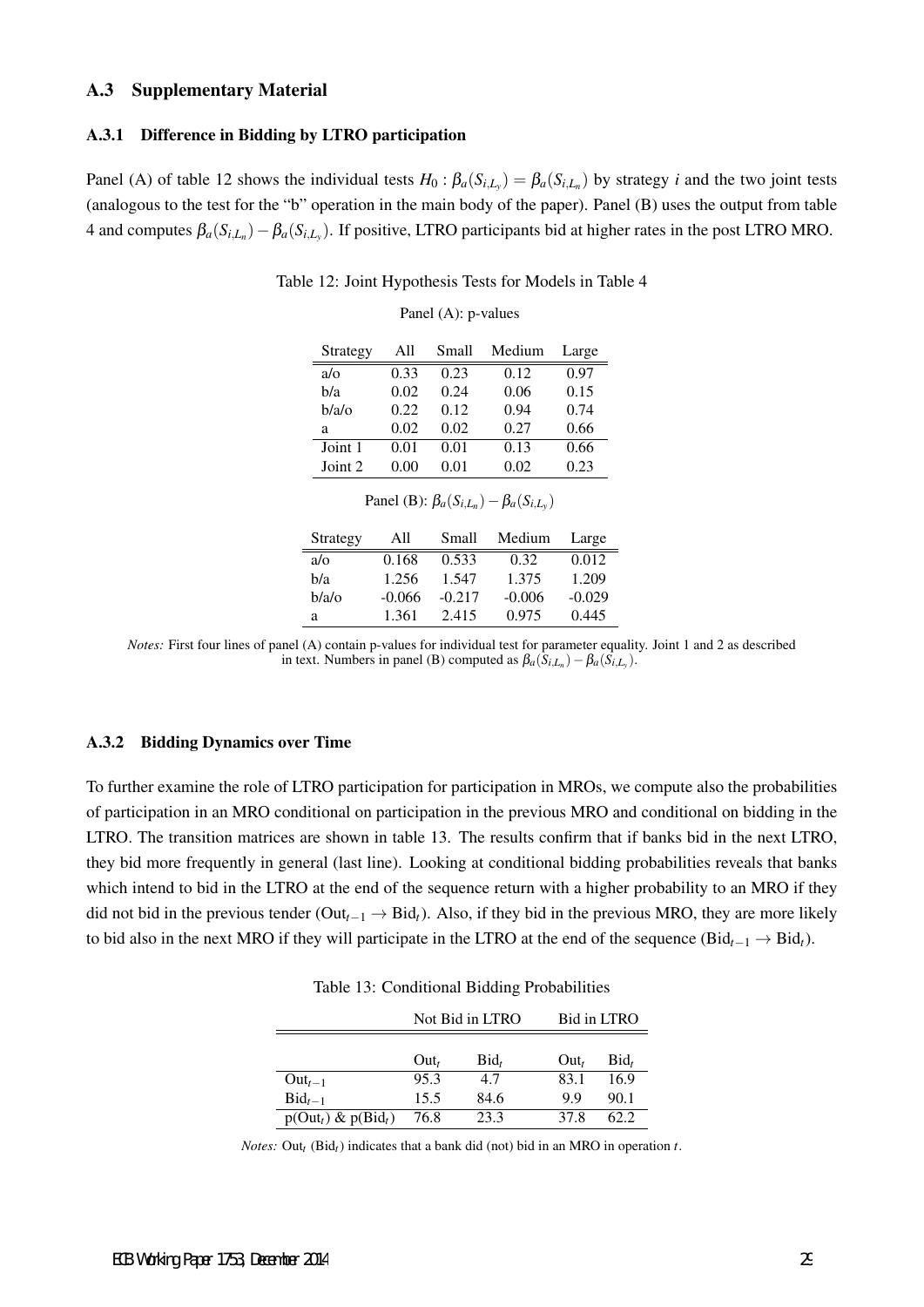### A.3.3 Distribution of Bidding Strategies

Table 14 shows the distribution of bidding patterns in MROs. The two columns add up to 100%.

| <b>MRO</b> | No LTRO bid | LTRO bid |
|------------|-------------|----------|
| h          | $1.2\%$     | $0.3\%$  |
| b/a        | $0.4\%$     | $0.2\%$  |
| b/o        | 3.0%        | 0.8%     |
| b/a/o      | $16.4\%$    | 7.1%     |
| a          | 0.7%        | 0.3%     |
| $a/\alpha$ | 1.9%        | $0.6\%$  |
| $\Omega$   | 3.1%        | 0.7%     |
| no bid     | 59.8%       | 3.6%     |
|            |             |          |

Table 14: Distribution of Bidding Strategies

### A.3.4 Robustness Checks

As an alternative to the main text, we measure here the distance to an LTRO in days instead of using the before/after/other classification. Practically, distance is defined as follows: 1=0-8 days; 2=9-16 days; 3=17- 23 days; 4=more than 23 days before the LTRO. Panel (A) of figure 5 shows the difference in participation where we define 4 weeks prior to the LTRO be the baseline (hence relative participation is 0). Participation is monotonically increasing towards the LTRO (1 week is close) with small banks bidding about 15% more often one week before the LTRO. When interpreting the results one has to keep in mind that a distance of 4 is an MRO after the LTRO while 1 corresponds to an MRO before the LTRO. There is a sizable difference between 1 and 4 and weeks with 2 and 3 weeks being clearly in the middle. As regards the discount, the closer the next LTRO is (1 is close), the higher is the discount. While operations being two or three weeks away seem to be roughly similar, operations one 4 weeks before the LTRO are clearly more contested and command a much lower discount. The operation being less than one week away has the highest discount.





*Notes:* "Distance" is defined as follows: 1=0-8 days; 2=9-16 days; 3=17-23 days; 4=more than 23 days before the LTRO.

Further, we convert the distance measures just introduced into dummies and add them as control variables to the otherwise standard regression. The idea behind the procedure is identical to the one in table 3; except that the new variables are 3 dummies capturing the distance to the LTRO. The baseline is then an operation 4 weeks before the LTRO (essentially a post-LTRO MRO). The first model employs a random effect estimation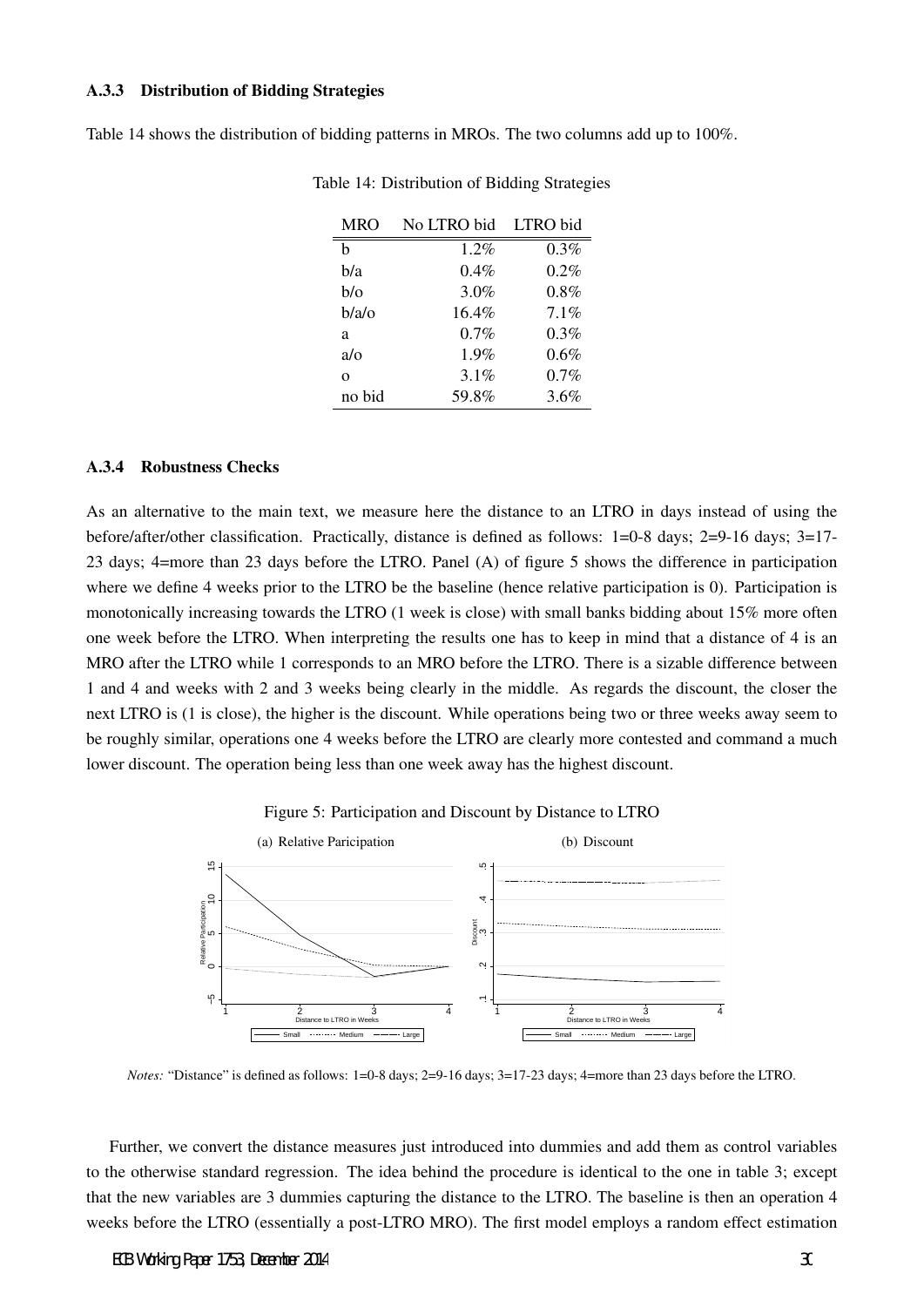technique while the second is the fixed effect estimator applied to the full sample. The other models are fixed effects models on different samples (by bank size). We again discuss only the distance variables. The most striking result is that the MRO one week before the LTRO has the highest discount. The other two dummies are relatively similar but significantly different from the baseline which corresponds to the MRO after the LTRO.

|                    | All $(RE)$   | All          | Small        | Medium       | Large        |
|--------------------|--------------|--------------|--------------|--------------|--------------|
| New Framew.        | 1.954        | 1.955        | 2.171        | 1.944        | 1.832        |
|                    | $(38.0)$ *** | $(37.9)$ *** | $(17.6)$ *** | $(26.0)$ *** | $(22.0)$ *** |
| Medium             | 0.503        |              |              |              |              |
|                    | $(5.2)$ ***  |              |              |              |              |
| Large              | 0.636        |              |              |              |              |
|                    | $(5.0)$ ***  |              |              |              |              |
| $\Delta$ Awrat. MR | 0.005        | 0.002        | 0.022        | $-0.005$     | $-0.029$     |
|                    | (0.3)        | (0.1)        | (0.7)        | (0.2)        | (0.9)        |
| $\Delta$ Awrat. LT | 0.041        | 0.041        | 0.057        | 0.079        | $-0.016$     |
|                    | $(2.4)$ **   | $(2.4)$ **   | (1.4)        | $(3.4)$ ***  | (0.6)        |
| Last MR MP         | 0.040        | 0.041        | 0.122        | 0.039        | $-0.001$     |
|                    | $(3.0)$ ***  | $(3.1)$ ***  | $(3.9)$ ***  | $(1.9)*$     | (0.0)        |
| Last MR Year       | $-7.649$     | $-7.638$     | $-8.983$     | $-7.358$     | $-6.905$     |
|                    | $(45.9)$ *** | $(45.7)$ *** | $(31.2)$ *** | $(28.9)$ *** | $(22.9)$ *** |
| Uncertainty        | $-0.288$     | $-0.288$     | $-0.309$     | $-0.307$     | $-0.253$     |
|                    | $(41.5)$ *** | $(41.3)$ *** | $(22.9)$ *** | $(29.4)$ *** | $(21.5)$ *** |
| Swap Spr.          | 0.145        | 0.145        | 0.163        | 0.145        | 0.131        |
|                    | $(55.6)$ *** | $(55.6)$ *** | $(27.6)$ *** | $(37.8)$ *** | $(33.3)$ *** |
| Forw. Spr.         | $-0.083$     | $-0.083$     | $-0.098$     | $-0.085$     | $-0.068$     |
|                    | $(53.4)$ *** | $(53.4)$ *** | $(32.3)$ *** | $(39.2)$ *** | $(26.4)$ *** |
| Award Imb.         | 0.267        | 0.246        | 1.178        | 0.423        | $-0.634$     |
|                    | $(2.2)$ **   | $(2.0)$ **   | $(4.5)$ ***  | $(2.1)$ **   | $(3.6)$ ***  |
| Benchmark          | $-0.007$     | $-0.007$     | $-0.007$     | $-0.006$     | $-0.007$     |
|                    | $(23.8)$ *** | $(23.7)$ *** | $(10.6)$ *** | $(14.9)$ *** | $(15.2)$ *** |
| Outst. LTRO        | $-4.E-05$    | $-4.E-05$    | $-4.E-03$    | $-5.E-05$    | $-4.E-05$    |
|                    | (1.4)        | (1.5)        | $(1.7)*$     | (0.4)        | (1.4)        |
| Dist.: $1w$        | 1.031        | 1.027        | 1.158        | 1.183        | 0.729        |
|                    | $(27.4)$ *** | $(27.4)$ *** | $(13.1)$ *** | $(21.9)$ *** | $(12.6)$ *** |
| Dist.: 2w          | 0.355        | 0.350        | 0.377        | 0.514        | 0.119        |
|                    | $(8.2)$ ***  | $(8.1)$ ***  | $(3.5)$ ***  | $(8.3)$ ***  | $(1.8)$ *    |
| Dist.: 3w          | 0.342        | 0.338        | 0.289        | 0.489        | 0.187        |
|                    | $(8.5)$ ***  | $(8.4)$ ***  | $(2.9)$ ***  | $(8.1)$ ***  | $(3.1)$ ***  |
| Constant           | 0.416        | 0.832        | 0.015        | 0.710        | 1.547        |
|                    | $(2.3)$ **   | $(11.1)$ *** | (0.1)        | $(6.2)$ ***  | $(13.4)$ *** |
| $\boldsymbol{N}$   | 86,760       | 86,760       | 20,284       | 38,893       | 27,583       |
| $R^2$              | 0.31         | 0.32         | 0.36         | 0.32         | 0.28         |

Table 15: MRO Bid Rate Regressions: Timing Variables

*Notes:* Stars denote levels of significance: \* p*<*0.1; \*\* *<*0.05; \*\*\* p*<*0.01. First model estimated using random effects(RE); other models fixed effects. Robust standard errors clustered on the MFI level. RE regressions include country dummies. Base category is a small bank with a bid in a operation of type "other", or a bank which did not bid in the LTRO. "Distance" is defined as follows:  $1w=0-8$  days;  $2w=9-16$  days;  $3w=17-23$  days;  $4w=$ more than 23 days before the LTRO.  $R^2$  reported as "within" for FE and "overall" for RE.

As a next robustness check we divide the sample by operational framework. To this end, we replicate the models shown in tables 3 and 4 for the full sample ("All") but separately by old and new framework. Further, we add another dimension by estimating the models with random and fixed effects. This gives in total four variants.

Table 16 shows the model with a dummy for the post-LTRO and the split pre-LTRO dummies. The conclusions drawn from the dummies lead to the conclusion derived already in the main text. Banks bid more (less) aggressive after (before) the LTRO relative to an operation of type "other". Turning to the conditional "before" dummies we confirm that banks which bid also in the coming LTRO (Before *|* LTRO*y*) bid lower compared to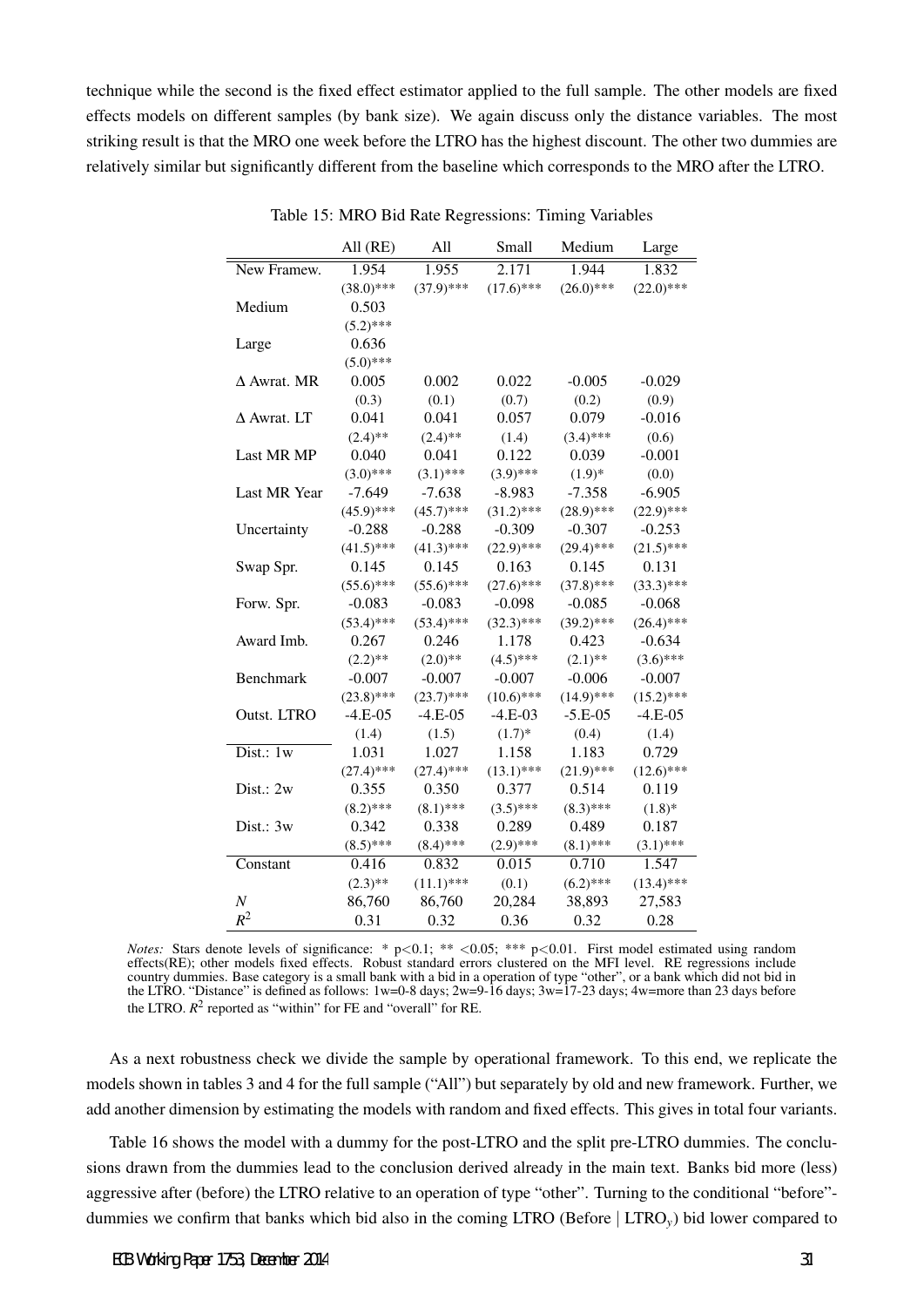the control group not participating in the LTRO. This holds for all specifications, regardless of time period and estimation technique.

|                            | Old (RE)     | Old (FE)     | New (RE)     | New (FE)     |
|----------------------------|--------------|--------------|--------------|--------------|
| Medium                     | 0.514        |              | 0.518        |              |
|                            | $(3.5)$ ***  |              | $(6.4)$ ***  |              |
| Large                      | 0.593        |              | 0.722        |              |
|                            | $(3.0)$ ***  |              | $(7.6)$ ***  |              |
| $\Delta$ Awrat. MR         | 0.015        | 0.000        | $-0.023$     | $-0.023$     |
|                            | (0.5)        | (0.0)        | (1.2)        | (1.2)        |
| $\triangle$ Awrat, LT      | 0.138        | 0.137        | $-0.007$     | $-0.006$     |
|                            | $(3.4)$ ***  | $(3.4)$ ***  | (0.3)        | (0.3)        |
| Last MR MP                 | $-0.309$     | $-0.297$     | 0.157        | 0.159        |
|                            | $(7.6)$ ***  | $(7.3)$ ***  | $(16.3)$ *** | $(16.6)$ *** |
| Last MR Year               |              |              | $-7.806$     | $-7.803$     |
|                            |              |              | $(46.0)$ *** | $(45.8)$ *** |
| Uncertainty                | $-0.186$     | $-0.187$     | $-0.382$     | $-0.381$     |
|                            | $(20.1)$ *** | $(20.1)$ *** | $(57.0)$ *** | $(56.4)$ *** |
| Swap Spr.                  | 0.137        | 0.140        | 0.137        | 0.137        |
|                            | $(9.8)$ ***  | $(10.0)$ *** | $(65.0)$ *** | $(64.9)$ *** |
| Forw. Spr.                 | $-0.035$     | $-0.036$     | $-0.085$     | $-0.085$     |
|                            | $(5.4)$ ***  | $(5.6)$ ***  | $(55.4)$ *** | $(55.4)$ *** |
| Award Imb.                 | $-0.214$     | $-0.257$     | 2.301        | 2.292        |
|                            | (1.0)        | (1.2)        | $(26.4)$ *** | $(26.2)$ *** |
| Benchmark                  | 0.007        | 0.007        | $-0.006$     | $-0.006$     |
|                            | $(12.5)$ *** | $(12.1)$ *** | $(22.7)$ *** | $(22.1)$ *** |
| Outst. LTRO                | 8.E-05       | 8.E-05       | $-2.E-05$    | $-2.E-05$    |
|                            | (1.3)        | (1.3)        | (0.8)        | (0.8)        |
| After                      | $-0.570$     | $-0.566$     | $-0.298$     | $-0.295$     |
|                            | $(13.5)$ *** | $(13.4)$ *** | $(25.6)$ *** | $(25.3)$ *** |
| Before   $LTRO_n$          | 0.493        | 0.486        | 0.614        | 0.617        |
|                            | $(11.2)$ *** | $(11.0)$ *** | $(48.4)$ *** | $(48.3)$ *** |
| Before $ \text{LTRO}_{v} $ | 0.650        | 0.637        | 0.647        | 0.646        |
|                            | $(12.0)$ *** | $(11.7)$ *** | $(28.1)$ *** | $(27.9)$ *** |
| Constant                   | $-0.304$     | 0.009        | 2.585        | 3.077        |
|                            | (1.1)        | (0.1)        | $(15.3)$ *** | $(34.7)$ *** |
| $\boldsymbol{N}$           | 23,395       | 23,395       | 63,365       | 63,365       |
| $R^2$                      | 0.10         | 0.09         | 0.42         | 0.43         |
| $\cal F$                   | 7.31         | 6.67         | 1.28         | 1.00         |

Table 16: MRO Bid Rate Regressions: Simple Variables and Before/After-Dummies

*Notes:* Stars denote levels of significance: \* p*<*0.1; \*\* *<*0.05; \*\*\* p*<*0.01. Random effect (RE) and fixed effect (FE) models with robust standard errors clustered on the MFI level. RE regressions include country dummies. Base category is a small bank with a bid in a operation of type "other", or a bank which did not bid in the LTRO. The variable "Before LTRO*y*" indicates that the bank participated in the LTRO of that MP. F-values for test "Before LTRO*y*"="Before LTRO*n*".  $R<sup>2</sup>$  reported as "within" for FE and "overall" for RE.

Lastly, in table 17 we re-estimate the model with the condensed strategies (corresponding to table 6 in the main text) for the four variants described above. Table 18 summarizes the results in terms of p-values in the usual way. The conclusions are unchanged from the main text.